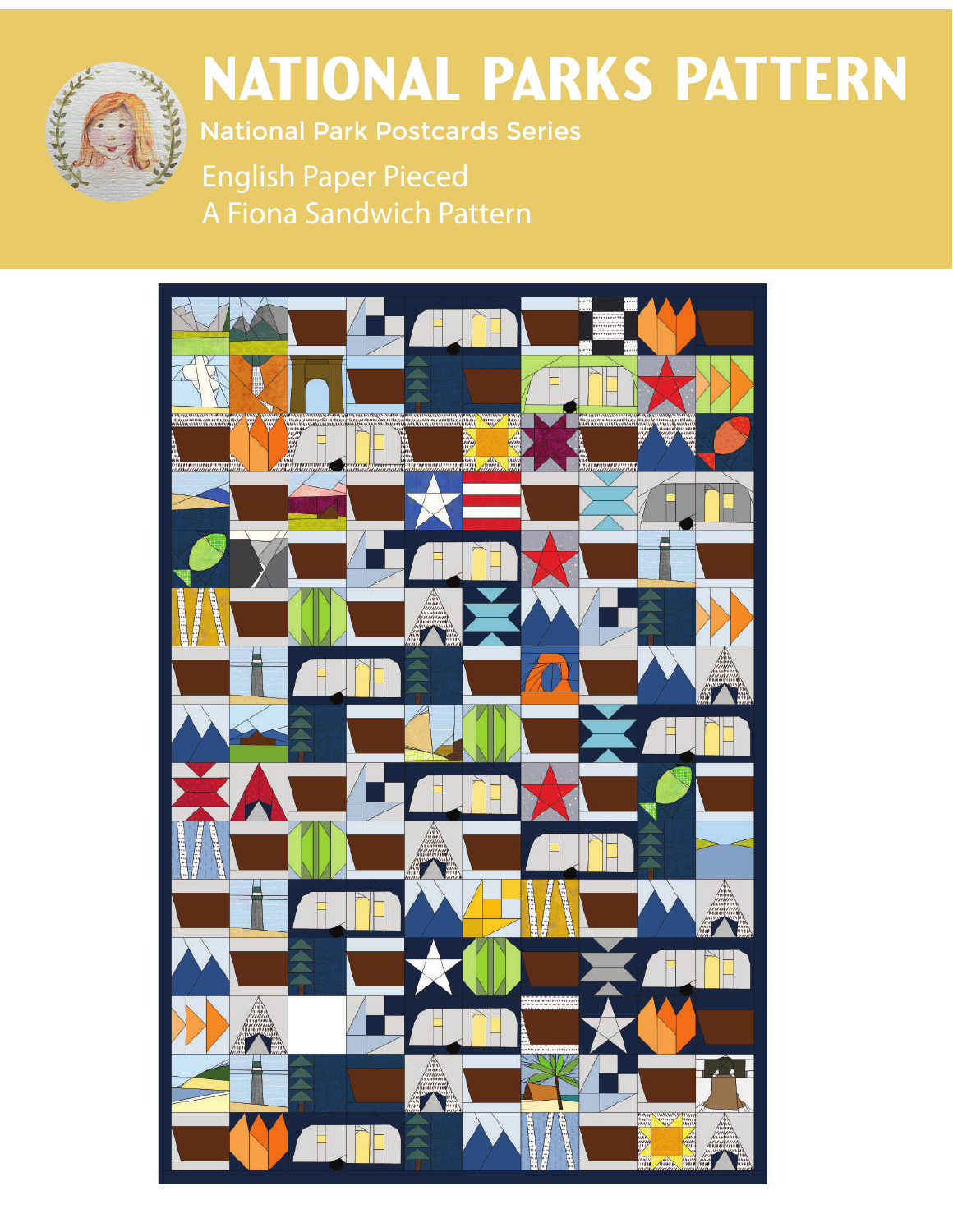Our family has a particular fondness of National Parks. We love the quietness of the campgrounds (and the larger sites compared to RV parks where you may feel like you're herded. These blocks remind me of the National Parks and the American West. The motifs are more modern in their interpretation, which makes for easy blocks to piece.

Be sure to have all the arrows point in the same direction. This will alleviate any stress from pieces being swapped, and piecing headaches.

This is a project that is best to glue baste, because of the size of the pieces.

Each block will use between 2-4 5" charms. Some are more tricky to use directional fabrics - like the teepee, you'd need to use 2 5" charms for the background, if you use directional fabric. I chose to use a nondirectional fabric, so I could use 1 charm, instead of 2.

You may want to hang on to small scraps. I was able to use pieces I'd normally toss by saving them.

Some of the blocks are in color. This is for your convenience, you can print them in black and white.

I have put piecing instructions for each block, but they aren't required. They may be helpful for you.

Please be sure to use hashtag #EPPNationalPark so I can see your lovely work, and follow your progress! I can't wait to see how you piece through the National Parks!

PS - If you have an idea for a block I should add, please send me an email! If I'm able to make a pattern work, I'll give you a free pattern of that block! My email is fionasandwichpatterns@gmail.com

# Fabric Requirements:

Each block will use between 2-4 5" charms. Some are more tricky to use directional fabrics - like the teepee, you'd need to use 2 5" charms for the background, if you use directional fabric. I chose to use a nondirectional fabric, so I could use 1 charm, instead of 2.

You may want to hang on to small scraps. I was able to use pieces I'd normally toss by saving them. THESE ARE APPROXIMATIONS, and based on non-directional fabric.

Pillow: (4 wide x 4 long; 18 x 18") 32 - 64 charms depending on the blocks you choose to use

Quilt: (10 wide x 15 long; 45 x 67.5") 300 - 600 depending on the blocks you use

> 1" test print square

Copyright: This pattern cannot be duplicated for commercial use, or for friend, f Í amily. You may print and use this as many times as you'd like for personal use.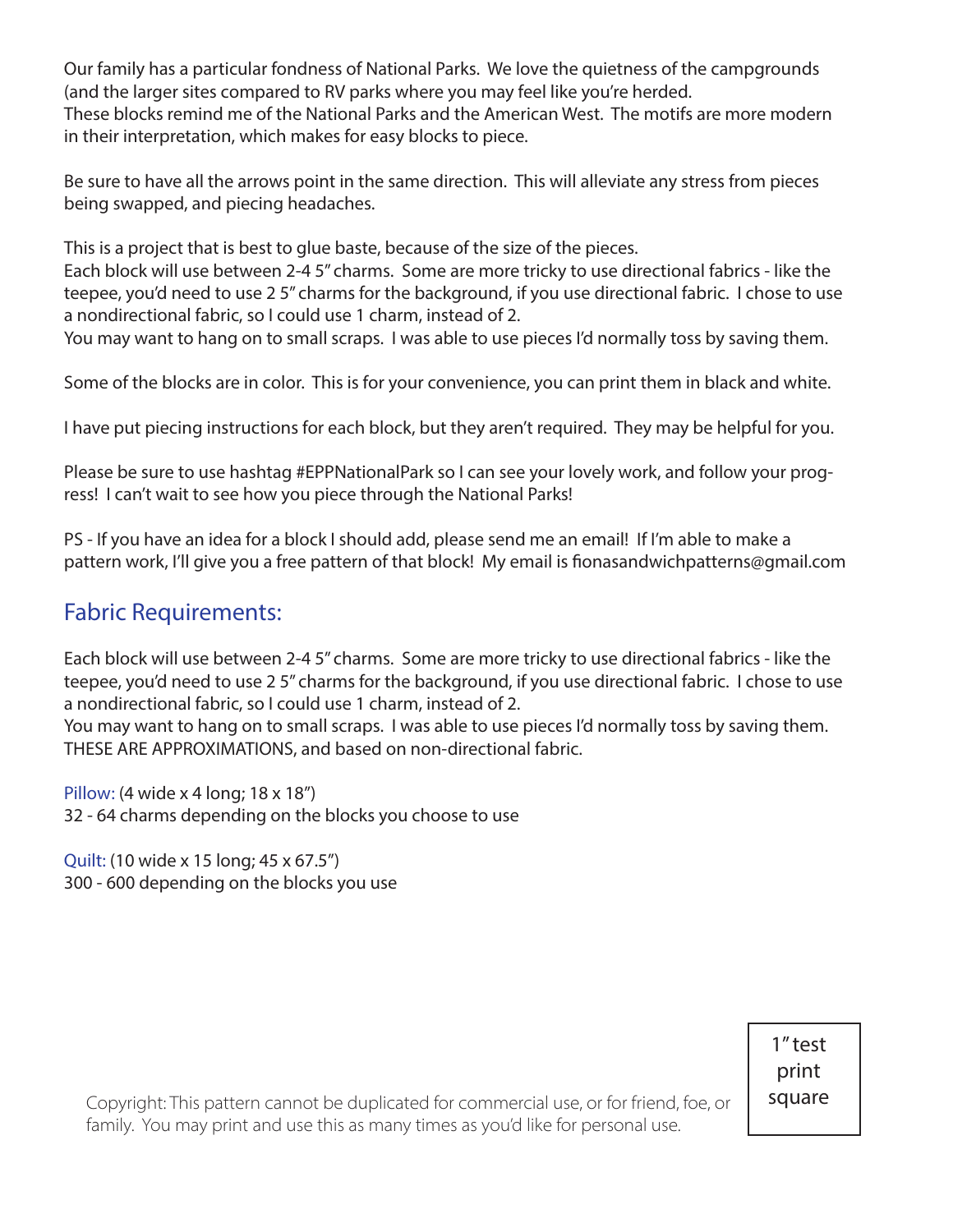# STAR:

The star block is a fun chal lenge. It can be either a star or a sea star, depending on fabric choice! To piece this block, I have divided this into 4 sections A, B, C, and D. Join the A's together, etc. Then join sec tions together as desired. The L and R, refer to left and right. This will keep you from switching pieces around accidently. The arrows will also help you know which end is 'up'. All the arrows

point in one direction for this block.





#### Aspen:

Nothing says "Mountains" to me, like Aspen trees. They are my absolute favorite tree!

This block can be a challenge, so be sure to pay attention to the arrows. I found it was easiest to lay these out in order, and pick up the next piece.

Piece these in numerical order.

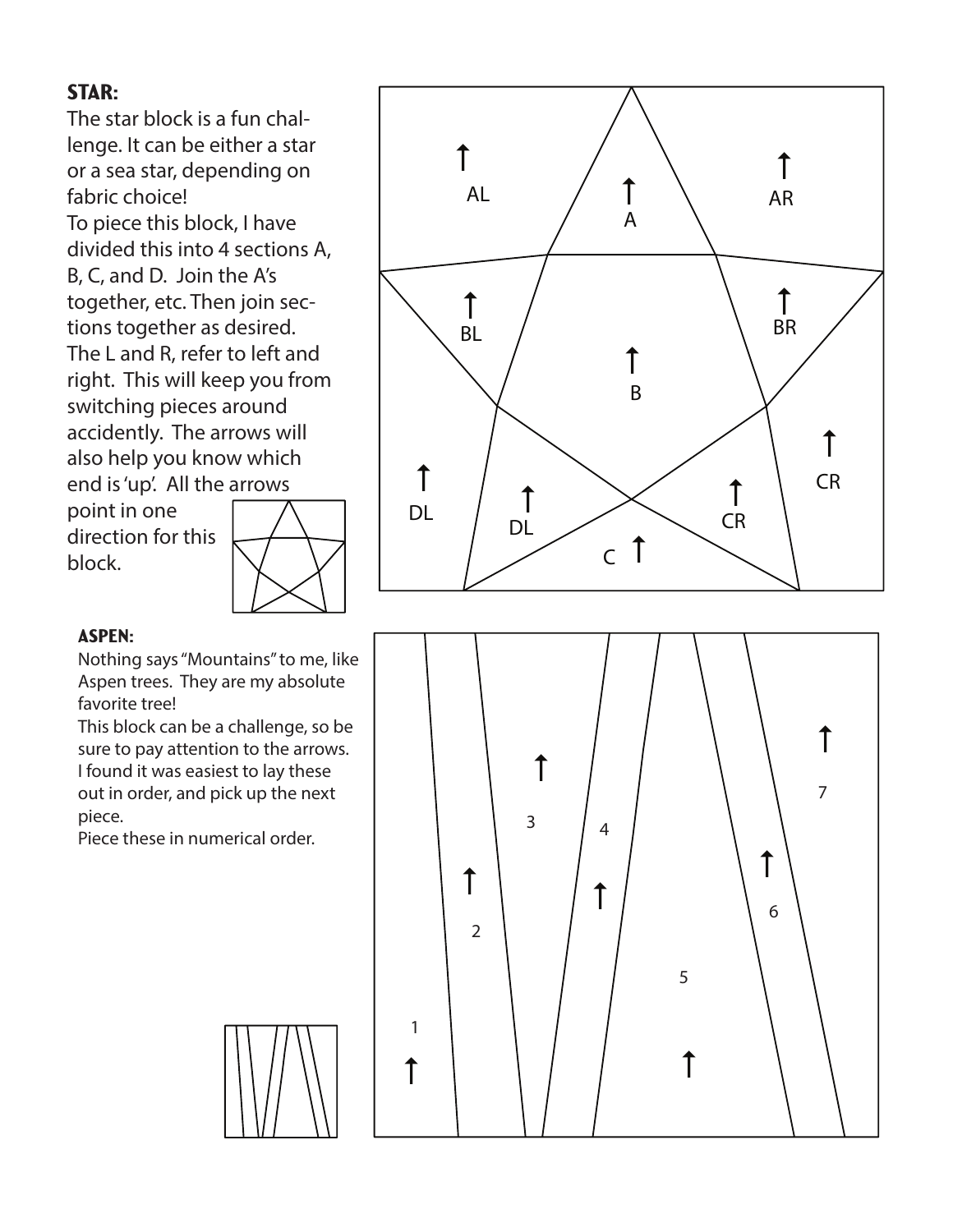#### CACTUS:

Sew the individual rows together (1-3, 4-6, etc), then the rows together.

NOTE: pieces 5 and 7 are the inverse of each other, as well as 6 and 8. 5 and 6, and 7 and 8 are NOT the same size. Be sure to lay out and piece with all the arrows facing up.



#### **ARROWS:**

Sew the individual rows together (1-3, 4-6, 7-9), then the rows together.

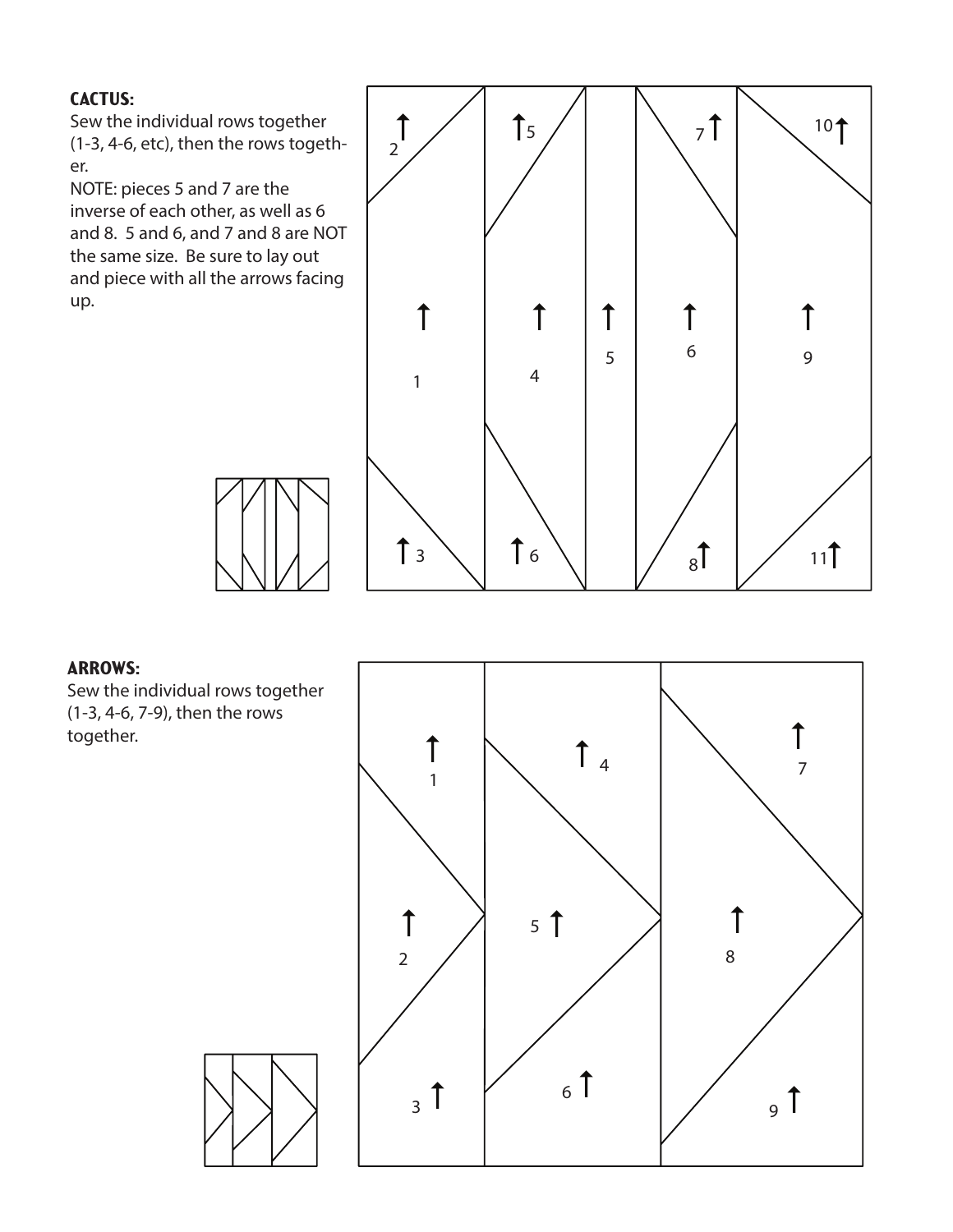#### Mountains:

Start with pieces 1 and 2. Then sew 3 onto 1 and 2. Then stitch 4 to 1-2-3. And lastly, 5 to the rest of the block. Ease in any pieces as needed, taking care to match up

outside and inside seams.



#### **54-40:**

Sew 1 & 2 together, then 3. Sew 4-7 together, and attach to 1-3.

Sew 8 & 9 together, and attach to the remainder of the block. Ease as necessary, taking care to match corners.

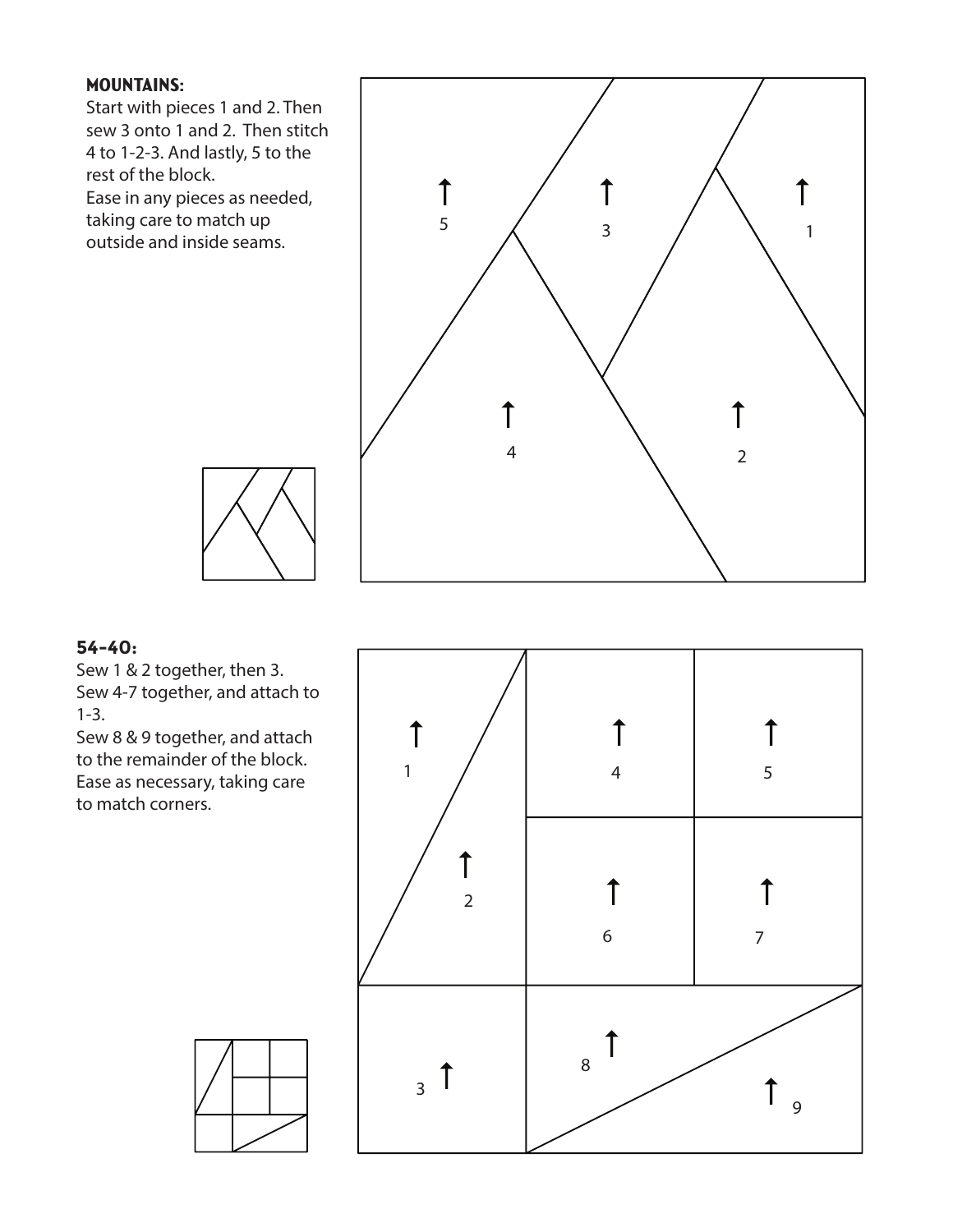#### National Park Sign:

This is the special block you can sew your commemorative National Park patches to! You can flip the direction of the sign by gluing your fabric to one side or the other.

Sew the triangle to the sign, then the either the top or the bottom to the sign.



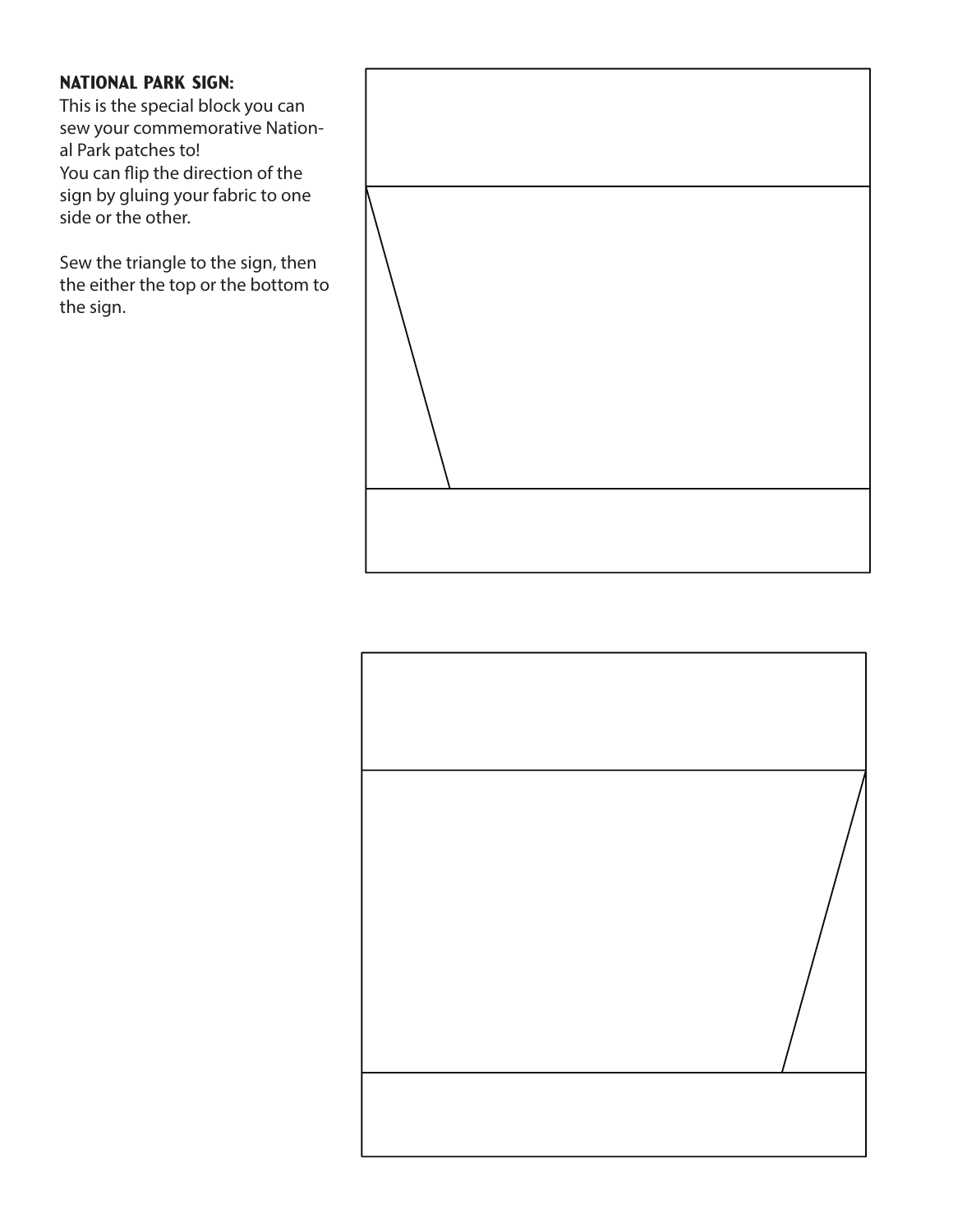#### Pine Tree:

Piece in any order you'd like. I prefer to piece the flying geese together, then the trunk, then the open space.

Pieces 1 and 3 are the same size.

NOTE: this pattern is simplified from the cover photo, for sake of ease.

![](_page_6_Figure_4.jpeg)

#### Campfire:

Piece 1-3 in any order. Sew 4 and 5 together, then 6, taking care to match corners. Then sew 4-6 to 1-3. Sew 7 to to 8, then attach to 4-6.

Attach 9 and 10 last.

![](_page_6_Figure_8.jpeg)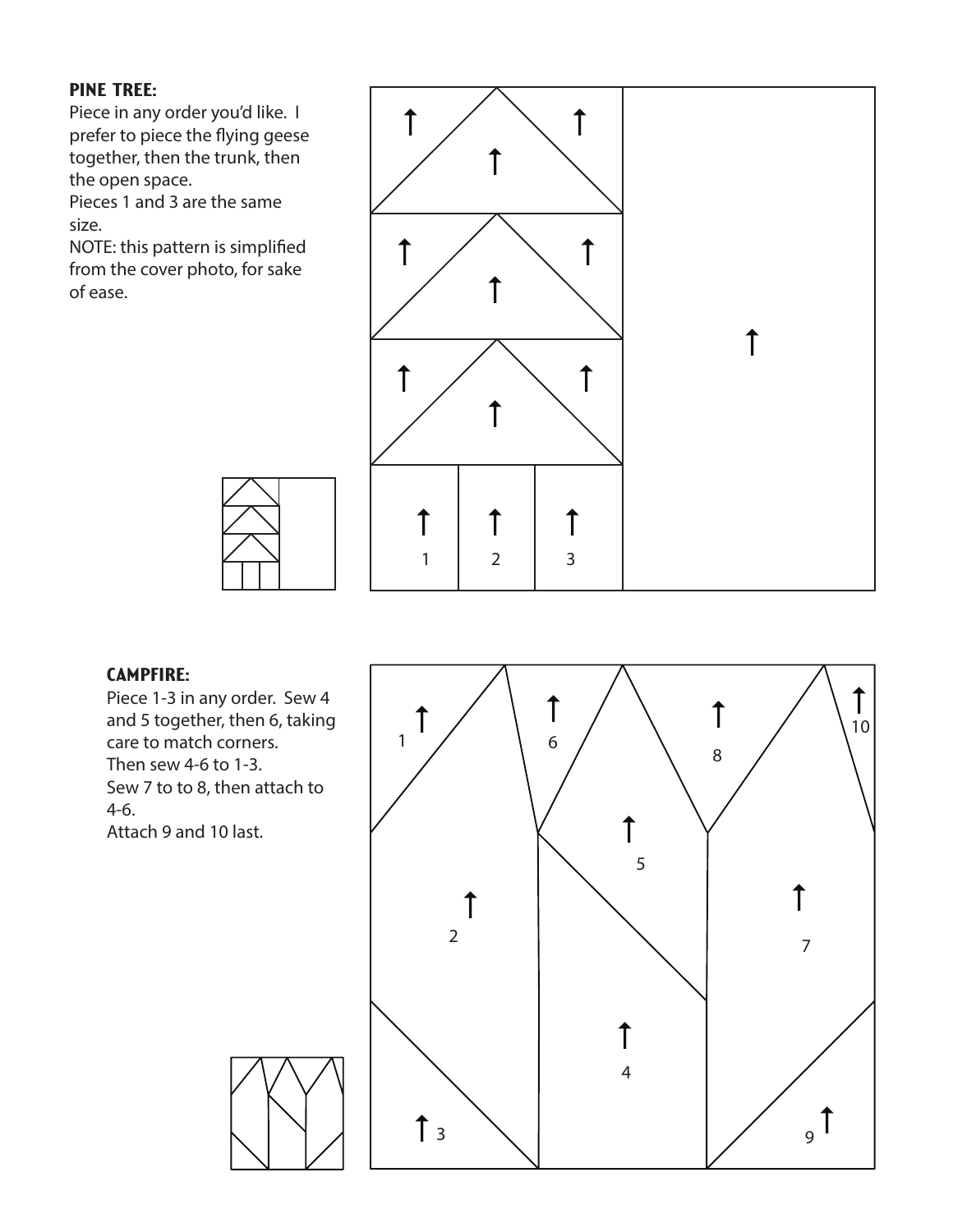#### Teepee:

Paying homage to the nomad ic Native American tribes, who first inhabited the American West.

This block is important to pay attention to the arrows and numbers. You can piece in any order, but I found it was easiest to start with 1 & 2 or 4 & 5, OR 1 & 3 to 4. It's important to match corners and ease as needed.

1 to 2, then to 3.

4 to 1-3, then add 5, and sew 5 and 2 together to create the center of the teepee.

Attach 6 to 1-5, matching corners. Then 7 to 1-6. Sew 8 to 1-7, then 9 to 1-8.

![](_page_7_Figure_6.jpeg)

![](_page_7_Figure_7.jpeg)

#### Squash Blossom:

This tribal motif, and varia tions, are very popular with the Native American tribes in the southwest. It pays homage to the first residents of the west.

Start with 1-3, or 8-10, then add 4 or 7.

Then add the side triangles (5 or 6), and piece your way to the other end. Be sure to ease triangles as necessary, paying attention to the outside pieces.

![](_page_7_Figure_12.jpeg)

![](_page_7_Figure_13.jpeg)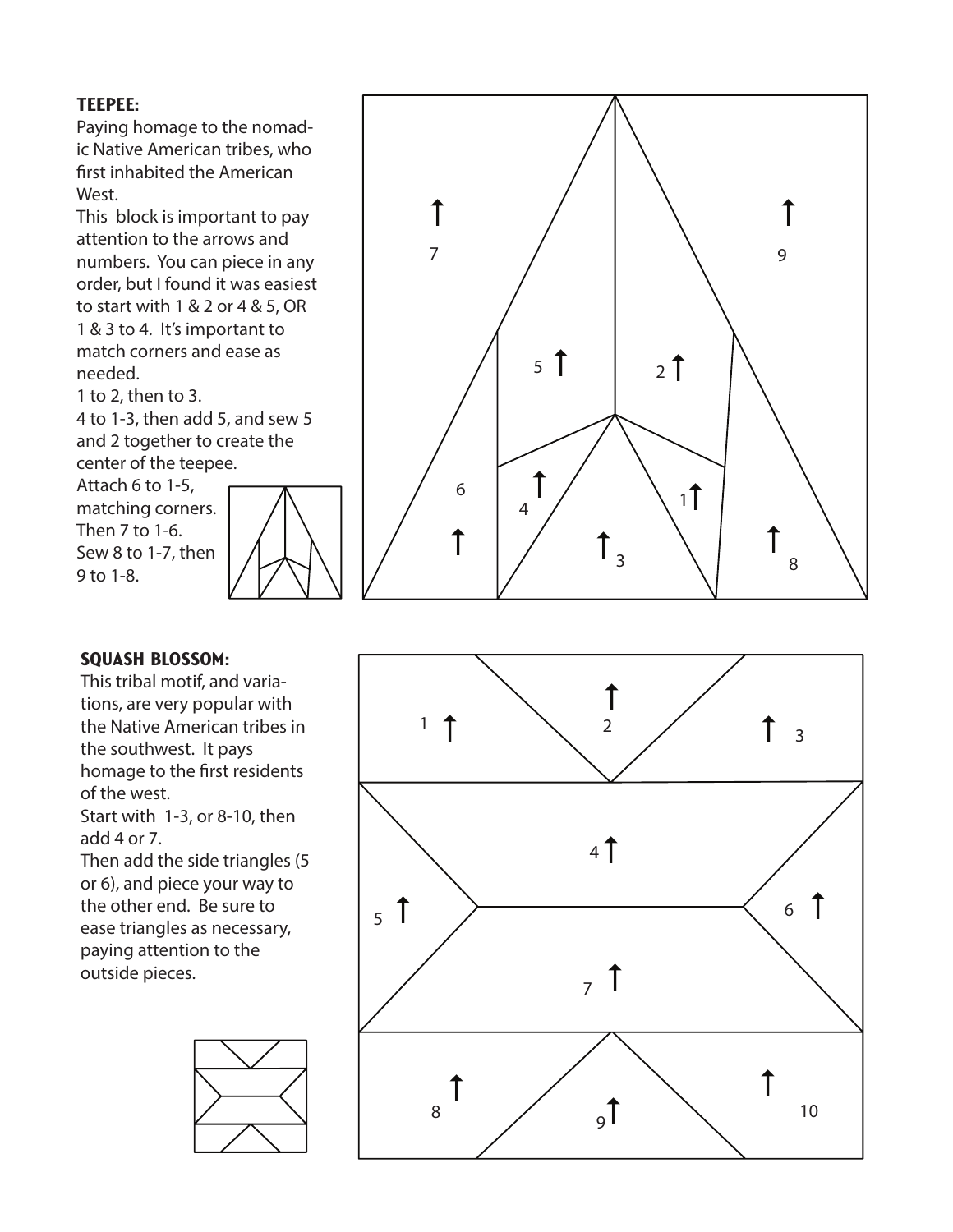#### Ohio Star/Sunshine:

The Ohio Star is one of the first blocks I ever pieced, as a girl; it has a fond place in my heart...much like the sunshine in my home state of Colorado.

Piece this block together in any order you'd like. It's a very simple block. I'd start with the flying geese, then add them to the center square. Then I would ease in the corner pieces.

![](_page_8_Figure_3.jpeg)

#### Modern Cross:

This block also pays homage to the Native American symbols that were woven into blan kets...given as gifts, and in celebration of important life moments...much like what we do today with quilts.

Piece this block together in any order you'd like. It's a very simple block. I'd piece each row individually, then sew the rows together.

| $\uparrow$ | $\uparrow$ | $\uparrow$ |
|------------|------------|------------|
| $\uparrow$ | $\uparrow$ | $\uparrow$ |
|            | $\uparrow$ | ↑          |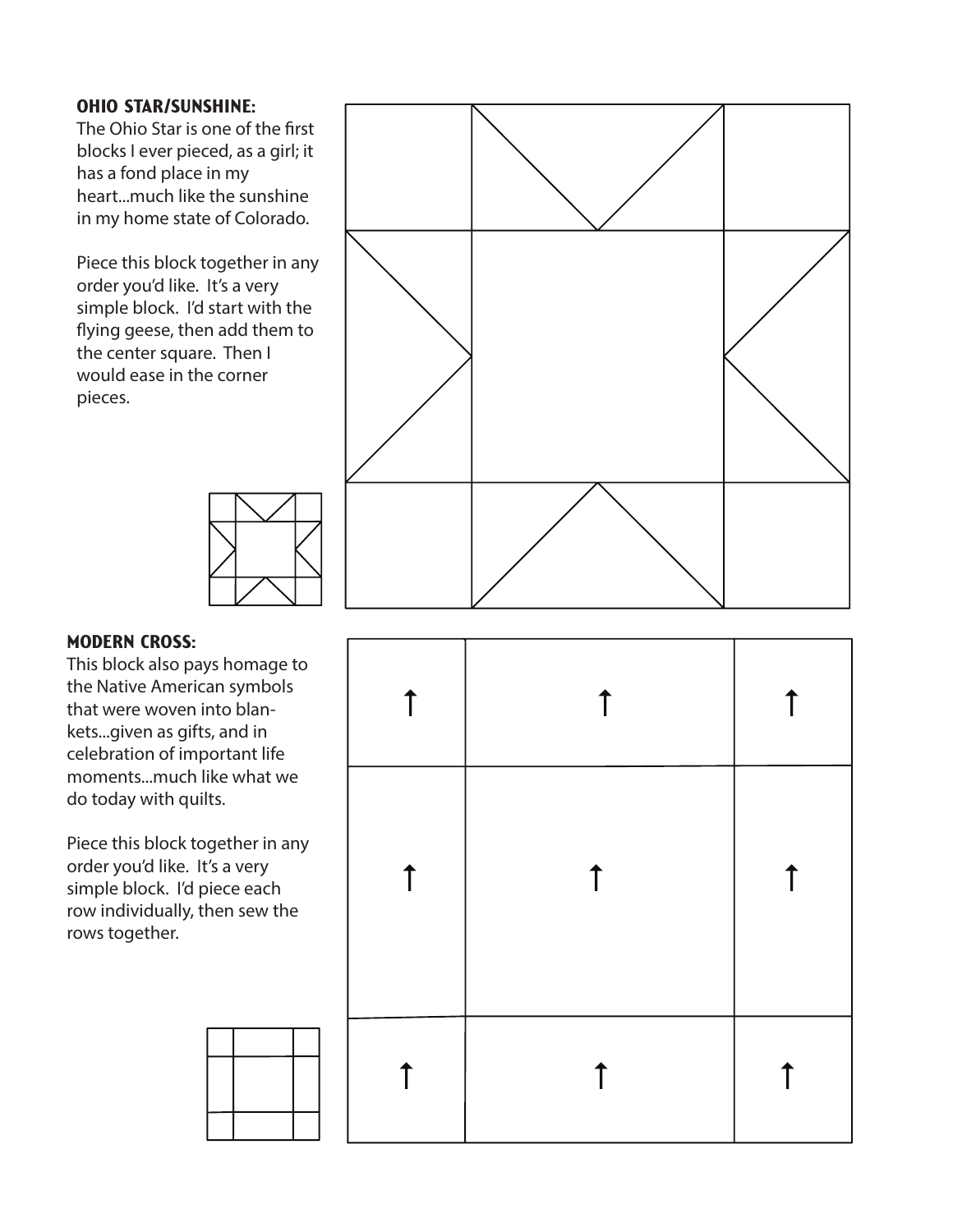INVERSE PATTERNS - these will print the reverse, and the right side of the fabric will create the correct picture. These blocks can be a bit fiddly. Be sure to use clips on the corners to keep everything neat. If the block is not flat, press it, and it will flatten nicely.

#### Yosemite/Glacier/Grand Teton**:**

These pieces are really small. It is best to lay these out first. For the triangle tree, I basted only the inside, and the bottom, and left the outside open, because it's pretty fiddly.

- Join pieces 1 & 2, then attach 3 and 4 to either side. Attach piece 5 to 1-4.

-J oin 6 to 7, then 8 to the top of 7.

- Join 9 to 10, then 11 to the side of 9 and 10.

- Attach units 1-5 to 9-11, then attach 6-8 to the other side of 9-11.

- For piece 12, you may need to ease this into place. Attach to the top (1-11)

- Attach 13 to the bottom of 12.

![](_page_9_Figure_9.jpeg)

#### Lake or Open Space:

Attach pieces 2 and 3 to the top corners of 1, then attach piece, taking care that the corners match.

![](_page_9_Figure_12.jpeg)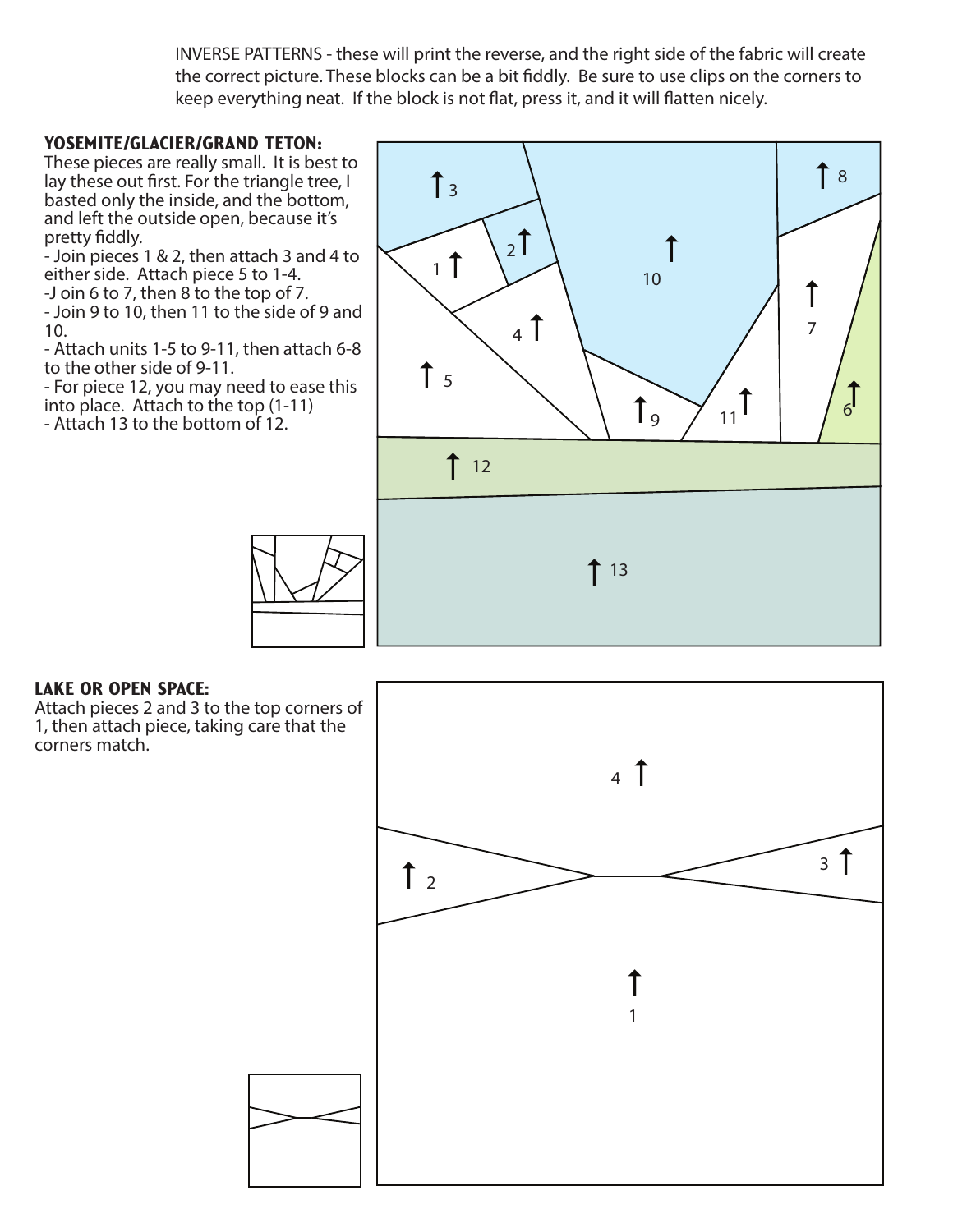#### Capital Reef:

Lay this one out before you begin. - Join piece 1 & 2, followed by 3, then 4, then 5.

- Join pieces 6 & 7. Ease piece 8 as needed, taking care to line up the corners. Attach piece 9, then 10 to the bottom of the barn section. - Join pieces 11 & 12, then attach to 6-10, taking care to ease in the corners.

- Attach 13 to 6-12, again taking care to attach the corners. If you haven't already, you can fold the paper pieces to create a straight line, and avoid tricky seams.

![](_page_10_Figure_4.jpeg)

#### YOSEMITE/GRAND TETON:

Lay these blocks out before you start sewing. This is another fiddly block, but well worth it! Pieces 1, 6, 10 and 13 can either be trees or mountains, depending on what inspires you!

- Join pieces 1 & 2, 3 & 4, 6 & 7, 10 & 11 together.

- With pieces 3-4 joined, attach piece 5. Then attach pieces 1-2 to 3-5, taking care to match corners and ease as necessary.

- Attach 6-7 to 1-5, then attach piece 8 to the top.

- Join 10-11 to 1-8.
- Join 9 to 1-11.
- Join 12 to 1-11

- Lastly, join 13 to 1-12. You may need to ease this piece in.

![](_page_10_Figure_14.jpeg)

![](_page_10_Figure_15.jpeg)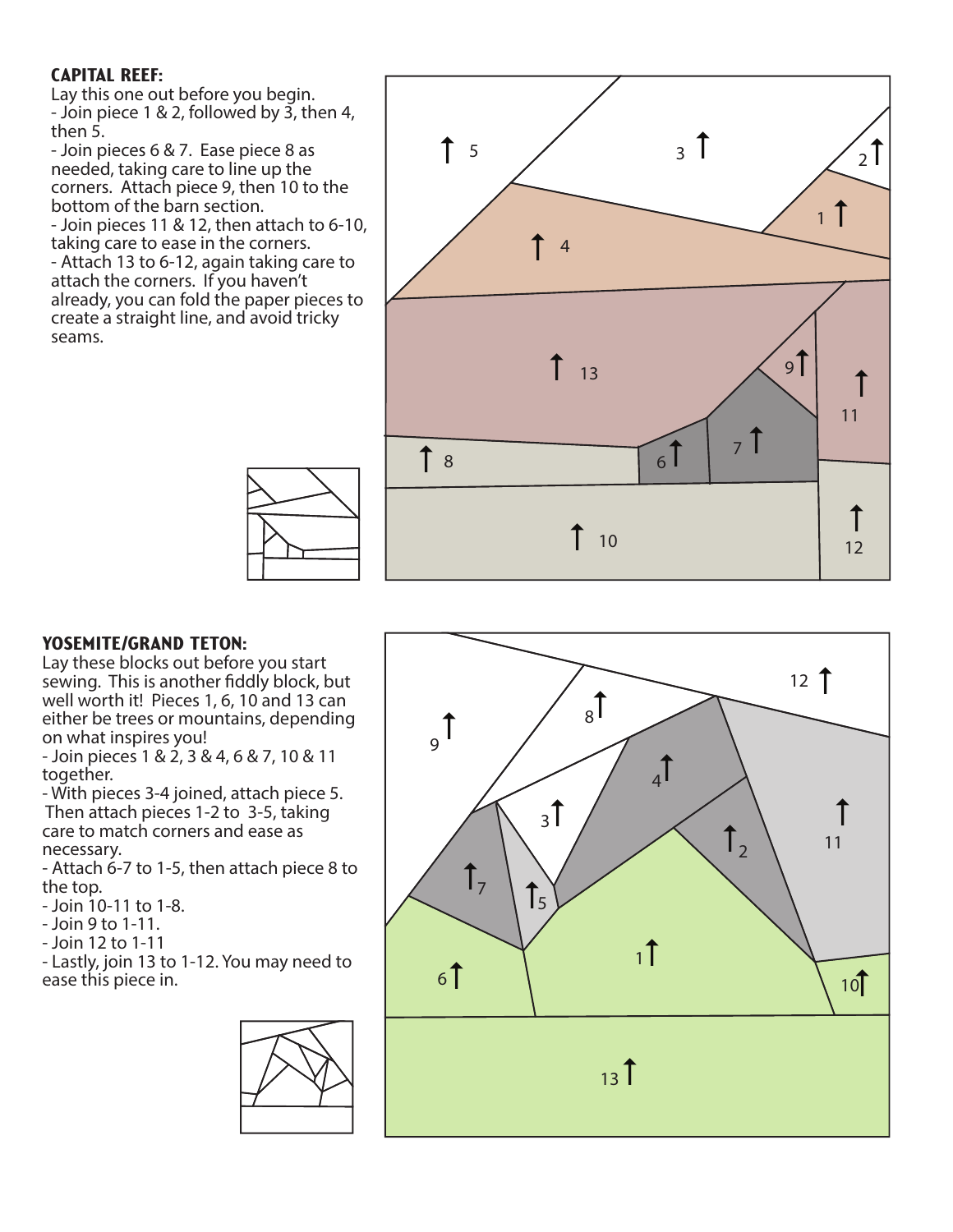#### Lighthouse:

For this block, take care that pieces 1-3 are the same width. I found that with piece 3, it was best to fold the sides in first, then the top and bottom when basting. This is a great block to start with curved piecing. Use a bit of tape to hold pieces 1&2 together while piecing. - Join 1&2 together using a flat back stitch, then attach piece 3, taking care that the edges match.

- Attach pieces 4 & 5 to the correct sides of 1-3, taking care to match the tops and bottoms. Then ease in piece 6, taking care to match the corners.

- Join piece 7 to the bottom of 1-6.

- Join 8 and 9 to the correct sides, taking care to match the corners.

- Attach piece 10 to the bottom of 1-9.

![](_page_11_Figure_6.jpeg)

![](_page_11_Figure_7.jpeg)

#### Great Sand Dunes:

This is another great block to start with curved piecing.

- Join pieces 1 & 2, then attach piece 3, taking care to match the corners.

- Using a flatback stitch, join piece 4 to

1-3, taking care to match the corners.

![](_page_11_Figure_14.jpeg)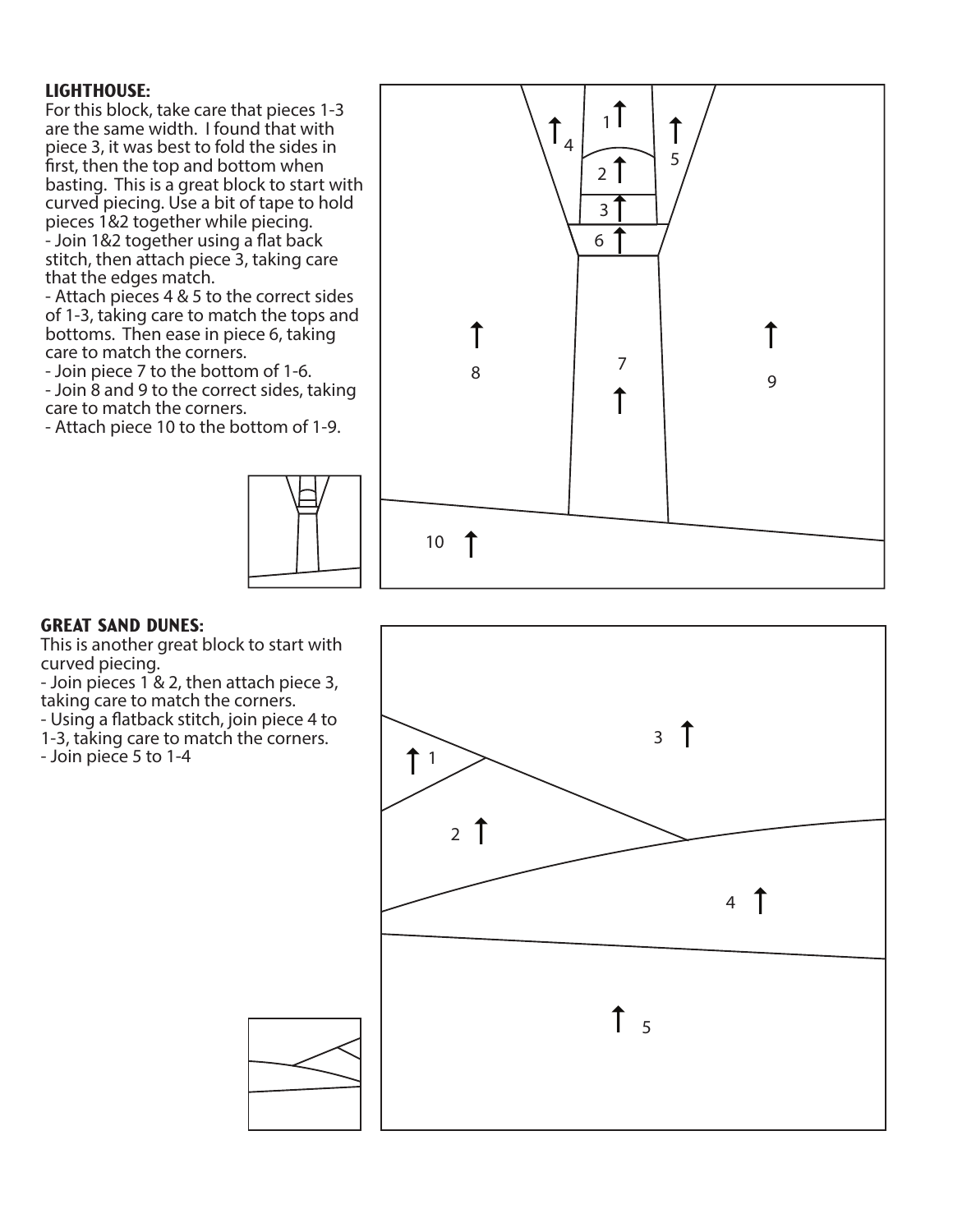#### Acadia National Park

Join pieces 1 and 2 together, then using a flat back stitch, join piece 3 to pieces 1 & 2.

Then join 4 to 5, then 4-5 to 6. Then join the top to the bottom!

![](_page_12_Figure_3.jpeg)

#### Artist Point - Grand Canyon of the Yellowstone

- Join 1 & 2 together, then attach piece 3, ease as needed.

- Join 4 & 5, then attach to 1-3, taking care to match corners.

- Join 6 to the correct side of 4, then add piece 7, easing as needed.

- Join piece 8, matching corners, and folding the paper pieces as needed.

![](_page_12_Figure_9.jpeg)

![](_page_12_Picture_10.jpeg)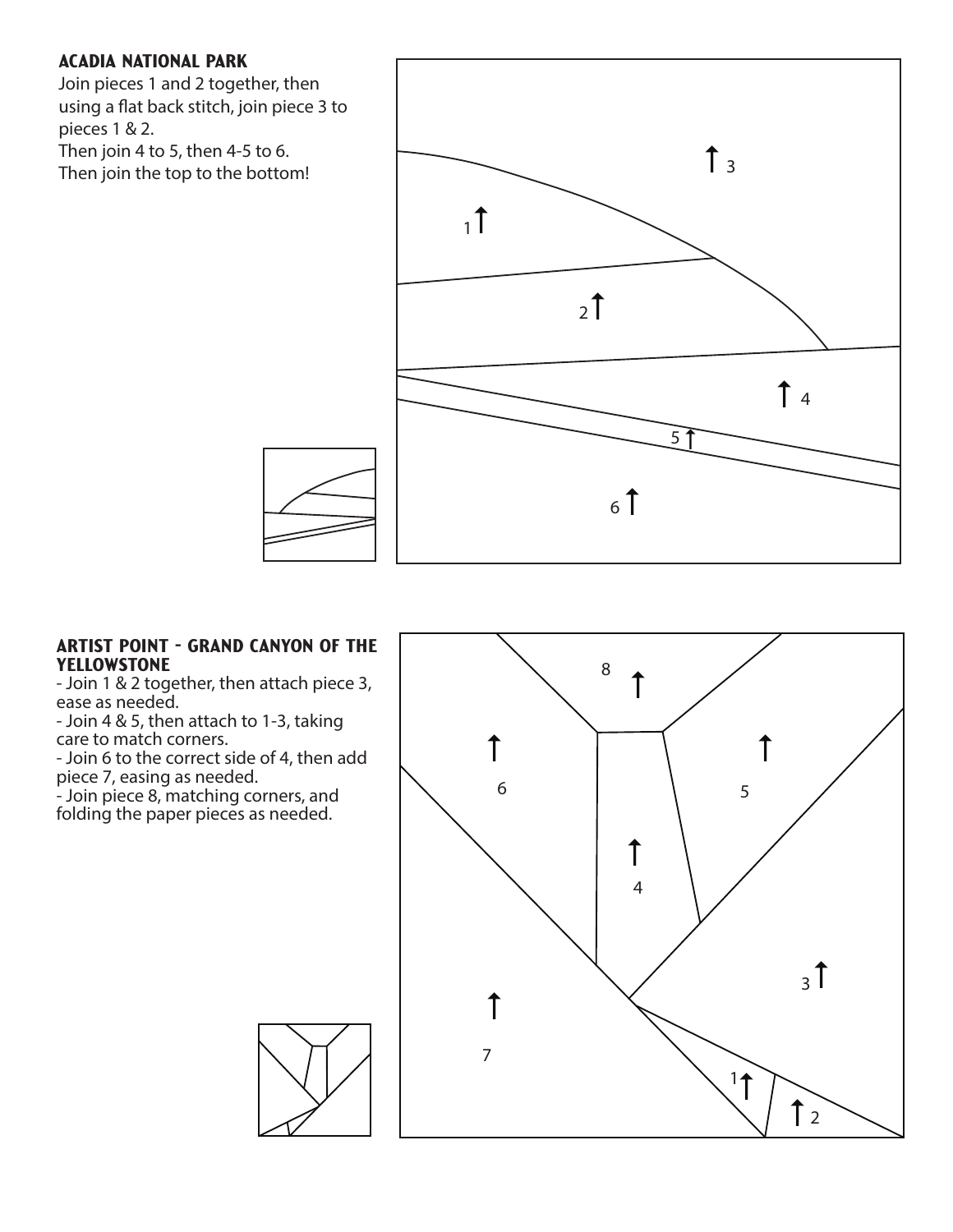#### **OLD FAITHFUL**

SO iconic! This block is fiddly. Be sure to master the other blocks first. You'll need to clip the seams on the inside curves so the fabric doesn't buckle. TIP: use a bit of painters tape to join the seams, then use a flatback stitch to join the pieces together. Make sure the corners match, and ease as necessary. Because the pieces are so small, some of the curves may be too large. If this happens, fold over the part that is too large, and use a flat back stitch to join.

- Join the curved (inside and outside curves) pieces together (1-2, 3-4, 5-6), then join these units together, to make the left side.

- Join pieces 7&8, and 9 and 10 on either side to create the right side.

- Join 11 & 12, taking care to match the top. - Join pieces 1-6 to 11-12. - Using a flatback stich, join 7-10 to 11-12. - Attach 13 last :)

![](_page_13_Figure_5.jpeg)

![](_page_13_Figure_6.jpeg)

#### ROOSEVELT ARCH - FOR THE BENEFIT AND ENJOYMENT OF THE PEOPLE

This is another block that is great to start with curved piecing. This is another block that it's easier to leave the sides open on pie ces 8 & 9.

- Join pieces 3 & 4 to the correct sides of 1-2.

- Join pie ces 6 & 7 to either side of 5, then join to 1-4.

- Join piece 8 to 1-7.

- Join pieces 9 & 10 to the correct sides of 1-8, taking care to match the corners.

![](_page_13_Figure_13.jpeg)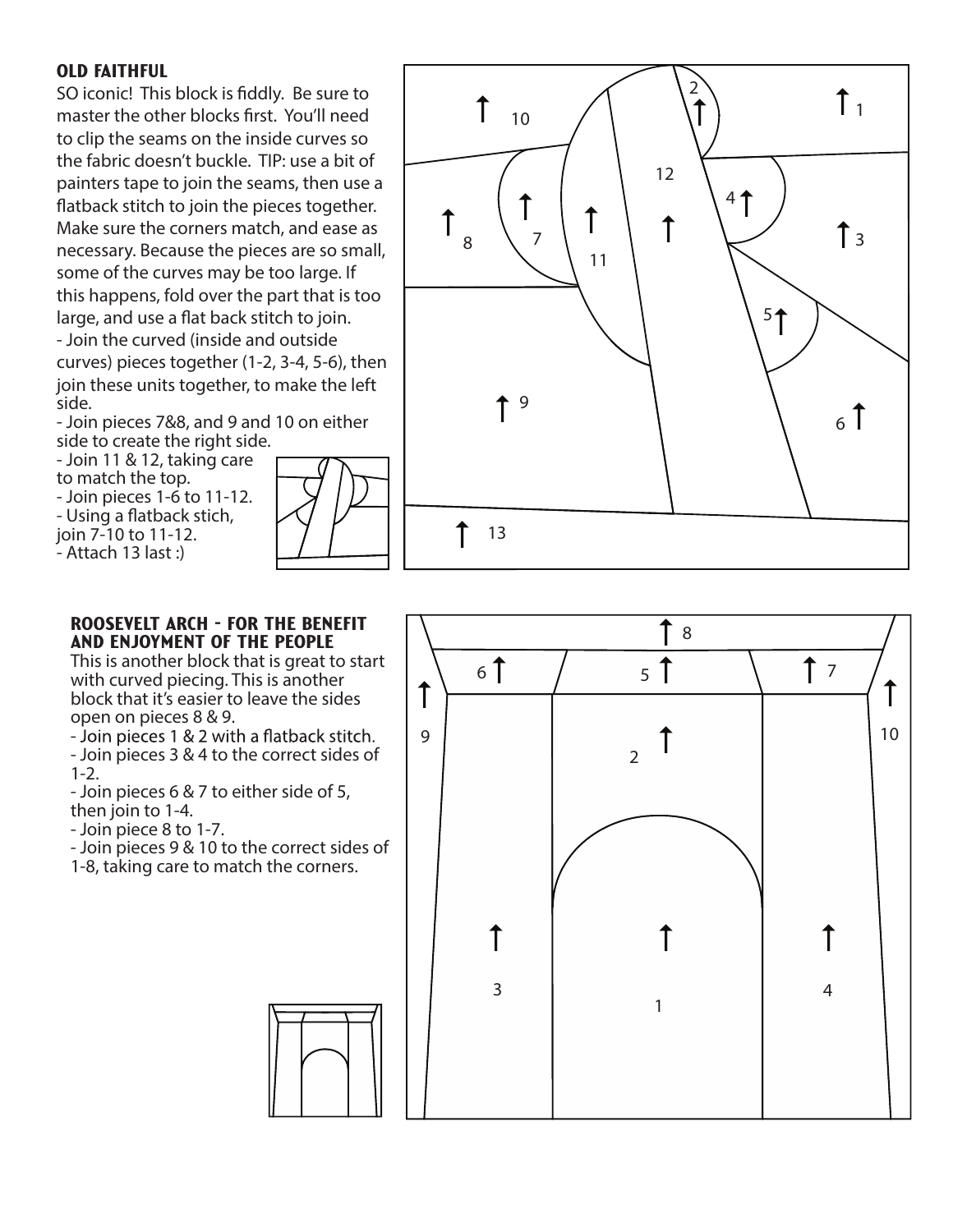### Arches National Park

Lay out all the pieces before you start. Join pieces 1 and 3 to either side of piece 2.

Join pieces 4 & 5, and 6 & 7 together, then attach 4-5 to 6-7.

Join pieces 9 and 10 to either side of 8, then attach 4-7 to the opposite side of 10. Join 1-3 to 4-10.

Ease in pieces 11 and 12 on the bottom and top of the arch.

![](_page_14_Figure_5.jpeg)

#### Mormon Row - Grand Teton

Join pieces 1 & 2, followed by piece 3. Join pieces 4 & 5, then join to 1-3, taking care to match the corners. Ease if necessary.

Join piece 6 to 1-5, again taking care to match the corners and ease as necessary.

Join pieces 7 & 8.

Join piece 9 to 7-8.

Join piece 10 to 7-9. You may need to fiddle with the corner of 10, to get it to match to the corner of 8. Ease 10 if necessary.

Join 11 to 7-10.

Join 1-6 to 7-11. Take care to match corners.

Join 12 to 1-11.

Join 13 to 1-13.

![](_page_14_Picture_16.jpeg)

![](_page_14_Figure_17.jpeg)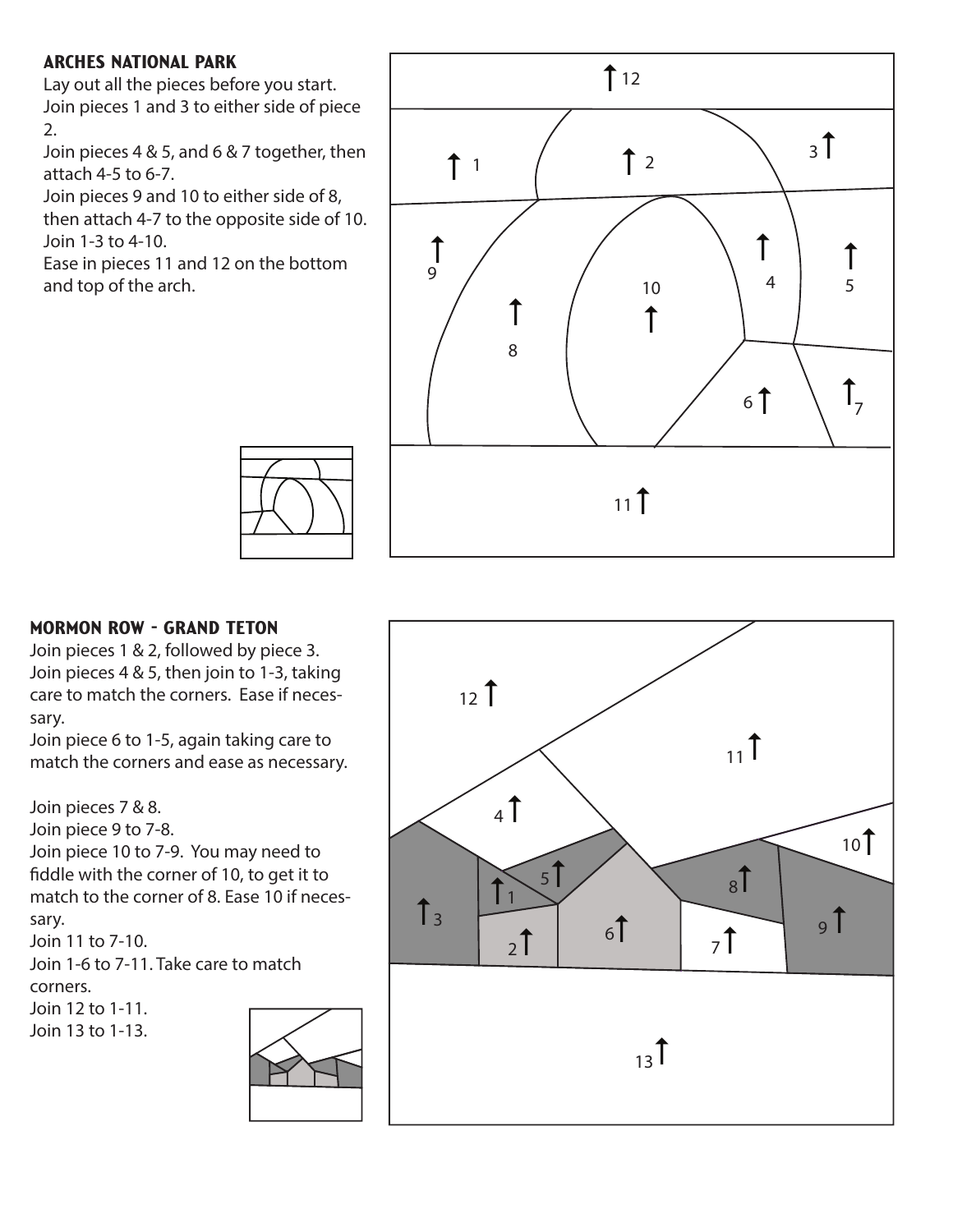#### Airstream

Lay this block out before your start piecing.

The dashed line is a reference line to join the top to the middle and the middle to the bottom. Do not cut on this line. :)

Join pieces 1 & 2, 3 & 4, 6-8, and 9 & 10. Then join units 1-2 to 3-4, and 6-8 to 9-10.

Then attach 1-4 to the correct side of 5, and 6-10 to the opposite side of piece 5.

Join pieces 11 to 12, then join this to the top of 1-10. Make sure that you join the seam line of 11-12 to the dashed line on piece 5. Ease the piece as needed. (I find it's easiest to treat this long block as 2. I use clips at the center, and the corner, and one in the middle. Then repeat this for the other side without tying off the thread in the middle.)

Join pieces 13 to 14, and 15 to 13-14. Attach 13-15 to 1-12, matching the dashed lines as described above.

![](_page_15_Figure_7.jpeg)

![](_page_15_Figure_8.jpeg)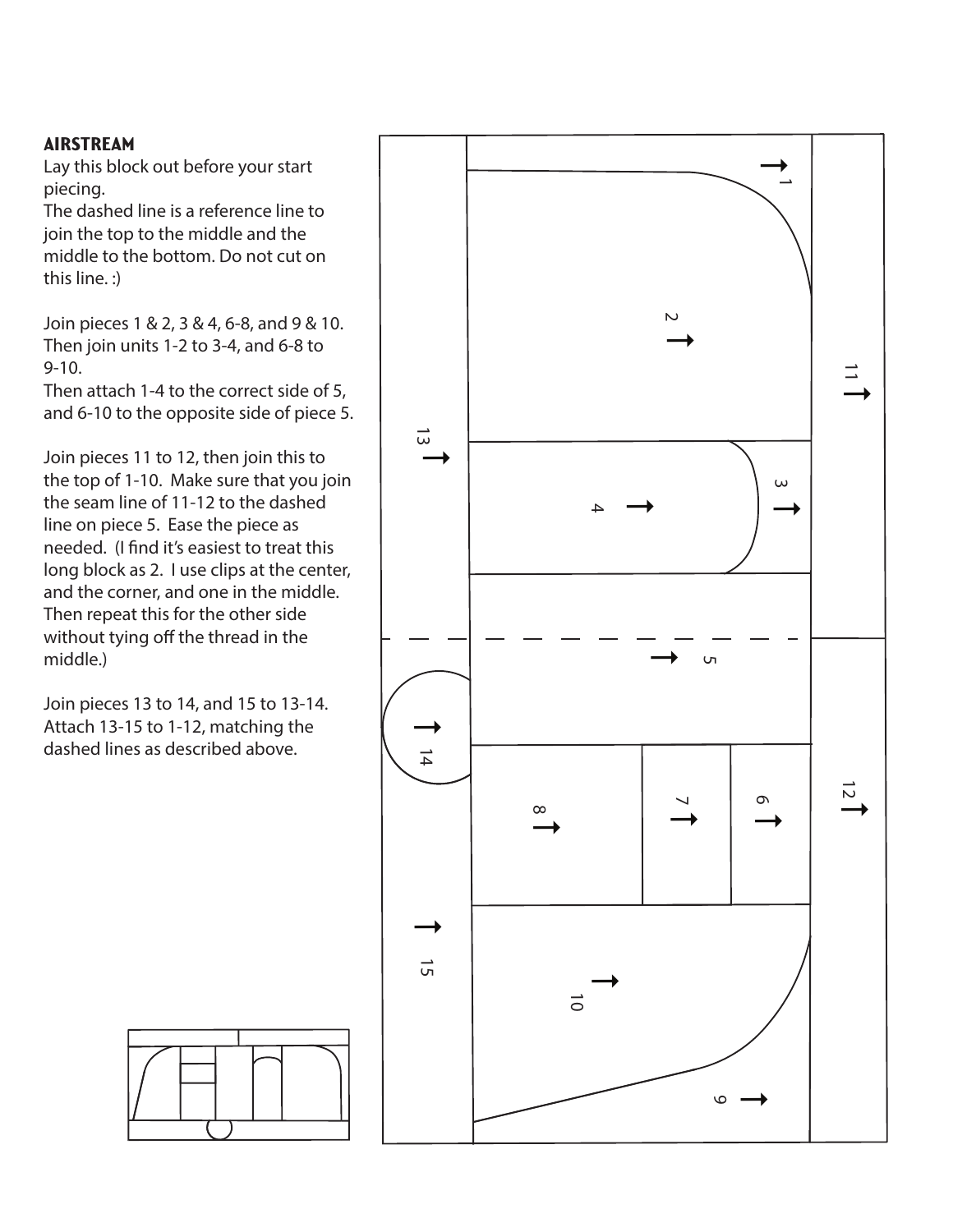#### Black Canyon of the Gunnison

Join piece 1 & 2.

Join pieces 3 & 4, then attach 5 to 4. Be careful to join the corners, and ease as needed.

Join pieces 6 & 7.

Attach 6-7 to 3-5, then add piece 8 to the top.

Attach 1-2 to 3-8.

Join pieces 9 & 10, then attach to the remainder of the block, taking care to join the points, and ease as needed.

![](_page_16_Figure_7.jpeg)

#### Dinosaur National Monument

Join pieces 1 & 2, then attach 3. Join pieces 4 & 5, and sew to 1-3. Join pieces 6 & 7, and attach to piece 3. Attach piece 8, taking care to match the corners to pieces 1 and 4. Using a flatback stitch, attach piece 9 to the bottom of 1-8. Join piece 10 to 1-9.

![](_page_16_Figure_10.jpeg)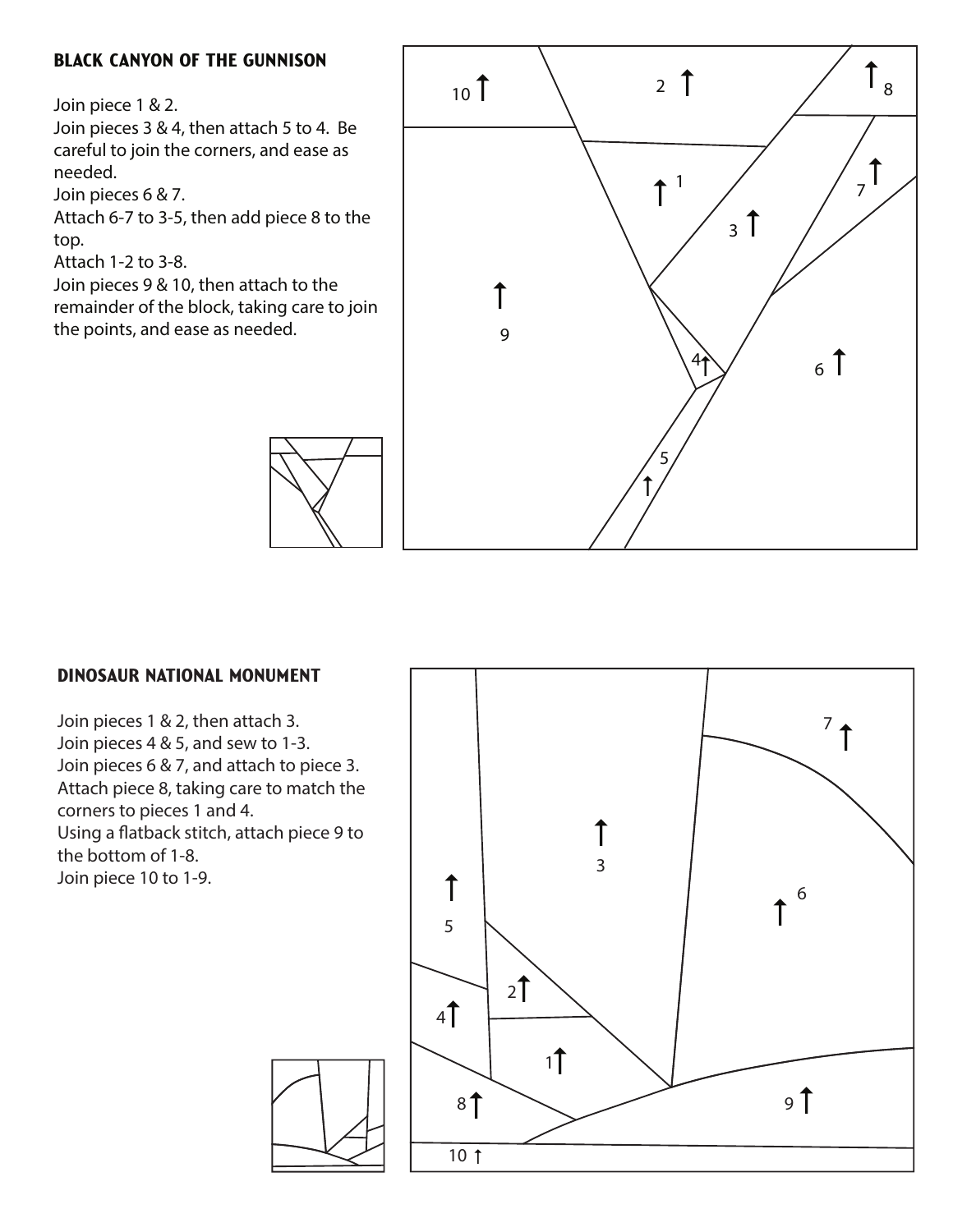# Fish

Using a flatback stitch, join pieces 1 & 2. Using a flatback stitch, join piece 3 to 1-2. These can be tricky, and may need some easing. Join piece 5 to 1-3. Join piece 4 to 1-3,5, using a flatback stitch. Ease as needed. Join pieces 3 & 4 together at the nose, if you haven't done so already. Join piece 6 to the rest of the block.

![](_page_17_Figure_2.jpeg)

#### **BIG BEND**

Join pieces 1 & 2. (for ease of piecing, I glue the 2 sides that will be joined, and leave the top open/unglued) Join piece 3 & 4 together, then join to 1-2.

Join piece 5 to 1-4, taking care to match the top, also take care not to bend the pieces as you stitch.

Join pieces 6 & 7, then attach to 1-5, matching the corners. Join piece 8 to 1-7, then 9 to 1-8, taking care to match the outside edges with both pieces. Join 10 to 1-9.

![](_page_17_Figure_7.jpeg)

![](_page_17_Figure_8.jpeg)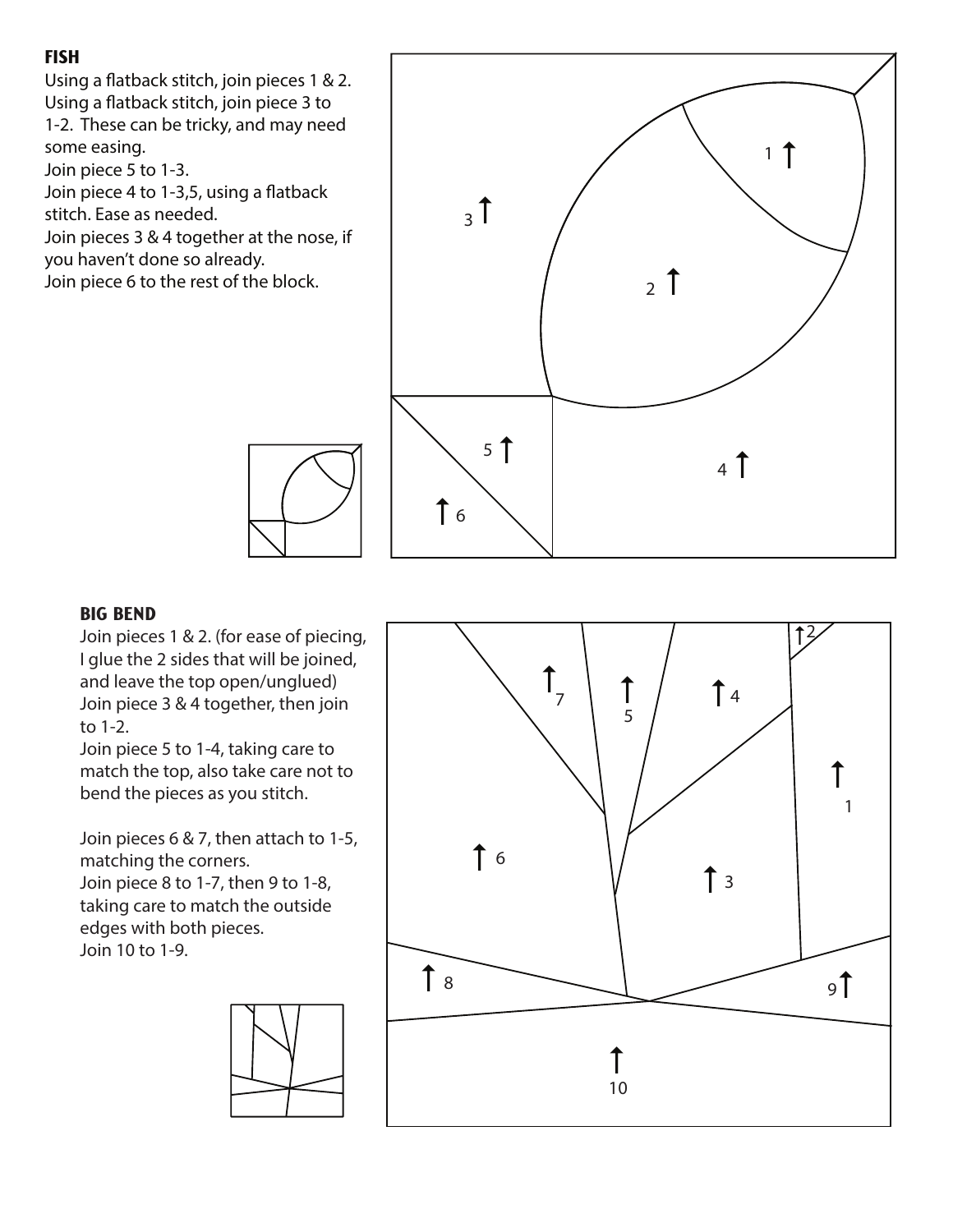### Kaloko-Honokohau

This is broken up into sections: 1-6 7-10 11-14 16-20 21-25

Join 1-2, then attach 3, then 4. Join 5-6, and attach to 1-4. Set these aside.

Join pieces 7 to 8, then 9 to 7-8. Set aside.

Join pieces 11 to 12, taking care to leave the tail to join to 5 later. Attach piece 13, then 14, using a flat back stitch.

Join pieces 1-6 to 11-14. Then join 10 to 1-6,11-14.

Join pieces 7-9 to 1-6,10-14. Take care to leave a space for piece 16 later. Set aside. Join pieces 16-20 in numerical order,

using a flat back stitch.

Set aside.

Join 21-25 in numerical order, using a flat back

![](_page_18_Picture_10.jpeg)

![](_page_18_Figure_11.jpeg)

together, taking care to leave the notch for piece 10.

Join pieces 16-25 to 7-14.

# Liberty Bell - Independence NHP

Join pieces 1 & 2 using a flat back stitch. Join piece 3 to 1-2, using a flat back stitch.

Join piece 4 to 1-3, using a flat back stitch. Set this section aside.

Join pieces 5 to 6, taking care to match the corners, then attach 7 to 5-6, again matching corners.

Using a flack back stitch, join piece 8 to 5-7.

Join 9 to 5-8, then 10 to 5-9, matching corners. Set aside.

Join 11 to 12, and 13 to 14. Join these two sections to either side of 5-10. Join 15 to 5-14, matching corners.

Join 1-4 to 5-15, taking care to match corners and the top of the bell.

![](_page_18_Figure_22.jpeg)

![](_page_18_Figure_23.jpeg)

![](_page_18_Figure_24.jpeg)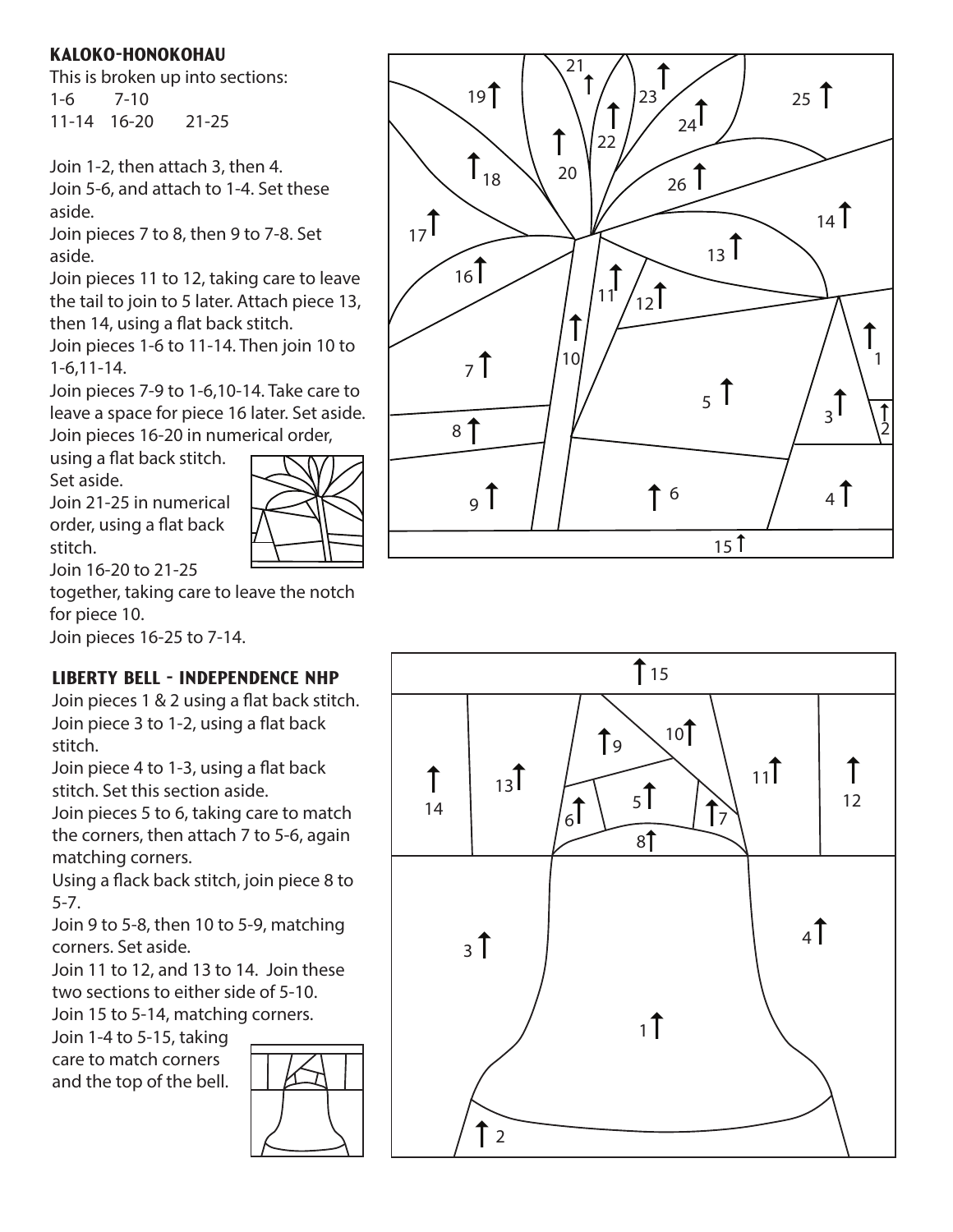#### **STRIPES**

Join each row together.

![](_page_19_Picture_2.jpeg)

#### Kenai Fjords/Reflection

Join pieces 1 & 2 together, and 3 & 4 together. Then join 1-2 to 3-4.

When working with small pieces and thin pieces, I find it easier to glue the side(s) I'll be stitching, and leave the other side unglued. Once you attach piece 1 & 2 together, you can lift the fabric around the curve, and glue down the center seam.

![](_page_19_Figure_6.jpeg)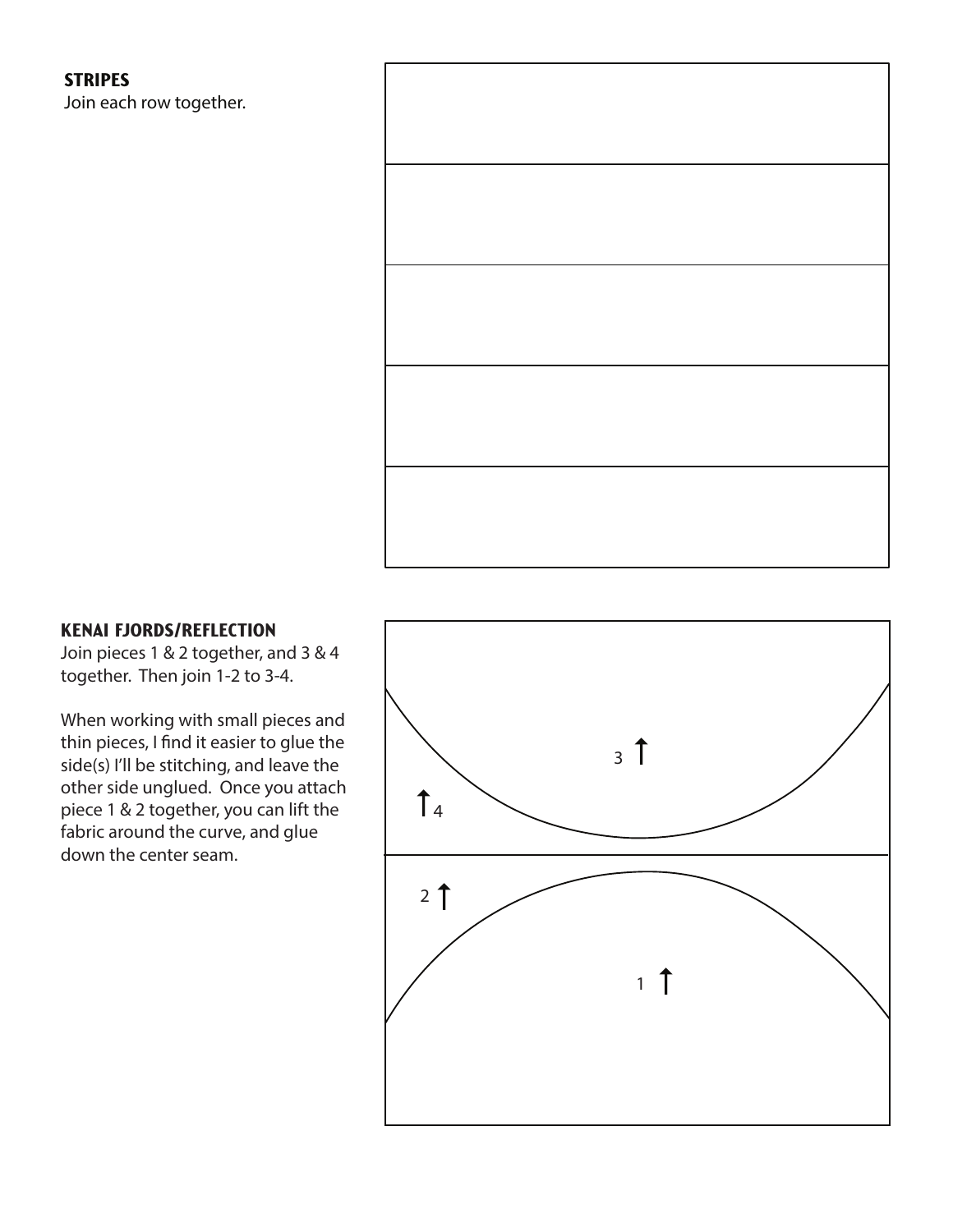#### **CANNON**

You can piece the large wheel as Dresden triangles, or cut out of one piece of fabric.

Join pieces 1-3, and 4-6 in numerical order, then join these two units together. Make sure the center points match, as well as outsides. Join pieces 7 to 8, taking care to

match the corners. Then attach 9 to 7-8, again matching corners. Join 10 to 7-9, taking care to match

the corners.

Join 11 to 7-10, taking care to match the corners.

Join pieces 12 & 13 together, taking care to match the corners. Using a flatback stitch, join 14 to 12-13, taking care to match corners.

Join 15 & 16 together, then join to 12-14.

Join 12-16 to 7-11. Take care to match corners.

Using a flat back stitch, join 1-6 to 7-16.

![](_page_20_Figure_10.jpeg)

#### WHITE HOUSE

Join pieces 1 & 2.

Join pieces 3 & 4, taking care to match the corners.

Join piece 7 to 3-4, taking care to match the corners.

Join pieces 5 & 6, taking care to match corners.

Join 5-6 to 3-4,7.

Join piece 8 to 3-7, then attach piece 9 to this unit.

Join pieces 1-2 to 3-9.

![](_page_20_Figure_19.jpeg)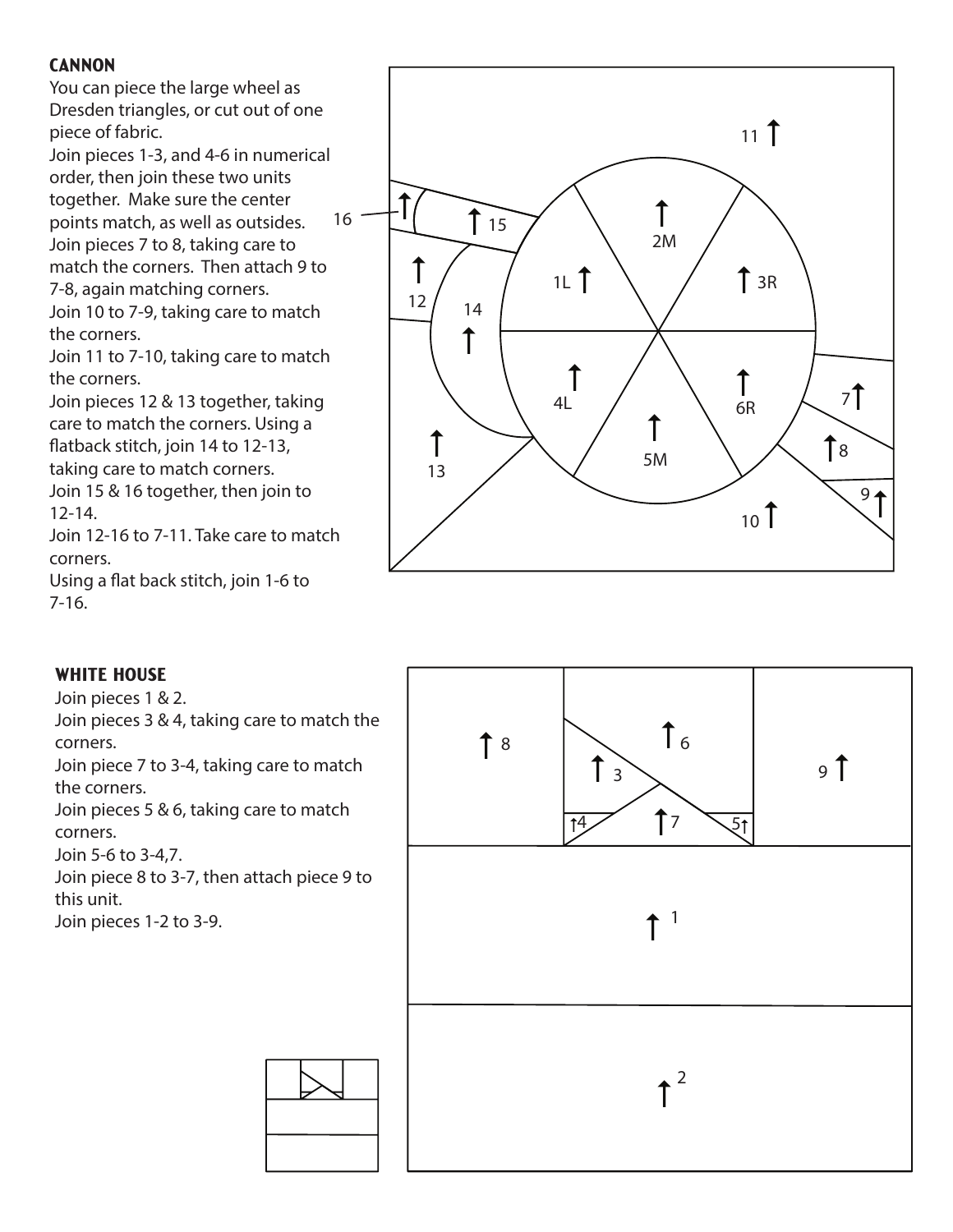#### Covered Wagon

\*\*This block allows you to choose between using 5" squares or larger cuts of fabric. This is denoted by the dotted line.

\*\*The instructions assume that you've used a large cut of fabric. If you need to join pieces, please do that before joining pieces 1 & 2.

Join pieces 1 & 2. Take care to match the corners.

Join piece 3 to 1-2. Take care to match the corners.

Join piece 4 to 1-3. Take care to match the corners.

Join pieces 5 & 6, then join to 1-4, taking care to match the corners to create a hole for piece 9.

Join pieces 8 & 9, then attach to 1-6. For pieces 9 and 10, you may need to rotate them, regardless of the arrow, this will alleviate bunching or easing. Using a flatback stitch, join pieces 9 and 10 in the appropriate areas. If you have bunching, a good pressing will help the excess fabric to lay down.

![](_page_21_Figure_8.jpeg)

![](_page_21_Figure_9.jpeg)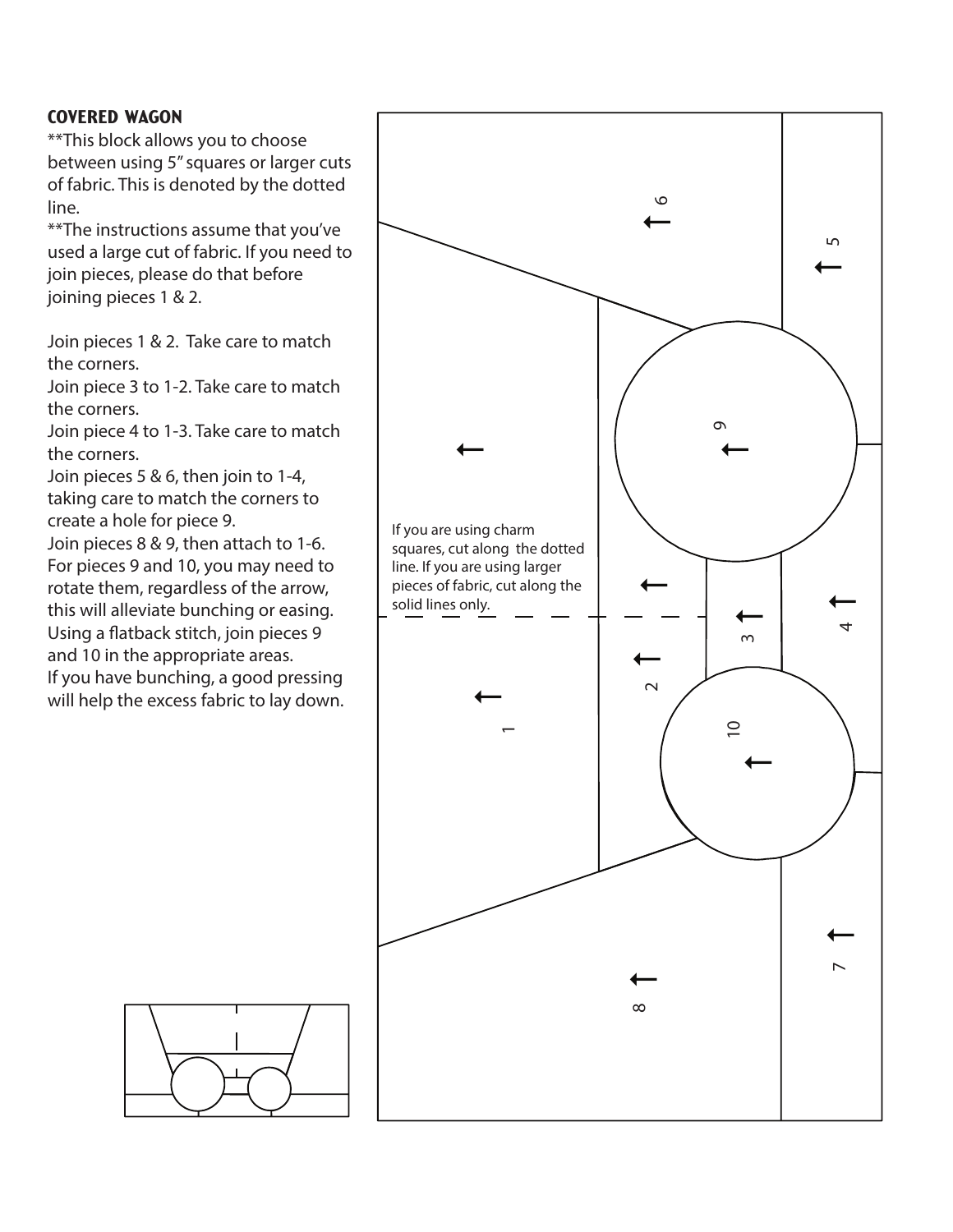#### WASHINGTON MONUMENT

\*\* This pattern uses a few pieces of fabric longer than 5" squares.

Join pieces 1 & 2. Join 3 to 1-2, taking care to match corners.

Join piece 4 to 1-3.

Repeat these steps for pieces 5-8. Join 1-4 & 5-8, take care to match the top of the oblisk, and the bottom.

Join pieces 9 & 10, then attach piece 11.

Repeat these steps for 12-14. Join 9-11 & 12-14.

Join 1-8 to 9-14, take care to match the center seam and the oblisk sides.

![](_page_22_Figure_8.jpeg)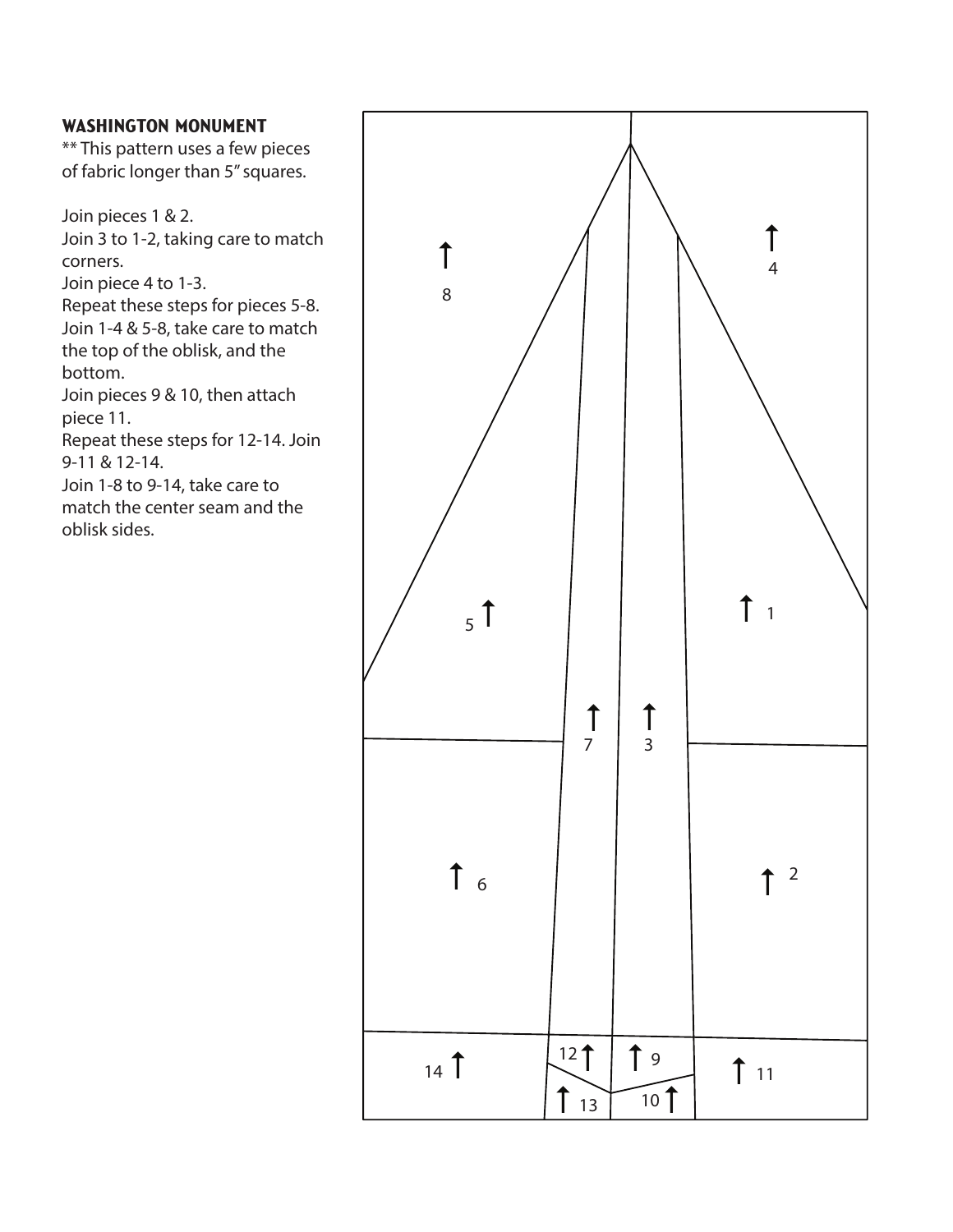#### Devil's Tower

Join pieces 1 and 2, then attach 3. Ease if necessary.

Join pieces 4 & 5, then attach to piece 6, take care to match the corners.

Join piece 7 to 4-6, take care to match corners.

Join piece 8 to 4-7. I found it easiest to whip stitch the straight part, then flat back stitch the curve.

Join piece 9 to 4-8.

Join piece 10 to 4-9. Ease if necessary. Join 1-3 to 4-10, ease if necessary.

![](_page_23_Figure_7.jpeg)

#### Yellowstone/River

While I had thought I was done with Yellowstone blocks, a group member shared a stunning photo in Yellowstone. It BEGGED to be made into another block!! This block is great for Yellowstone, or a river or creek scene. \*\*For piece 5, use my small piece technique, leaving the top seam open until you join it to pieces 1-4. Join pieces 1 & 2, matching the corners.

Join pieces 3 and 4 to 1-2.

Join pieces  $5 & 6$  using a flat back stitch.

Join piece 7 to 5-6 using a flat back stitch.

Join pieces 1-4 to 5-7.

![](_page_23_Picture_14.jpeg)

![](_page_23_Figure_15.jpeg)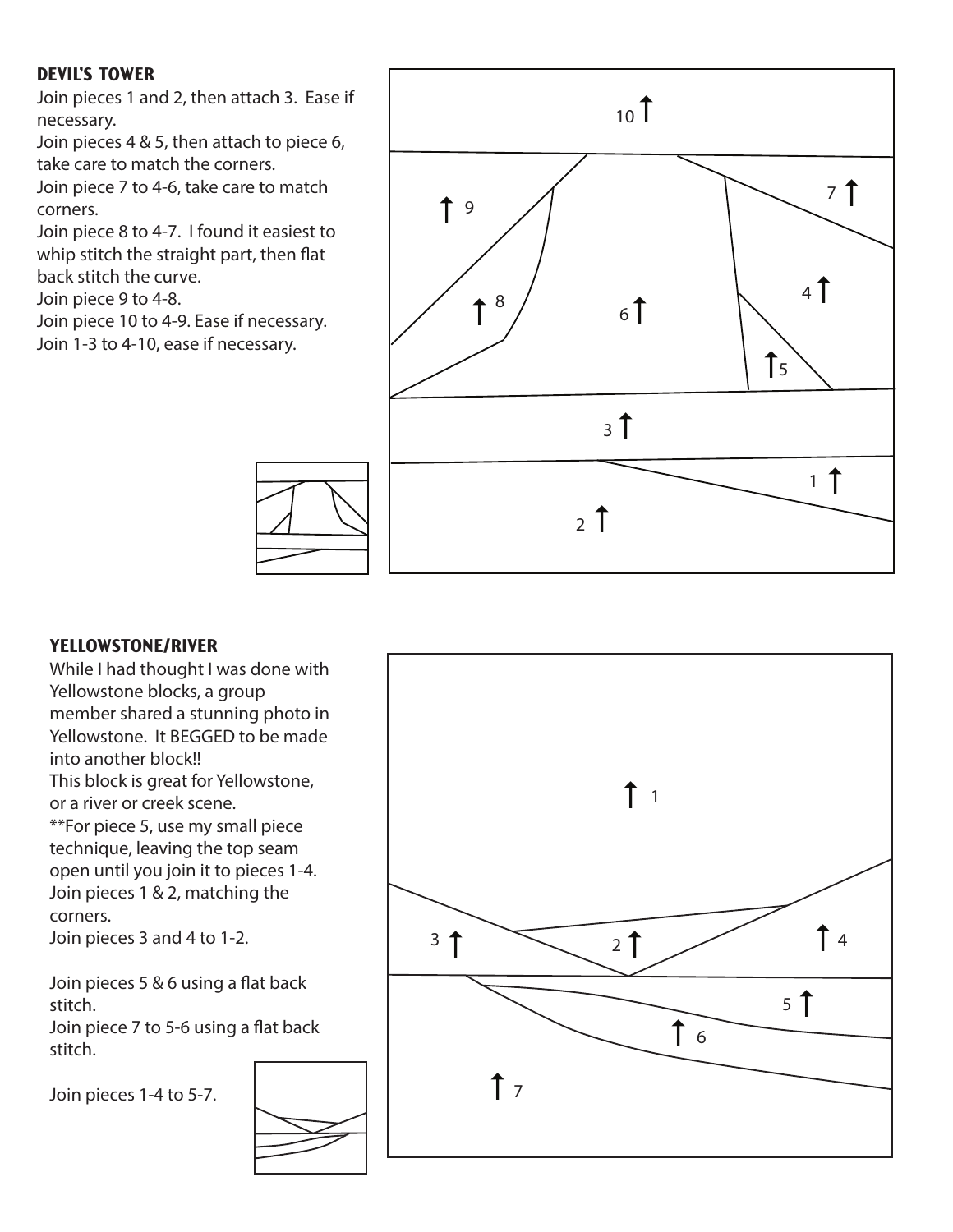#### **CANOE**

\*\*This block allows you to choose between using 5" squares or larger cuts of fabric. This is denoted by the dotted line.

\*\*The instructions assume that you've used a large cut of fabric. If you need to join pieces, please do that before joining pieces 1 & 2.

Join pieces 1 & 2 , then attach piece 3.

Join piece 4 to 1-3, using a flat back stitch. Be careful to NOT ease. Join piece 5 using a flat back stitch. Join piece 6 to 1-5.

![](_page_24_Figure_5.jpeg)

![](_page_24_Figure_6.jpeg)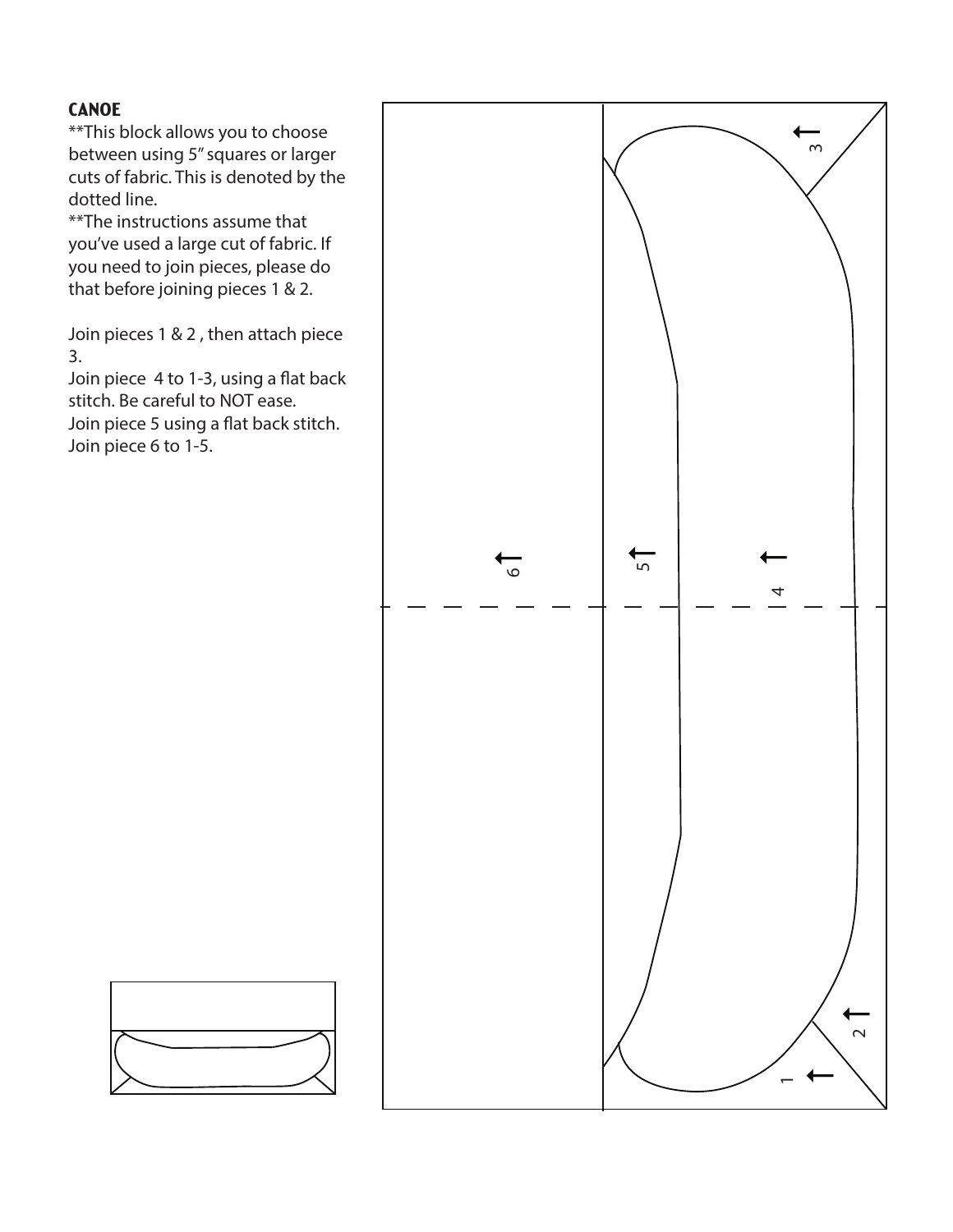#### **BEAR**

This is a fun challenge, be sure to sew some of the easier blocks before tackling this one.

\*\*Leave the top of pieces 13, 14, and 15 open...this will make sewing the pieces together MUCH easier.

Join pieces 1-4 in numerical order, taking care to match the corners. Join 5 to 1-4.

Join 6 to 1-5. Join 7 to 1-6.

Join 8 to 1-7. Set these aside.

Join 9 to 10. Take care to match the corners.

Join 11 to 9-10, then join to 1-8, taking care to match the corners. Join 12 to 9, at the forehead. Be sure to match the corner at the forehead. Join 13 to 10, then to 9/12. Take care to match the INSIDE corner. Join 14 to 1-13. Take care that the bottom corners match.

Join 15 to 5/8 before sewing to piece 9.

Join piece 16, again sew the long side before the short side.

Join piece 17 to the remainder of the block.

![](_page_25_Figure_12.jpeg)

![](_page_25_Picture_13.jpeg)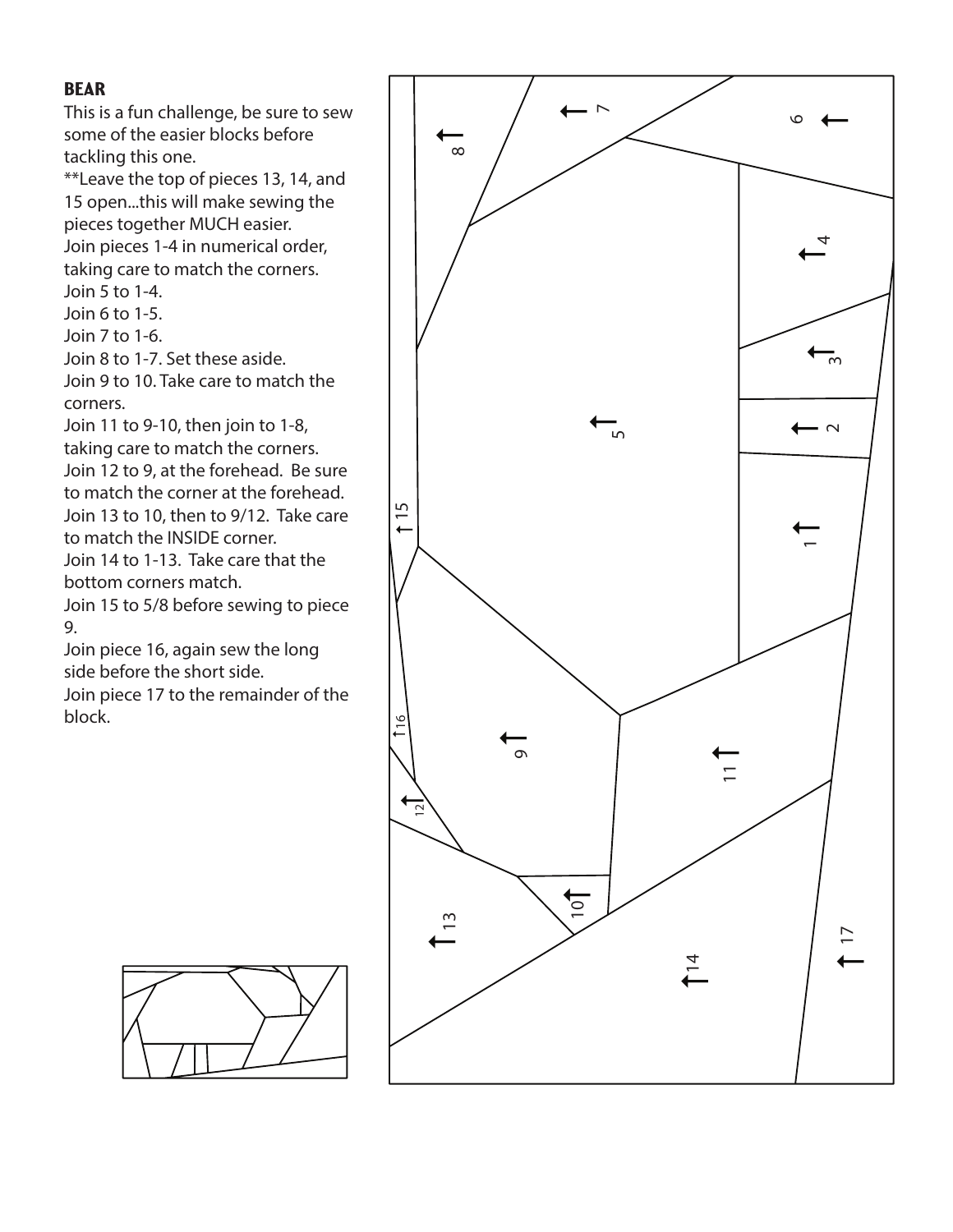#### **BEAR**

This is a fun challenge, be sure to sew some of the easier blocks before tackling this one.

\*\*Leave the top of pieces 13, 14, and 15 open...this will make sewing the pieces together MUCH easier. Join pieces 1-4 in numerical order, taking care to match the corners. Join 5 to 1-4.

Join 6 to 1-5.

Join 7 to 1-6.

Join 8 to 1-7. Set these aside.

Join 9 to 10. Take care to match the corners.

Join 11 to 9-10, then join to 1-8, taking care to match the corners. Join 12 to 9, at the forehead. Be sure to match the corner at the forehead. Join 13 to 10, then to 9/12. Take care to match the INSIDE corner. Join 14 to 1-13. Take care that the bottom corners match.

Join 15 to 5/8 before sewing to piece 9.

Join piece 16, again sew the long side before the short side.

Join piece 17 to the remainder of the block.

![](_page_26_Figure_11.jpeg)

![](_page_26_Picture_12.jpeg)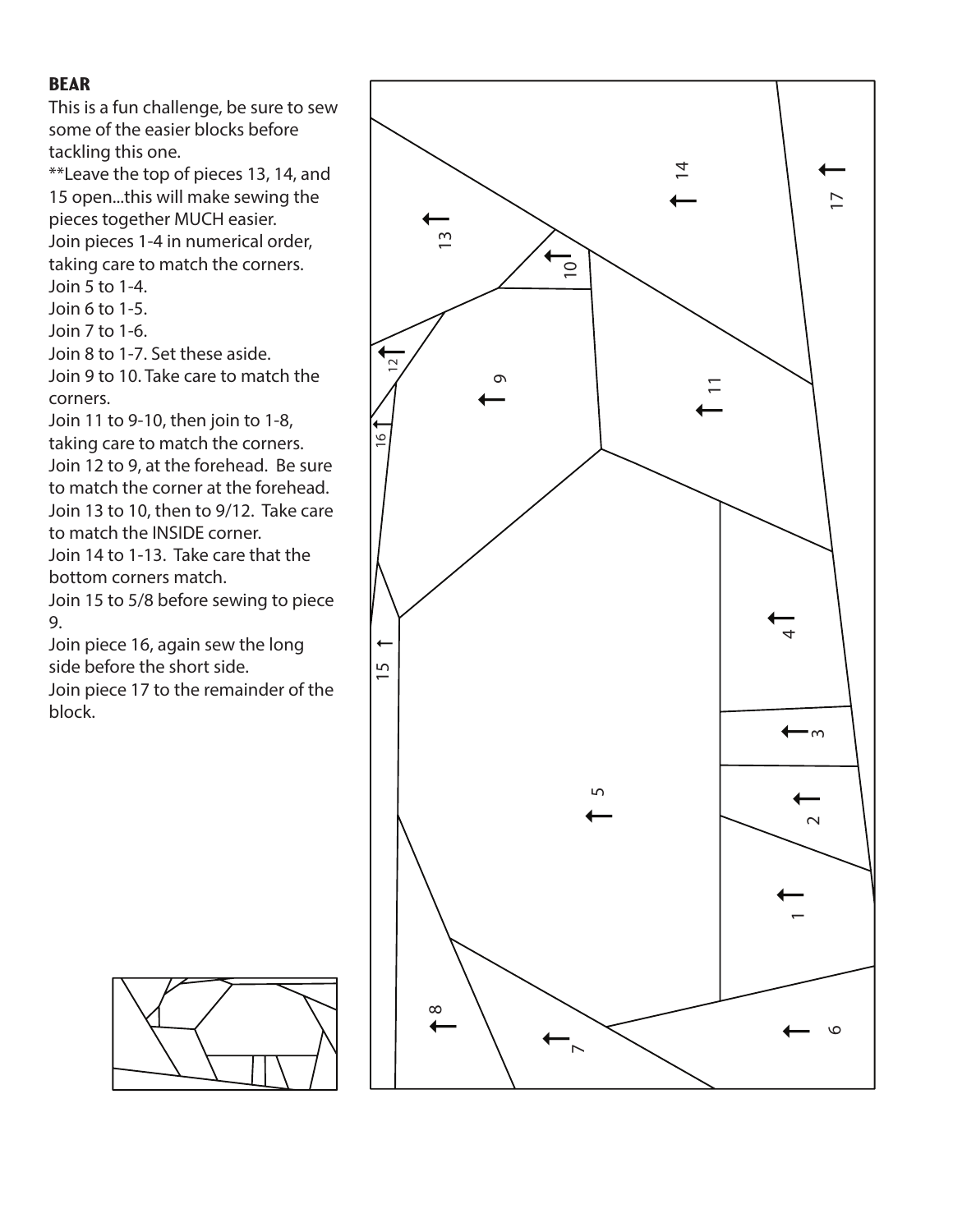#### **SEQUOIA**

\*\*For piece 11, be sure to give yourself extra room with the side seam allowances. This will allow for bulk with the curves.

Join pieces 1-2, using a flat back stitch.

Join piece 3 to 1-2. Join piece 4 to 1-3, matching the corners. Set these aside for a bit.

Join pieces 5-6.

Join piece 7 to 5-6. Be sure to match the inside corner.

Join piece 8 to 5-7, starting in the center, working your way outside on pieces 5-6. Then using a flat back stitch, work your way from the center of the curved piecing, to the bottom (pieces 6-7). Make sure that the bottom matches as best you can.

Join pieces 9 & 10, then join to piece 8, using a flat back stitch. Join 1-4 to 5-10, use a flat back stitch on the curved parts.

Join piece 11 to 1-10, use a flat back stitch for the curves. Note that this piece may NOT match the curve exactly. Try not to ease; let the excess from pieces 1-10 be trimmed if necessary.

![](_page_27_Figure_9.jpeg)

![](_page_27_Figure_10.jpeg)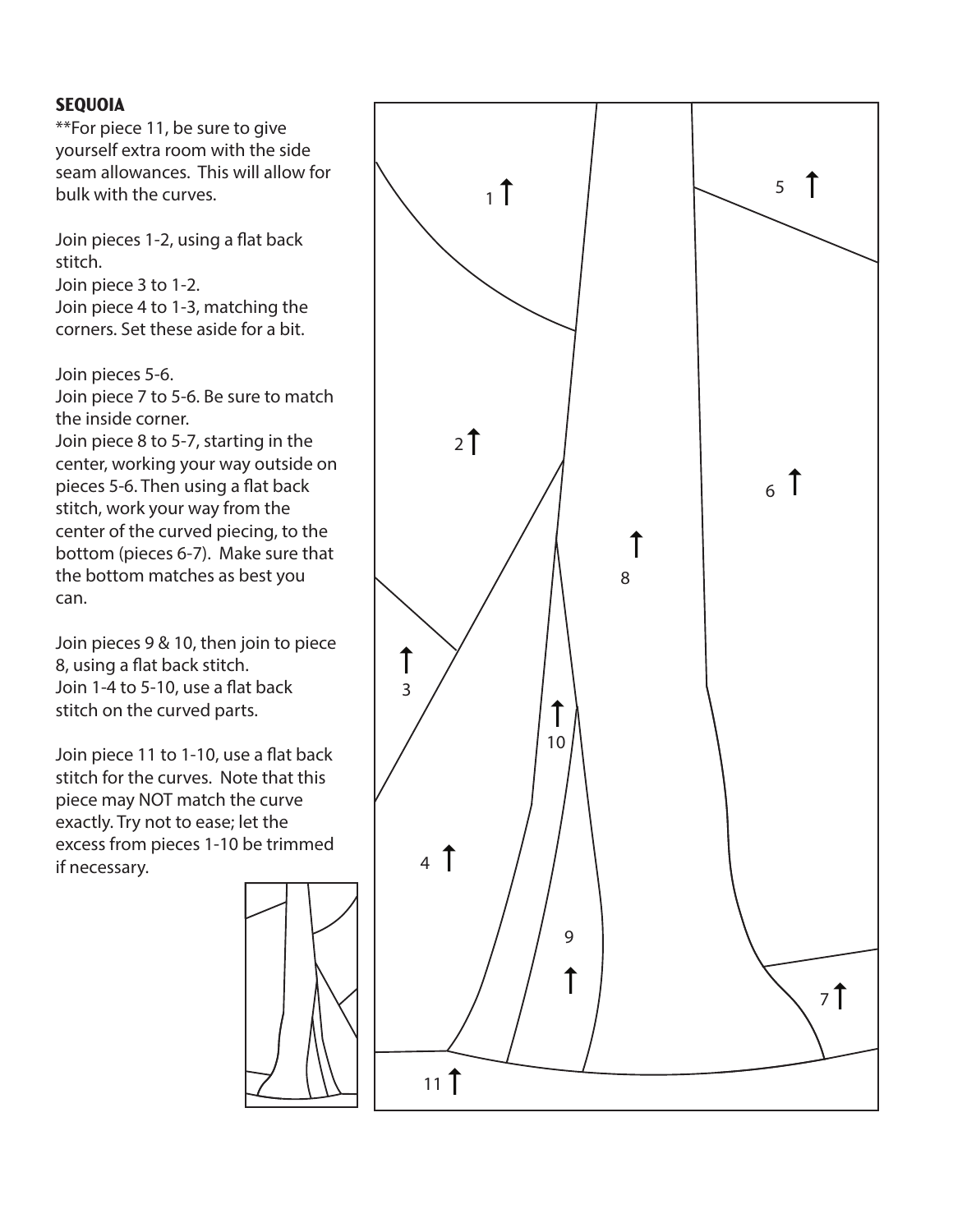#### Denali

Join pieces 1 & 2, followed by 3. Make sure the corners match, ease if necessary.

Then attach piece 4, make sure the inside corners match. Set aside.

Join pieces 5 & 6, making sure these pieces will fit piece 7, in the inside corner.

Join piece 7 to 5 & 6. Then join 5-7 to 1-4, matching corners.

Attach piece 8 to the bottom of 7. Attach piece 9 to 1-8, taking care to match corners. Set aside.

Join pieces 10 & 11, taking care to match corners.

Starting from the INSIDE corner, attach piece 10 to pieces 6-8 (stitch toward the outside. This will alleviate any shifting).

Then attach piece 11 to the remainder of the block, starting in the inside corner and working your way out. Attach piece 12 to the remainder of the block.

![](_page_28_Figure_9.jpeg)

![](_page_28_Figure_10.jpeg)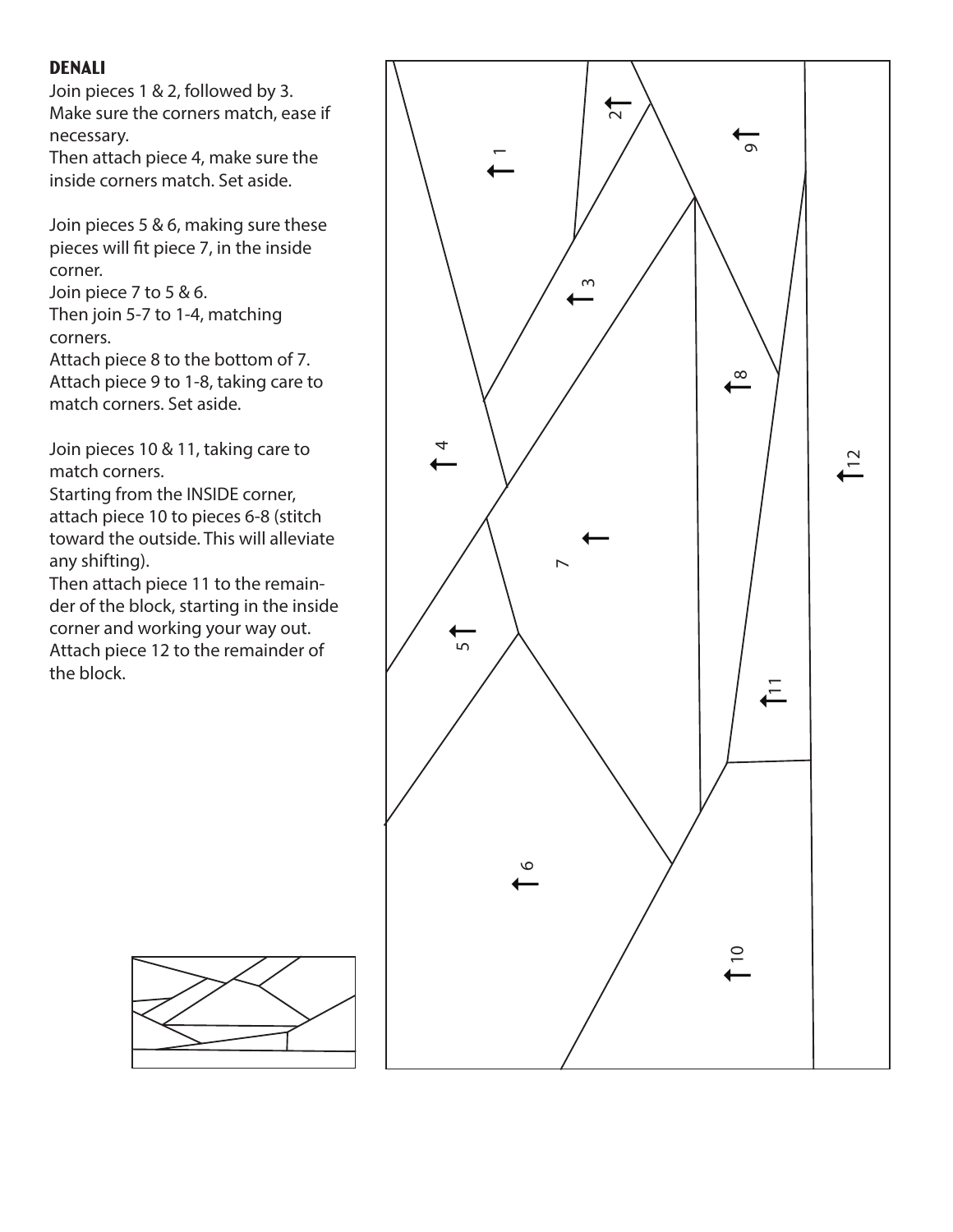# Thors Hammer - Bryce Canyon

This is great fun to piece, but has lots of smaller pieces. Take your time with this one.

Join pieces 1 & 2 together, followed by 3. Take care to match corners.

Attach piece 4.

Using a flat back stitch add piece 5, then attach piece 6 to 5. Set aside.

Join pieces 7 & 8 together, then attach to 1-6. I prefer to sew the bottom section first, then the sides, so there isn't any shifting. Set aside.

Join pieces 9 & 10, followed by 11. Attach piece 12 to 9-11. Attach piece 13 to 9-12. Join this section to 1-8. Set aside.

Join pieces 14 & 15, using a flat back stitch.

Attach piece 16 to 14-15. Attach piece 17 to 1-16.

![](_page_29_Figure_9.jpeg)

#### Dino Footprint

Join pieces 1 & 2 using a flat back stitch. Attach piece 3 to 1-2. Set aside

Join pieces 4 & 5, then attach to 1-3. Set aside.

Join pieces 6 & 7. Attach piece 8 to 6-7. Attach piece 9 to 6-8.

Join 1-5 to 6-9. Pieces 7 and 2 may or may not exactly touch. Rather than easing them into place, stitch them where they meet, regardless of where the template is behind.

![](_page_29_Figure_15.jpeg)

![](_page_29_Figure_16.jpeg)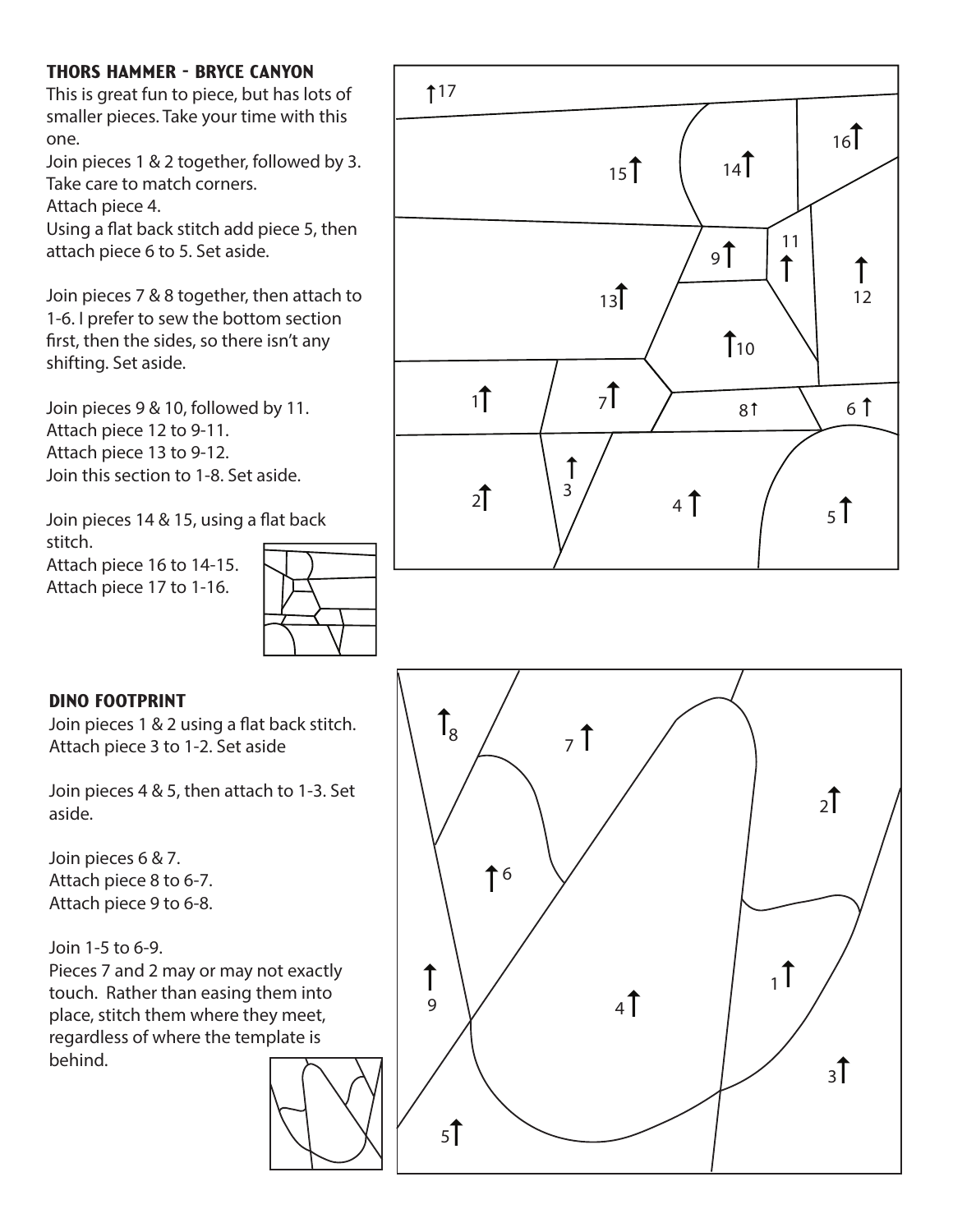#### Great Smoky Mountains

Use a flatback stitch for all of this block.

Join pieces 1 & 2. Then attach piece 3. Set aside.

Join pieces 4 & 5. Then attach piece 6.

Join 1-3 to 4-6.

![](_page_30_Figure_5.jpeg)

#### **SAGUARO**

This block is shown using 3 blocks, but can be configured however you like. If you wish to only make the cactus, use the instructions on the next page.

Join pieces 1 & 2 together. Join pieces 3 & 4 together. Join 1-2, and 3-4 together. Using a flat back stitch join piece 5 to 1-4.

![](_page_30_Figure_9.jpeg)

![](_page_30_Figure_10.jpeg)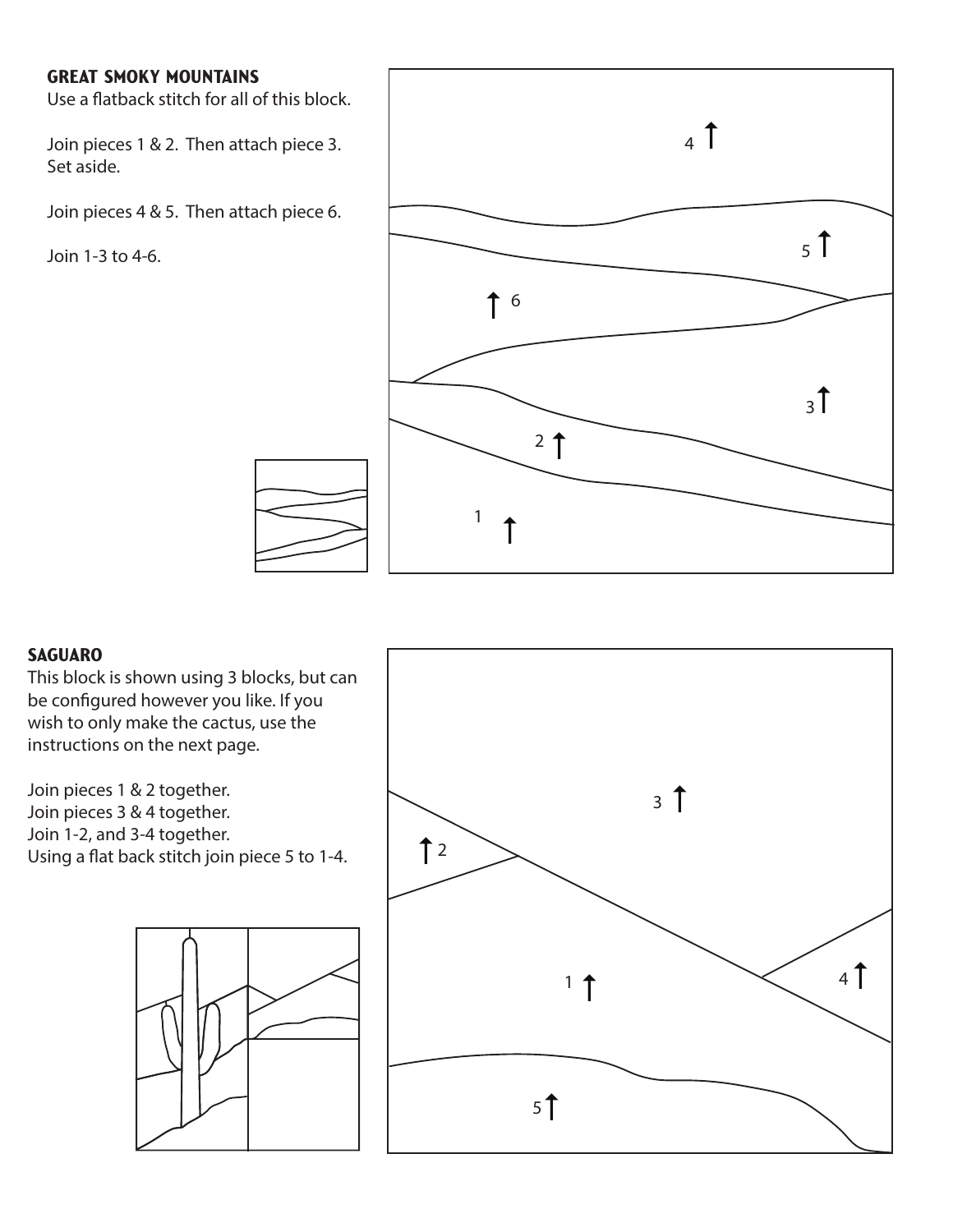![](_page_31_Figure_0.jpeg)

#### Saguaro Cont'd.

For this block, be sure to read my "How Glue Baste Tiny Pieces" blog post. It is easiest to leave one side of pieces 1 & 8 open, then glue the open side down AFTER it has been attached. It is also important to give yourself 3/8" seam allowance on the short sides of pieces 1, 3, 5, and 10.

Join pieces 1-3 using a flat back stitch, then attach piece 4. If pieces 1 and 3 don't match exactly, that's ok, Use the extra seam allowance to make them fit. The small curves with fabric add extra bulk, and sometimes need a little extra help.

Attach piece 5 to 1-4. Set aside.

Join pieces 6-8 using a flat back stitch, then attach piece 9. Attach piece 10 to 6-9.

Fit piece 11 into place between the right and left sides. Working with one side, start in the middle of piece 11, stitch to one end, then stitch to the other end. This will prevent shifting. Repeat this for the other side of piece 11.

Using a flat back stitch, join piece 12 to 1-11.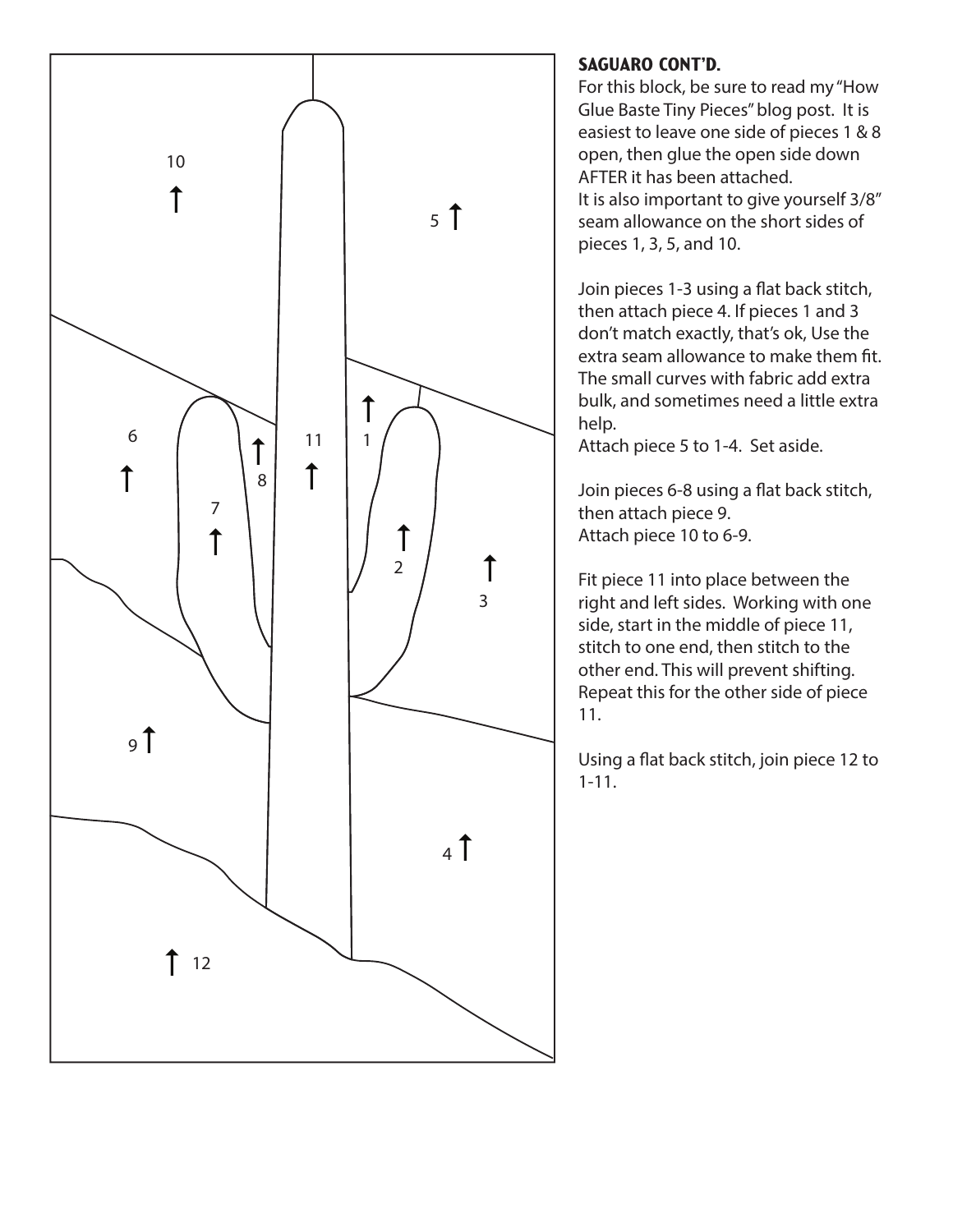#### National Park Sign Variation:

This is the special block you can sew your commemorative National Park patches to! You can flip the direction of the sign by gluing your fabric to one side or the other.

Sew the triangle to the sign, then the either the top or the bottom to the sign.

![](_page_32_Picture_3.jpeg)

![](_page_32_Picture_4.jpeg)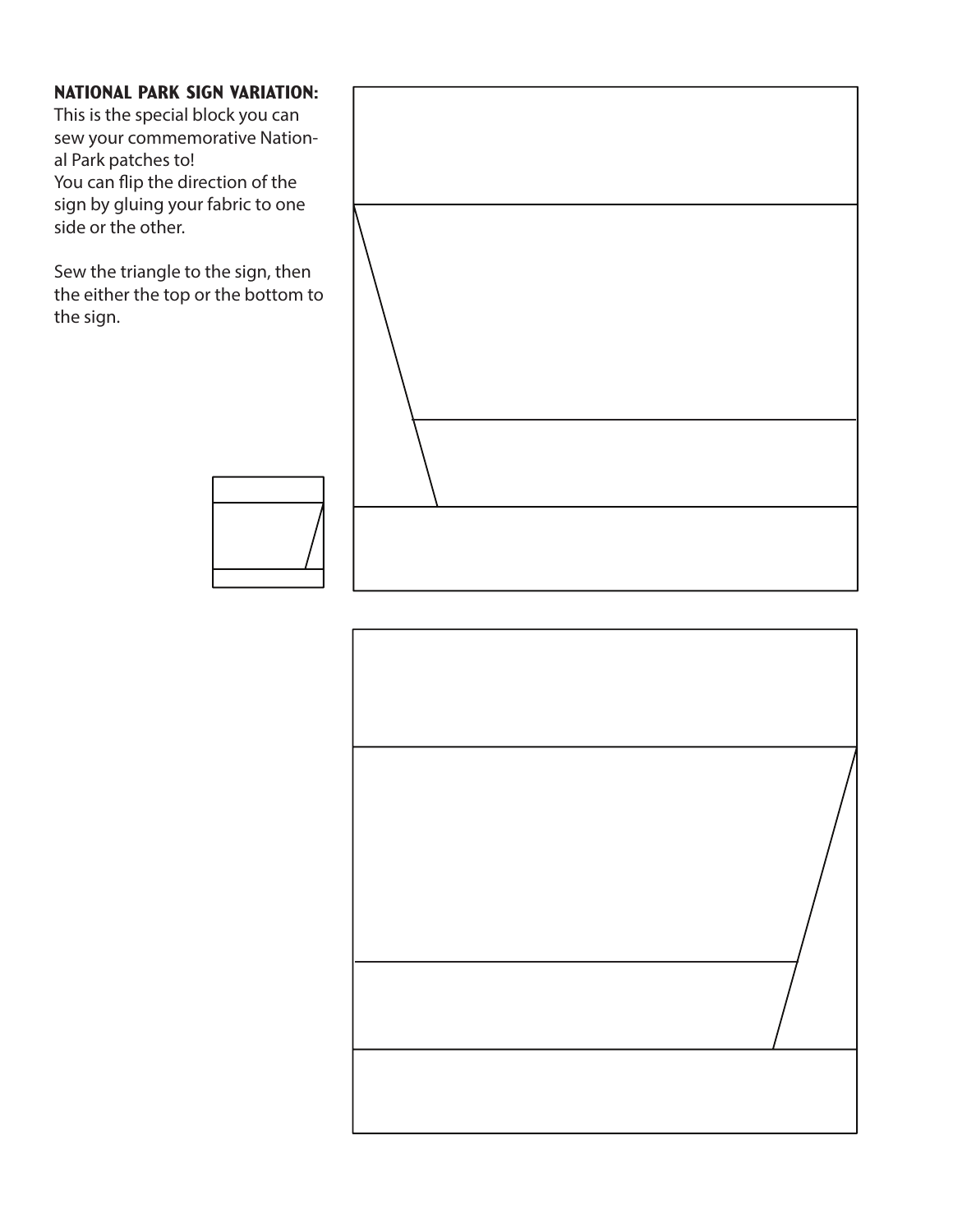#### Saxaphone - for performance parks

Join pieces 1 & 2. Set aside.

Join pieces 3 & 4 (make sure the corner of 3 & 4 match. The tip of 4 doesn't matter as much.)

Join 1-2, and 3-4 together, making sure the corners of 2 and 4 match.

Join piece 5 to 1-4. Set aside.

Join pieces 6 & 7. Set aside.

Join pieces 8 & 9. Set aside.

Join 10 & 11, making sure the inside corner of 10 & 11 match.

Join pieces 8-9 to 10-11, making sure the inside corners match.

Join piece 12 to 8-11.

Join 6-7 to 8-12, making sure to match the corner of the curve. Take care to not bend these as you stitch.

Attach piece 13 to 6-12, using a flat back stitch.

Join 1-5 to 6-13.

![](_page_33_Figure_13.jpeg)

![](_page_33_Picture_14.jpeg)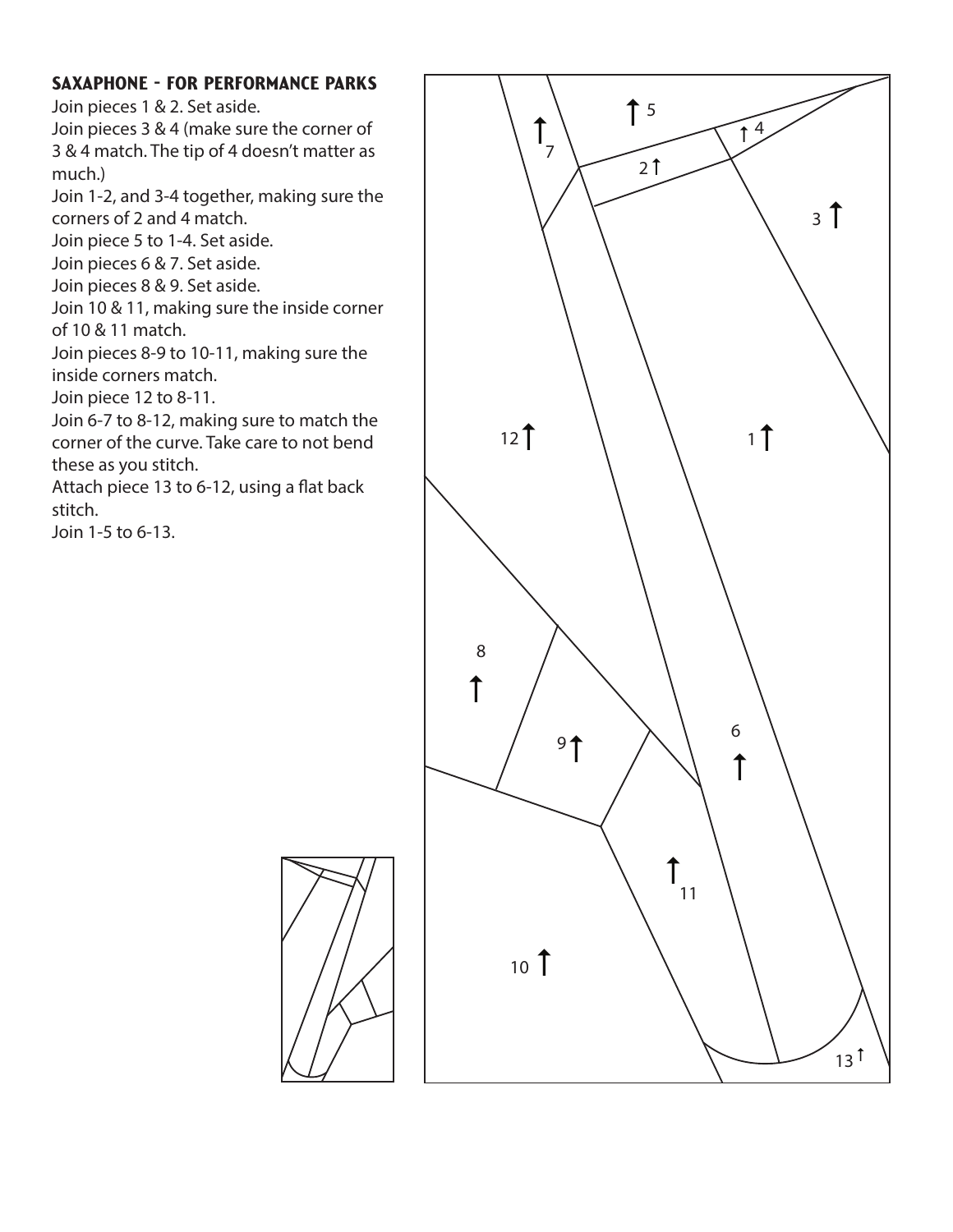#### Hawai'i Volcanoes

Be sure to refer to my blog post on working with tiny pieces if you haven't pieced small pieces before.

Using a flatback stitch, join pieces 1 & 2 together.

Join piece 3 to 1-2, and set aside.

Join pieces 4 & 5 together, making sure the inside corners match. Set aside.

Join piece 6 & 7, using a flatback stitch. Join 4-5 to 6-7 using a flatback stitch. Set aside.

Join pieces 8 & 9 together, then attach piece 10.

Dry fit 4-7 to 8-10, and tape piece 11 in place to 4-7, then using a flatback stitch, join 11 to 4-7. Then join 4-7+11 to 8-10.

![](_page_34_Figure_8.jpeg)

![](_page_34_Figure_9.jpeg)

#### **ASPEN**

Be sure to refer to my blog post on working with tiny pieces if you haven't pieced small pieces before. With this block, it's easiest to piece the outsides first, then attach the inside. I also have a video on my facebook page with how I deal with the tiny stem. Be sure to check that out!

You will want 3/8" seam allowances for the outside pieces - especially where 3 and 4 meet! You may need a bit of extra fabric.

Join one side of the stem to piece 2. Move the seam allowances on the stem, and attach piece 5.

│<br>│<br>│

3

Join piece 3 to 2. Join piece 4 to 5. Lay the block flat and dry fit piece 1 in place. Tape, and use a flatback stitch to join piece 1 to the outside.

Attach the tiny bit of piece 3 & 4 last!

![](_page_34_Figure_16.jpeg)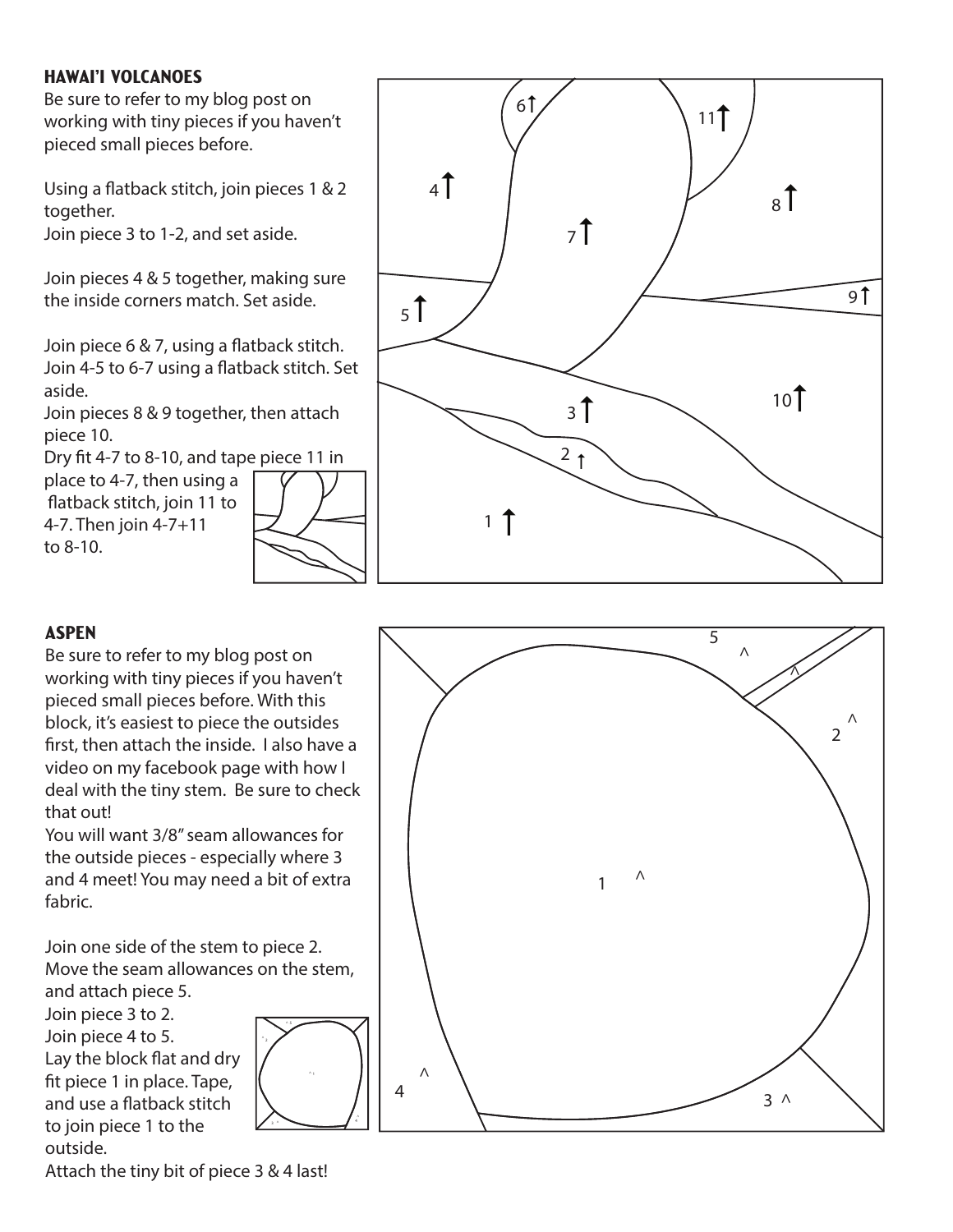#### Maple Leaf

Be sure to refer to my blog post on working with tiny pieces if you haven't pieced small pieces before. With this block, it's easiest to piece the outsides first, then attach the inside. I also have a video on my facebook page with how I deal with the tiny stem. Be sure to check that out!

This is NOT a good block to start with ;P Make sure that you are familiar with EPP before piecing this block. If you have made a few, you'll be fine :) It may be helpful to print 2 of these sheets; use one for placement.

Join A1 to A2, followed by A3, and A4, respectively. Set aside.

Join B1 to B2.

Join B3 to B1-2.

Join B4 to B1-3.

Join B5 to B1-4.

Join B6 to B1-5, take care to match the corners. Set aside.

Join C1 to C2. Join C3 to C1-2. Join C4 to C1-3. Join C5 to C1-4. Set aside. Join D1-2.

Join D3 to D1-2. Join D4 to D1-3. Join D 5 to D1-4. Join D6 to D1-5. Set aside. Join E1 to E2.

Join E3 to E4. Set aside.

![](_page_35_Figure_12.jpeg)

Join A to B. Set aside. Join D to E. Set aside. Join C to AB. Join AC to DE.

NOTE: Joining the stem is fiddly, and will likely not completely match what you've sewn together, because of the seams coming together + fabric weight. Use my thin piece technique to piece in one side of the stem, then the other. Join the top of the stem to the leaf using a flatback stitch to make the seam as neat as possible. But don't stress about it fitting perfectly; it probably won't. It should lay flat once it's pressed.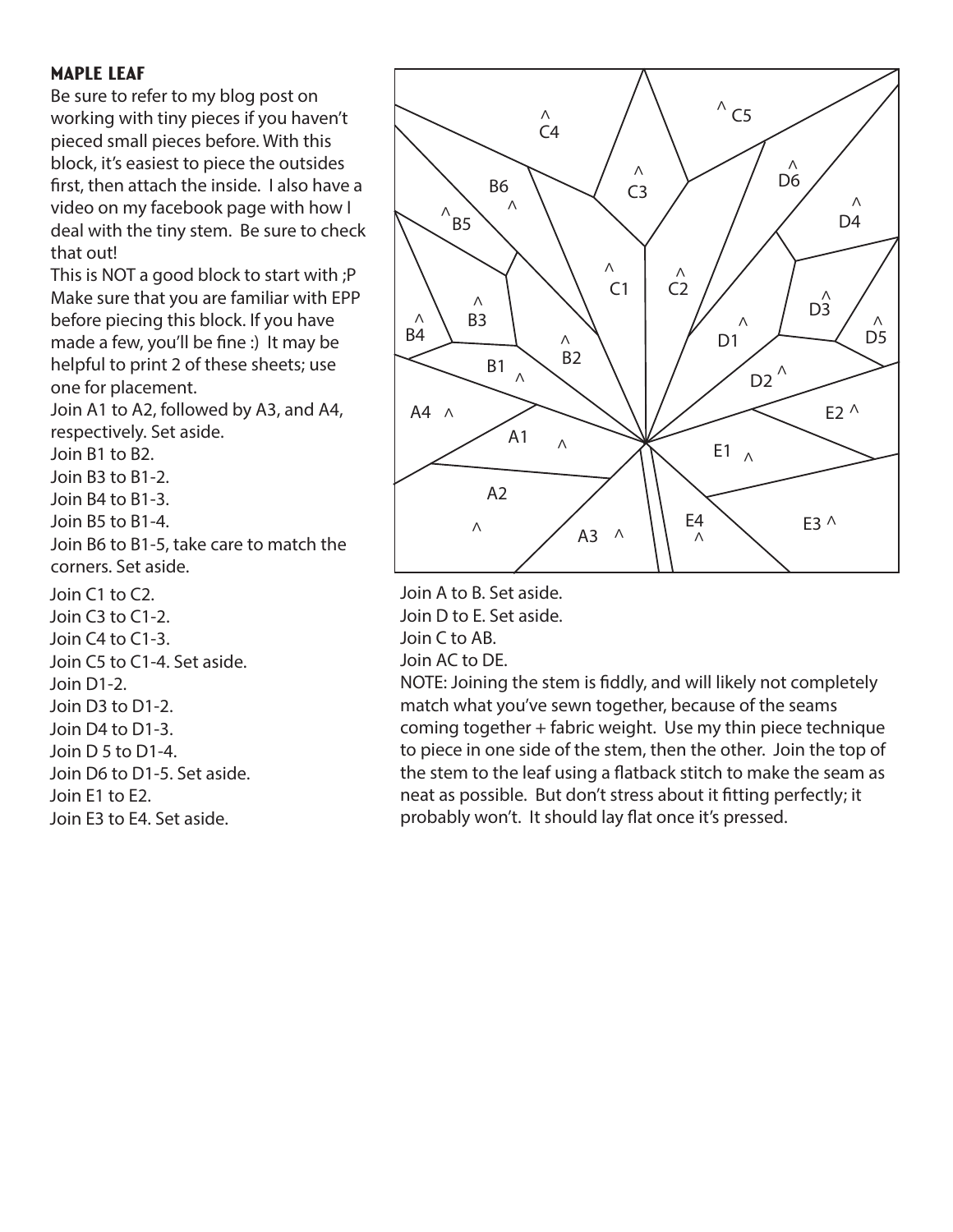#### Golden Spike - Jupiter Train

\*\*Piece this is in ANY ORDER! It is a complex block, and the order doesn't really matter. DO NOT start with this block.

 $1 - 2$ 

1-2 to 3.

- 4 to 1-3.
- 5 to 1-4.
- 6 to 1-5.

7 to 1-6. Set aside.

8 to 9, then 10 to 8-9.

11 to 9-10.

9-11 to 4-5,7.

4-11 to 1-4, folding the templates as necessary. I prefer to start at the inside joint, and sew out, even if iit means tying off. Set aside.

Join 12-13, then using a flatback stitch, attach 14 to 12-13. You may need to fold the pieces to fit - this is ok. Just make sure you keep the bottom edge straight. Set aside.

Join 15 to 16, then 17 to 15-16, make sure the outside edges match.

Join 15-17 to 12-14.

Add 18 to 12-18 making sure the bottom is in line with 12-15.

Attach 12-18 to 1-3. Set aside.

Join 19 to 20. Set aside.

Join 21 to 22. Then using a flatback stitch, attach 23 to 21 -22. Make sure the bottom is straight.

Attach 24 to 22.

Attach 25 to 24. Set aside.

Dry fit 35 into 26, 27, 28. Tape together (on the front). Using a flat back stitch, sew 26 to 27, the short end of 35. Do not attach 28 yet. Set aside.

Join 29 to 30.

Using a flat back stitch, connect 31 to 29-30. Then connect 32 to 29-31.

Join 28 to 29-32, then, connect 28-32 to 26. Still do not attach the side of 35. Set aside.

Join 33 to 34, then join these to 26-32.

![](_page_36_Figure_26.jpeg)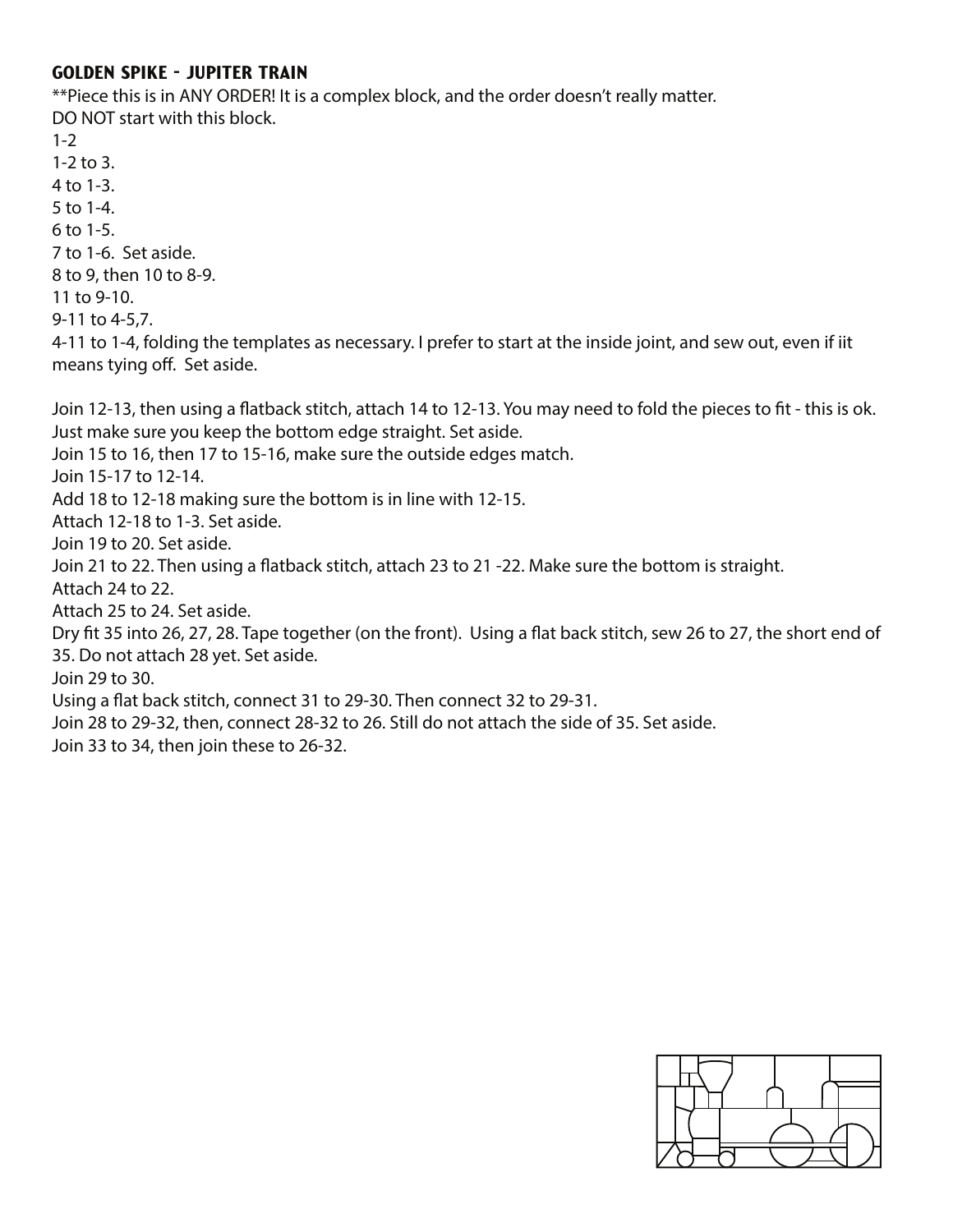![](_page_37_Figure_0.jpeg)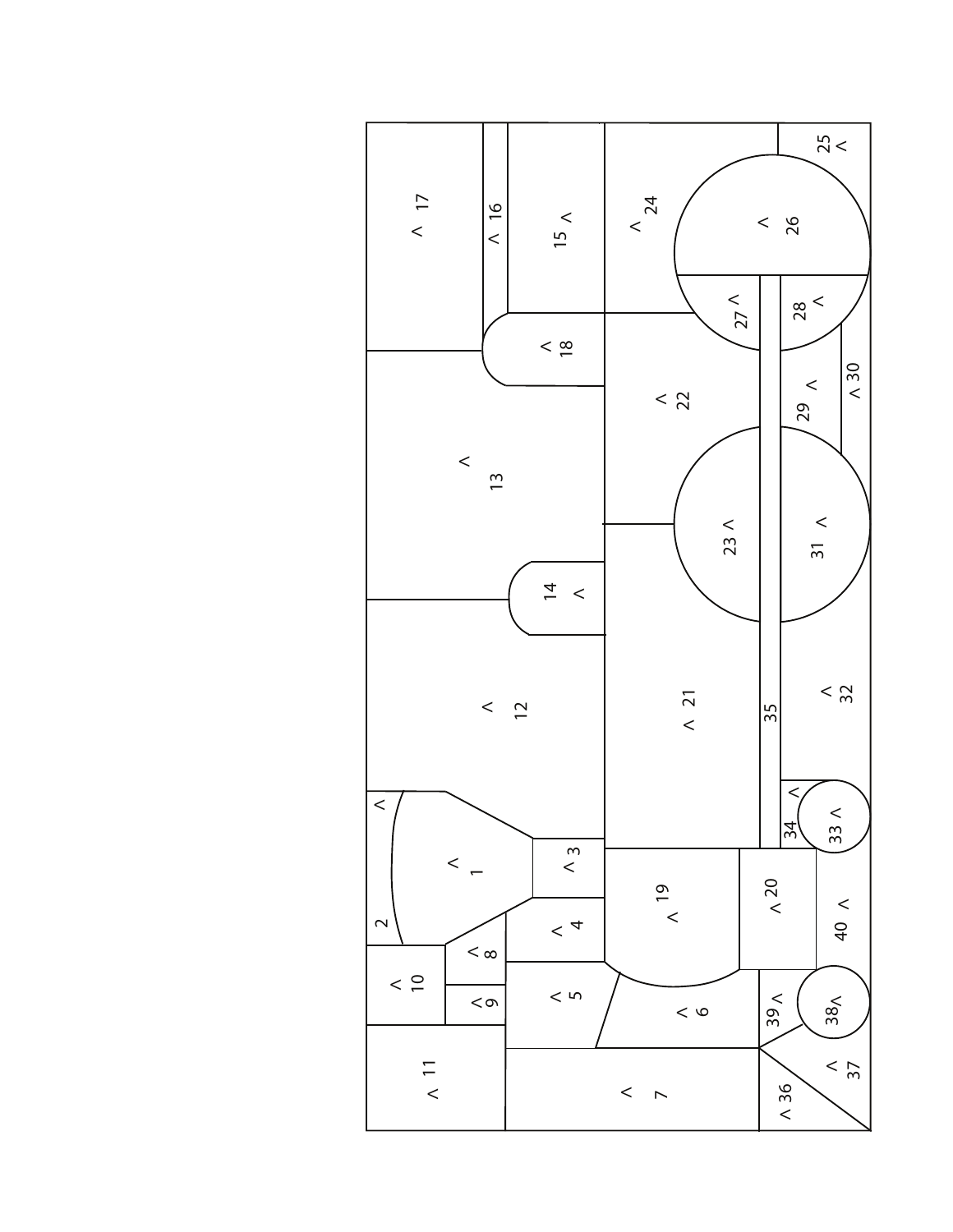#### Lincoln Memorial

You can piece this block in any order. I found it was easiest to lay the pieces out, and piece the pieces in a row together, then sew the rows together. As you piece each of the pieces in each row, make sure to match the top and bottom of the tem plates - ease where necessary. As you piece each of the pieces in each row, make sure to match the top and bottom of the tem plates - ease where necessary.

 The biggest note is that there is an over hang on 6-7-8 over 1-5.

To join the rows together, fold the rows in half (length wise) to find the middle point. When you join the rows together, use this center registration, place a clip here, and clips on the outside edges, and ease in the sections. REMEMBER NOT TO MATCH UP the overhanging bits!!!

1 to 2.

3 to 1-2 (be sure to match at the top of 2 and 3). 4 to 1-3

5 to 1-4. Set aside.

6 to 7.

7 to 8. Line up center points and sew to 1-5. Set aside.

9 to 10.

9-10 to 11. Line up center points and sew to 1-8. Set aside.

12 to 13.

14 to 12-13. Line up center points and sew to 1-11.

Sew 15 to 1-13, lining up center points. Set aside

16 to 17.

Use a flatback stitch to join 18 to 16-17. 19 to 16-18.

Join 16-19 to 1-15, matching at the corners, and in the center.

Use a flatback stitch to join 20 to 1-19.

![](_page_38_Figure_18.jpeg)

![](_page_38_Figure_19.jpeg)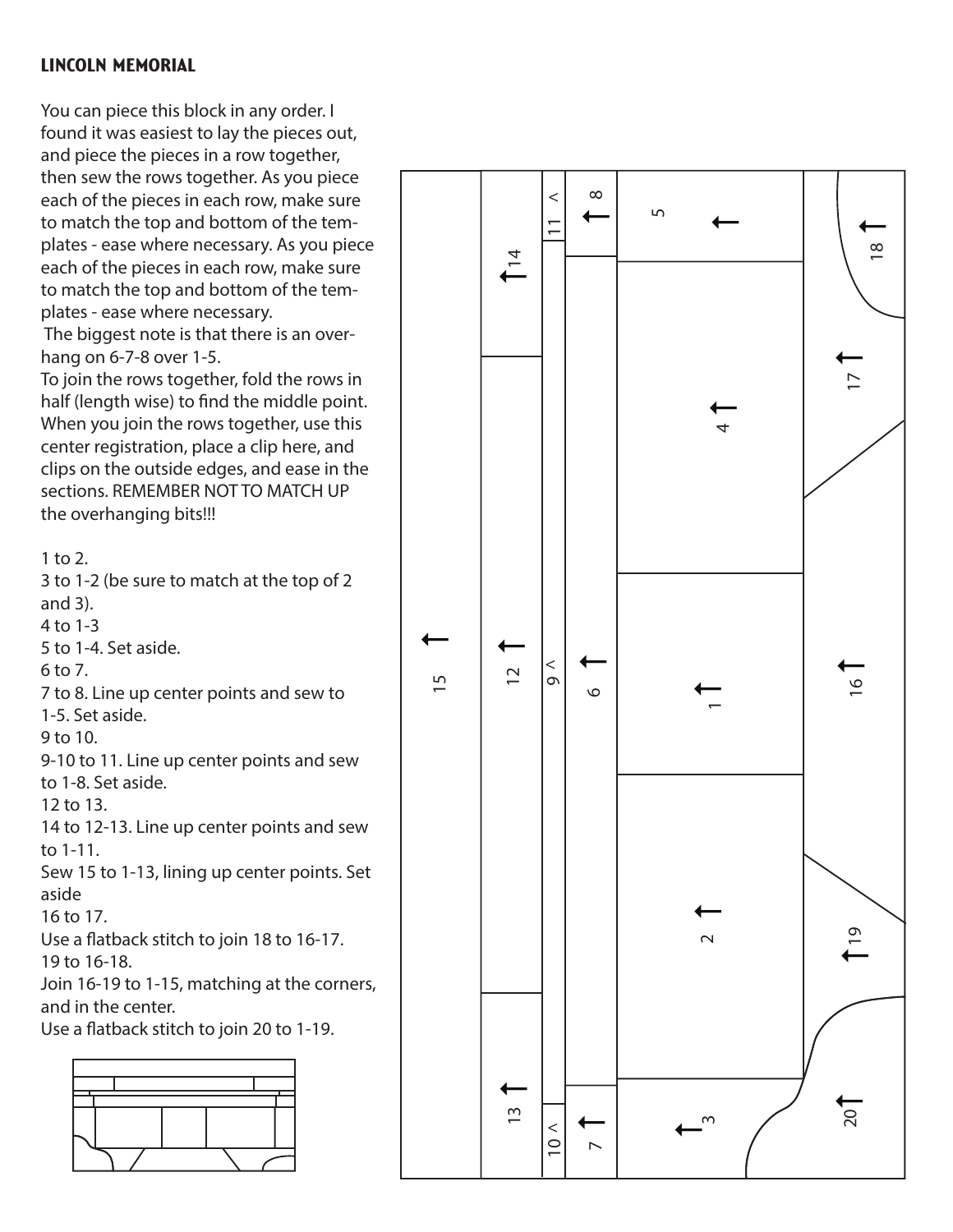![](_page_39_Figure_0.jpeg)

# Thunder the Buffalo

Match corners, and ease as necessary.

Join pieces 1 and 2, then attach 3. Set aside.

Join pieces 4 and 5, then attach 6. Join 1-3 to 4-6. Join 7 to 1-6. Set aside.

Join pieces 8 to 9, then attach 10. Join these to the bottom of 4-5. Set aside.

Join pieces 11 and 12, then attach 13 to 11-12. Attach to 6, 5, 10. Set aside.

Join 14 and 15. Join 16 to 14-15, then attach 17 to 14-16. Join 18 to 14-17. Join 14-18 to 1-13. Set aside.

Join 19 to 20. Join 19-20 to 1-18 Join 21 to 1-20 Join 22 to 1-21. Set aside.

Join 23 to 24. Attach to 1-22. Join 25 to 1-24. Join 26 to 1-25. Set aside.

Join 27 to 28, then attach to 1-26. Joiin 29. This piece is really forgiving. I eased it into place, but if you cut it long enough on the sides, it'll look fine once you trim the block.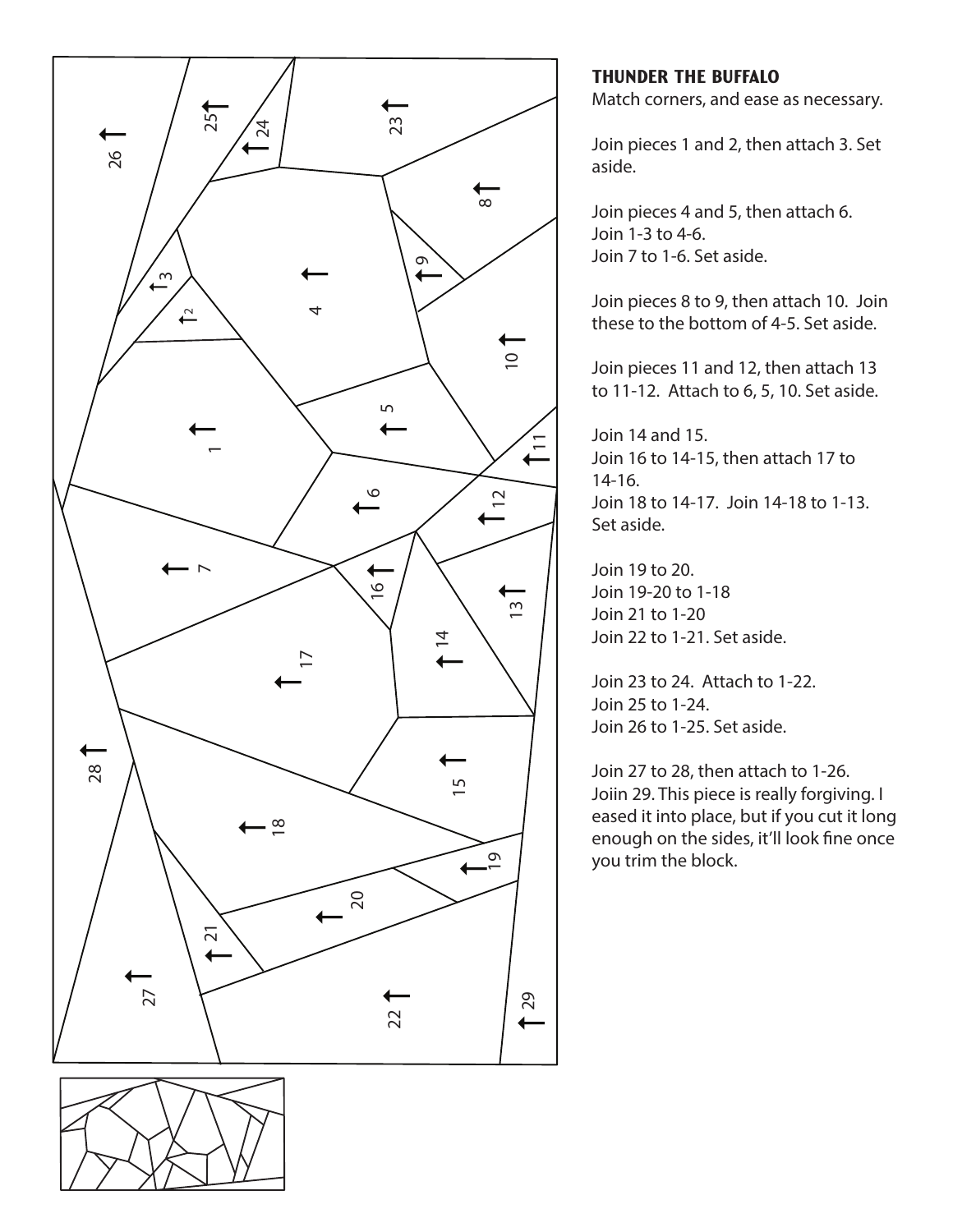![](_page_40_Figure_0.jpeg)

## Tent Rocks

Join 1 to 2, followed by 3. I used a whip stitch for these, but switched to a flatback stitch, as it was easier from here on out.

Join 4 to 1-3. Following the curve, join 5 to 1-4 (join 4 and 5 later. I found it was easiest to join all the loose bits last).

Join 6 to 1-3. DO NOT worry about the line between 5 and 6 matching - use a flat back stitch to join them where they lay naturally, not forced together, last. Set aside.

Join 7 to 8, then use a flat back stitch to join 7-8 to 1-3,6. Set aside.

Join 9 to 10. Tape the remainder of the pieces in place.

Join 9 to 4, then work your way up to join 10-11 (skip the small part between 10-11 and 4. Do this later).

Join 12 to 10.

Now go back and join all the unfinished sections with a flat back stitch.

![](_page_40_Picture_10.jpeg)

![](_page_40_Figure_11.jpeg)

# **BADLANDS**

Work this block using a flat back stitch. Join 1 to 2. Join 3 to 1-2. Join 4 to 1-3. Do not join the section between 3 & 4 until the end. Please read the note in the pattern above. Join 5 to 1-4. Set aside.

Join 6 to 7. Join 2 to 6. Join 8 to 7 (see note above). Join 9 to 7. Now go back and stitch together all the loose pieces.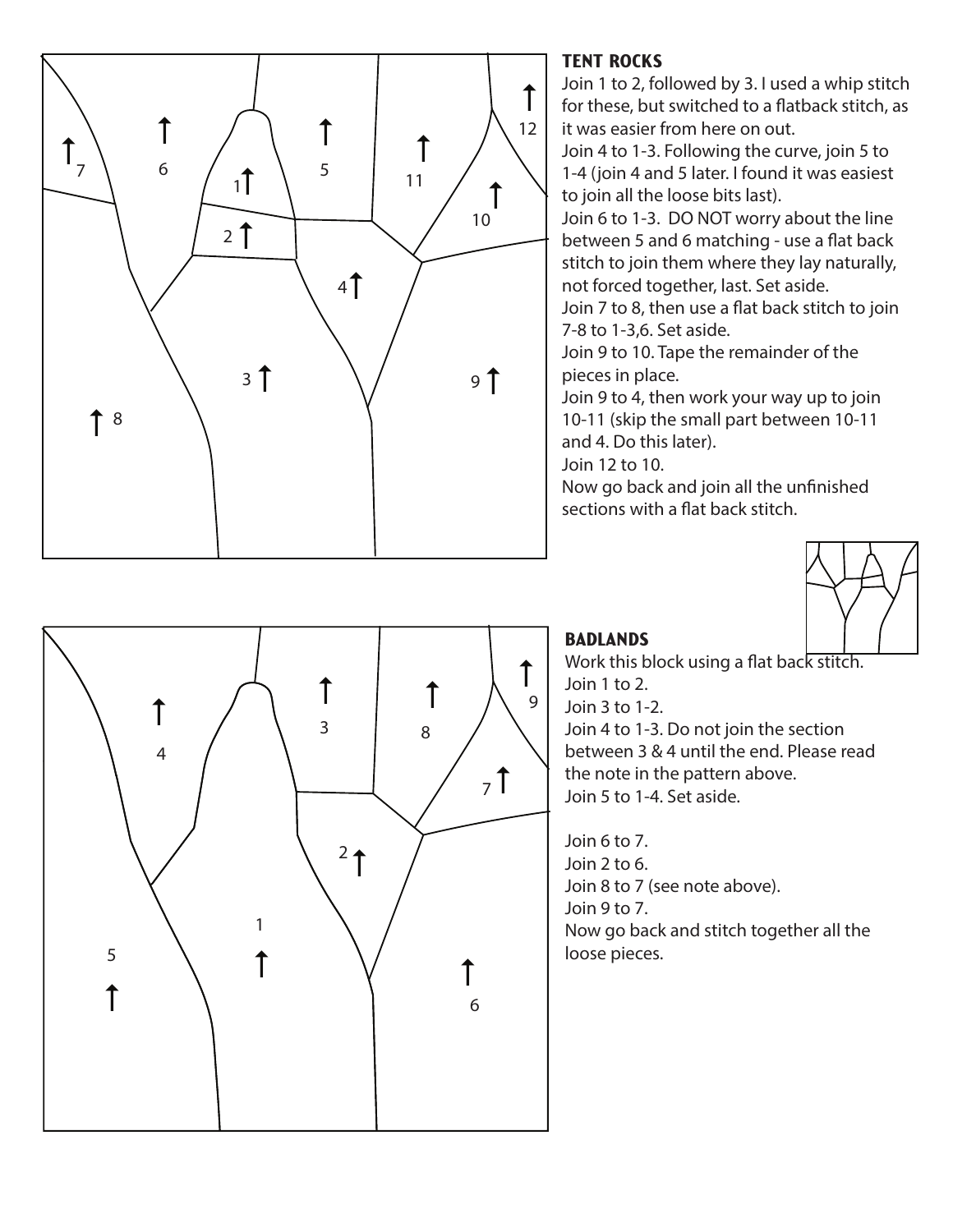![](_page_41_Figure_0.jpeg)

# **ALLIGATOR**

For this block, refer to my blog post on piecing tiny pieces. You will want to glue baste the bottom part of the tongue, then the top part AFTER it is joined to the bottom.

Join pieces 1 to 2. Join 3 to 1-2. Set aside Join pieces 4 and 5 together, then join to 1-3.

Join 6 to 2. Set aside.

Join 7 to 8. Then join 9 (see note above!!)

Join 7-9 to the top of the alligator head. DO NOT join the diagonal piece between 4 and 9, do this last! Join 10 to the bottom of the head. Now go back and join all the pieces where they naturally lay. No need to wrangle them into place.

![](_page_41_Figure_7.jpeg)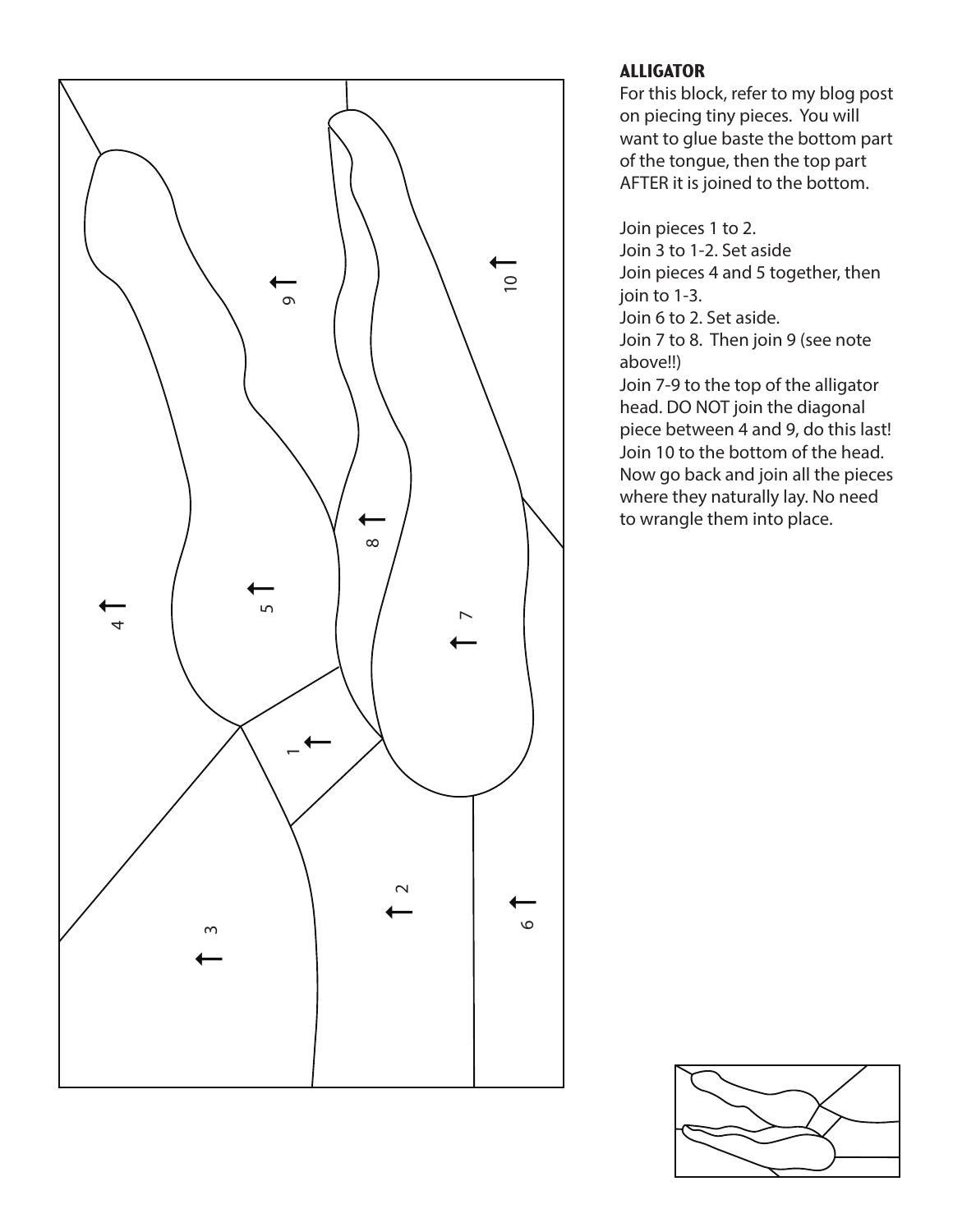![](_page_42_Figure_0.jpeg)

Redwood Tree Top This block is pieced in striped sections.

Join 1 to 2. Set aside. Join 3 to 4. Join 1-2 to 3-4, then attach piece 5. Set aside.

Join 6 to 7, then attach piece 8. Join piece 9 to 6-8. Join piece 10 to 6-9, then attach piece 11. Set aside.

Join 16 to 17, then attach 18. Set aside. Join 12 to 13. Join 14 to 12-13. Join 15 to 12-14. Join 16-18 to 12-15. Set aside.

Join 19 to 20, then attach 21. Set aside. Join 22 to 23. Join 24 to 22-23, then join 24 to 19-21.

Join 19- 24 to 12-18. Start from the center, and work out in either direction.

Join 9-11 to 12-24.

Join 1-5 to 9-24.

Join the top and the bottom secctions. Make sure that the trunk seams match. You may want to start from one side and work out in either direction.

![](_page_42_Picture_10.jpeg)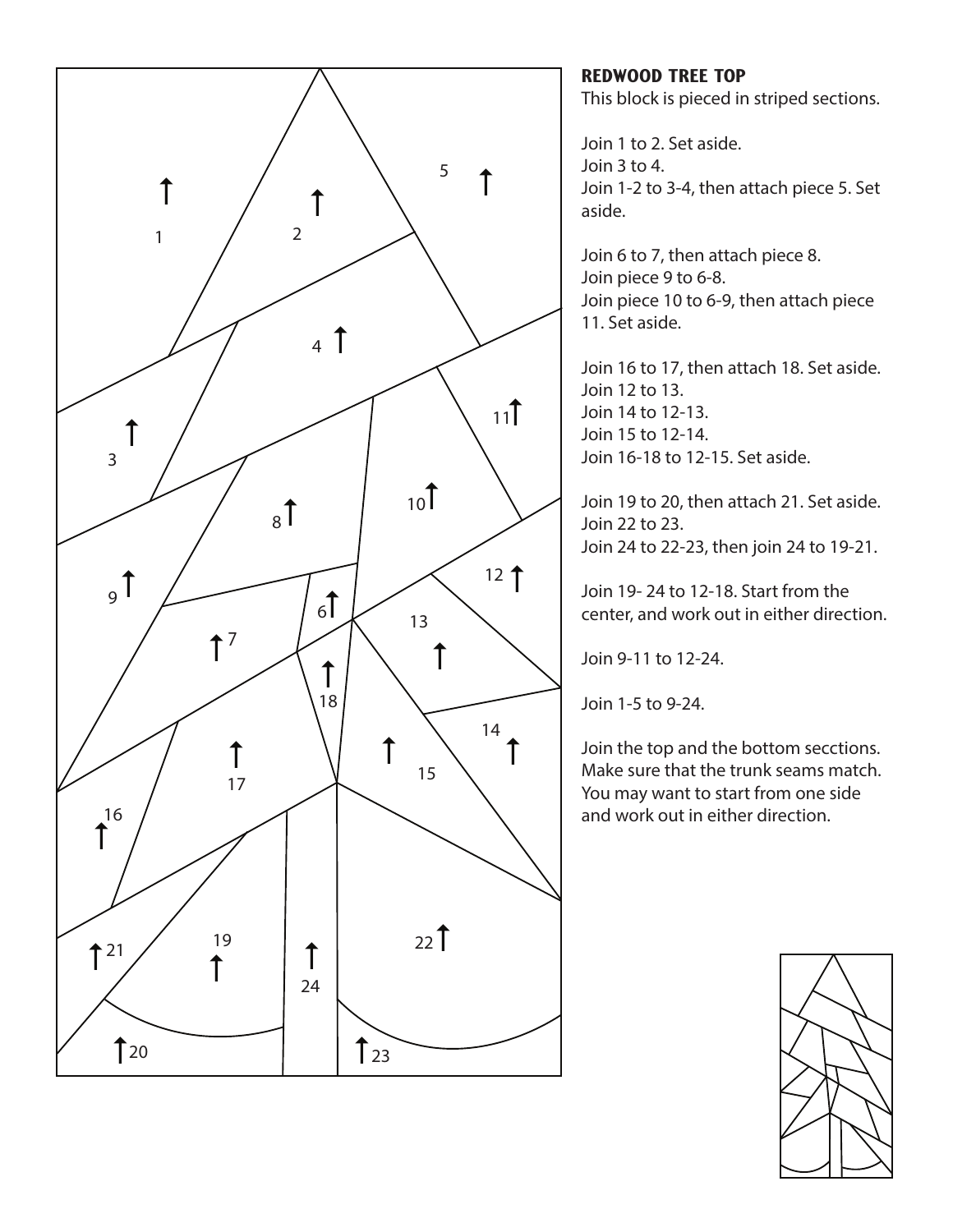![](_page_43_Figure_0.jpeg)

#### Redwood Tree Bottom

Join 1 and 2, and 3 and 4 together, respectively. Join 1-2 to 5, and 3-4 to 5. Set aside.

![](_page_43_Picture_3.jpeg)

![](_page_43_Figure_4.jpeg)

#### Dream Lake - Rocky Mountain NP

Join piece 1 and 2 using a flat back stitch. Then attach piece 3. Make sure that the corners match. Set aside.

Join piece 4 and 5, then attach to pieces 1-2, making sure the corners match. Set aside.

Join pieces 6 and 7, then attach to 1-5, using a flat back stitch.

Join piece 8 to 1-7 using a flat back stitch. Join 9 to 1-8. I found it easiest to use a flat back stitch. Set aside.

Join 10 to 8 using a flat back stitch. Join 11 to 1-10 using a flat back stitch.

![](_page_43_Figure_11.jpeg)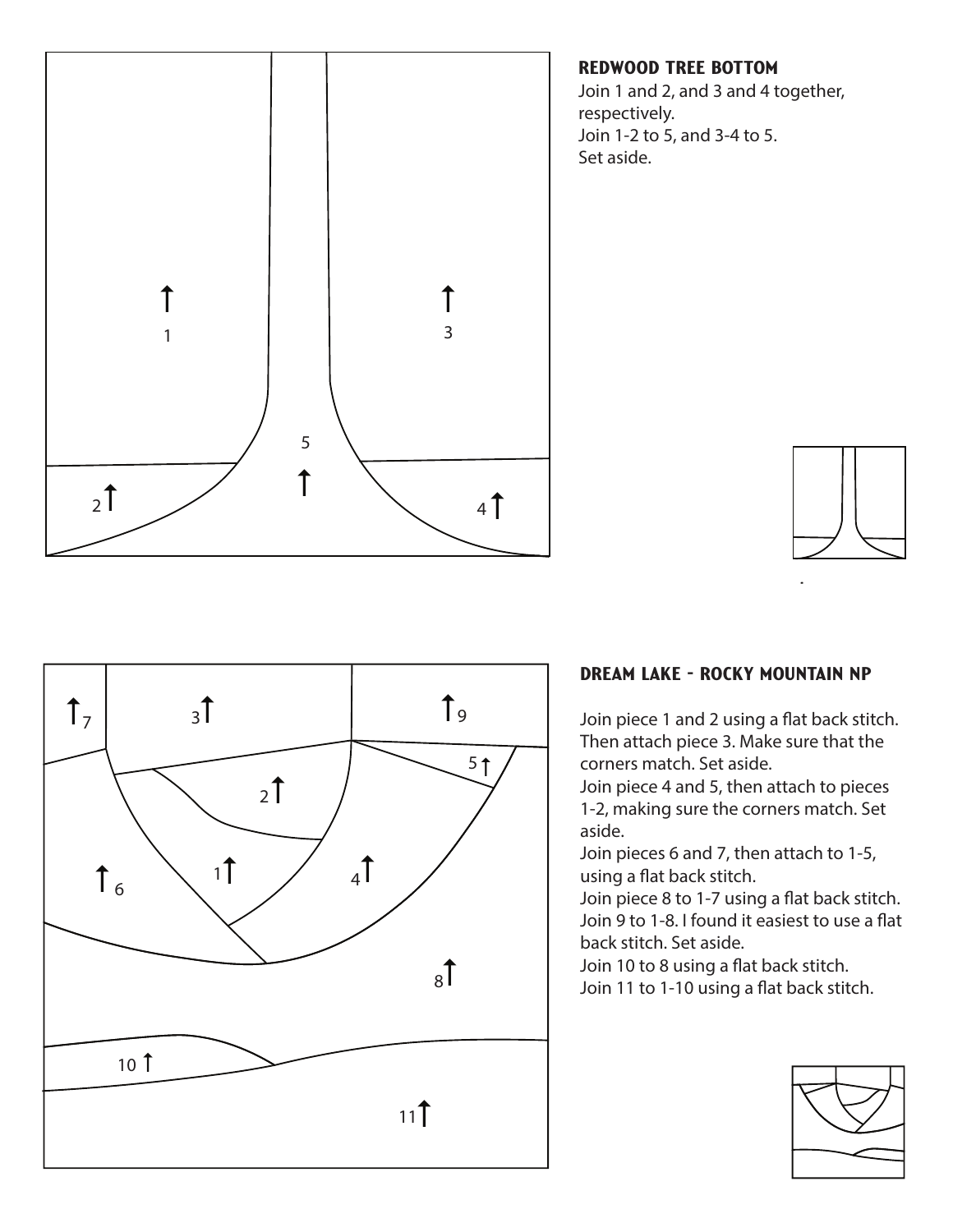![](_page_44_Figure_0.jpeg)

#### Lake Louise - Banff

This block was easiest to do using a flatback stitch. Join pieces 1 and 2, then join piece 3. Join 4 to 1-3. Join 5 to 1-4. Join 6 to 1-5, but only to piece 5. Set aside. Join 7 to 8. Join 9 to 7-8, then sew 7-9 to 1-6, and attach 6 to 1. Join 10 to 1-9. Join 11 to 1-10. Join 12 to 1-11. Join 13 to 1-12. Join 14 to 1-13.

![](_page_44_Figure_3.jpeg)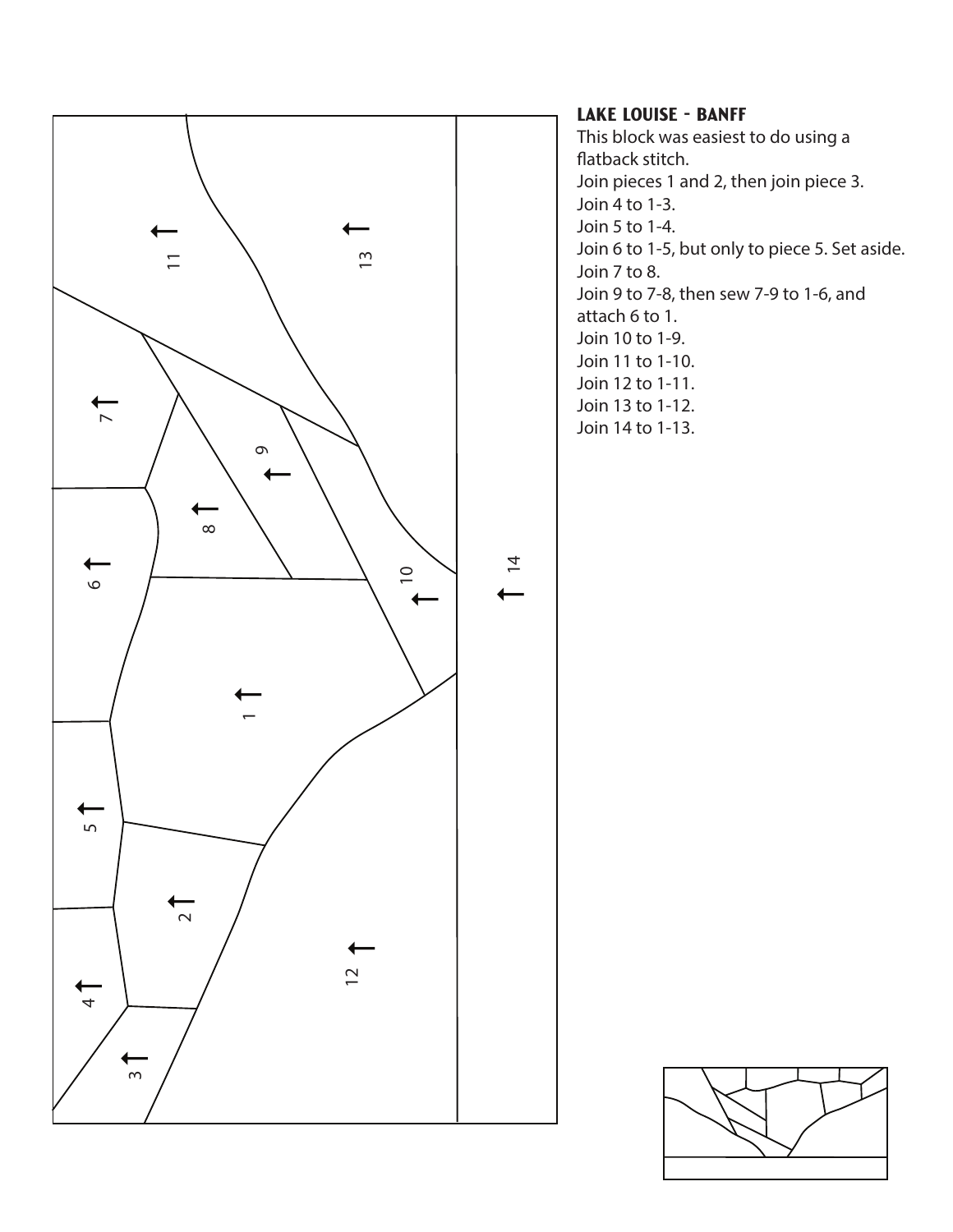![](_page_45_Figure_0.jpeg)

#### Jefferson Memorial

For this block, it was easiest to piece groups together, then join the groups. Join these together, then follow the instructions.

Groups, from left to right: 11-12, 9-10, 6-8, 1-3 (4 and 5 are omitted in groups, but will be added in the instuctions below), 19-21, 13-15, 16-18.

When folding 4 and 5 for basting, follow the blog post on tiny pieces. \*\*Be sure to leave the top part unfolded, as it's easier to sew the hypotenuse this way.

Join 4 and 5 using a flatback stitch to 1-3. Make sure the outside edges of the hypotenuse match piece 2 - the center doesn't matter as much.

Join 6-8 to 1-5 using a flatback stitch. Leave the section between 4 and 8 unattached, and 7 and 3 unattached. Set aside.

Join 9-10 and 11-12 together using a flatback stitch. Then join this grop to 1-8. In this step join 7 and 9 to 3.

Join the bottom of 19-21 to pieces 4 & 5. Make sure the corners match. Then join 8 to 4 and 21. Set aside.

Join  $16-18$  to  $13-15$ , using a flatback stitch.

Join 13-18 to 1-21. I find it easiest to match the corners, and stitch to the edge, then go back to the inside corner, and stitch to the next edge. This keeps the block from shifting. I did switch between a flatback and whipstitch - using whichever was easiest. It is easiest to sew the stairs first, then the remainder of the block.

![](_page_45_Figure_11.jpeg)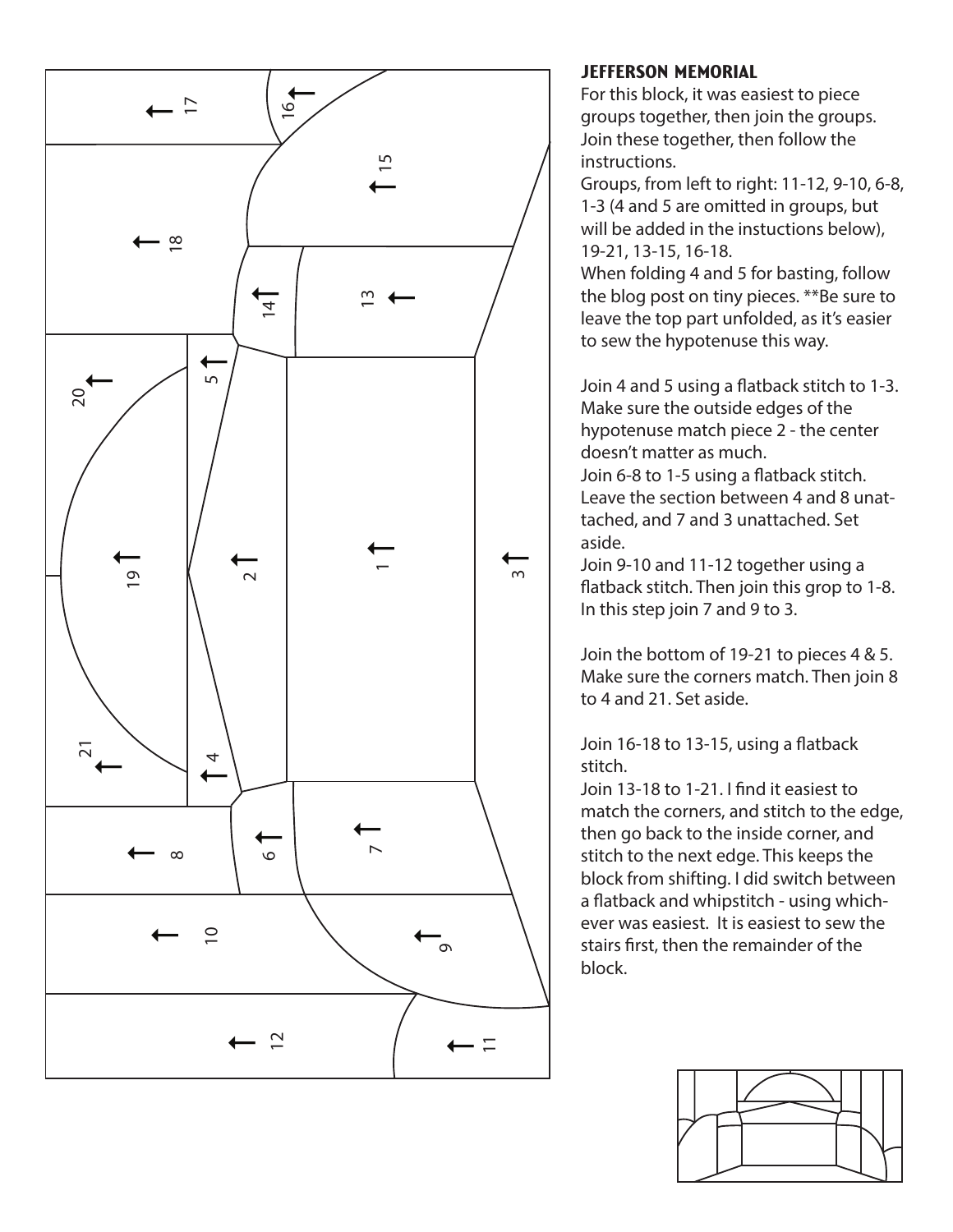![](_page_46_Figure_0.jpeg)

#### Humpback Whale

Use a flatback stitch for this pattern. You may find that you need to ease the larger or smaller pieces. Don't worry about the pieces being wavy...they will lay flat when the block is pressed.

To ease small pieces: fold where it's too large so that the whole lays mostly flat.

To ease large pieces: if you have buckling, make sure the ends and the middle are flush, then distribute the bulk and ease as needed.

Tape pieces 1-4 in place, and stitch together. The order doesn't matter. Then join piece 5 to 1-4. Set aside.

Join pieces 6 and 7. Then set aside.

Tape pieces 11-13 together, then join 12 to 13 first, then 11 to 12 and 13.

Tape 11-13 to 6-7, and tape 9 and 10 to 11-13 and 6-7. Take care that the corner of 9 and 7 meet. Stitch and ease as desired.

Join piece 5 to 9, making sure that the corners meet.

Join 1-4 to 5-13, making sure that the corners meet.

Join 8 to 1-13, easing where needed.

![](_page_46_Figure_12.jpeg)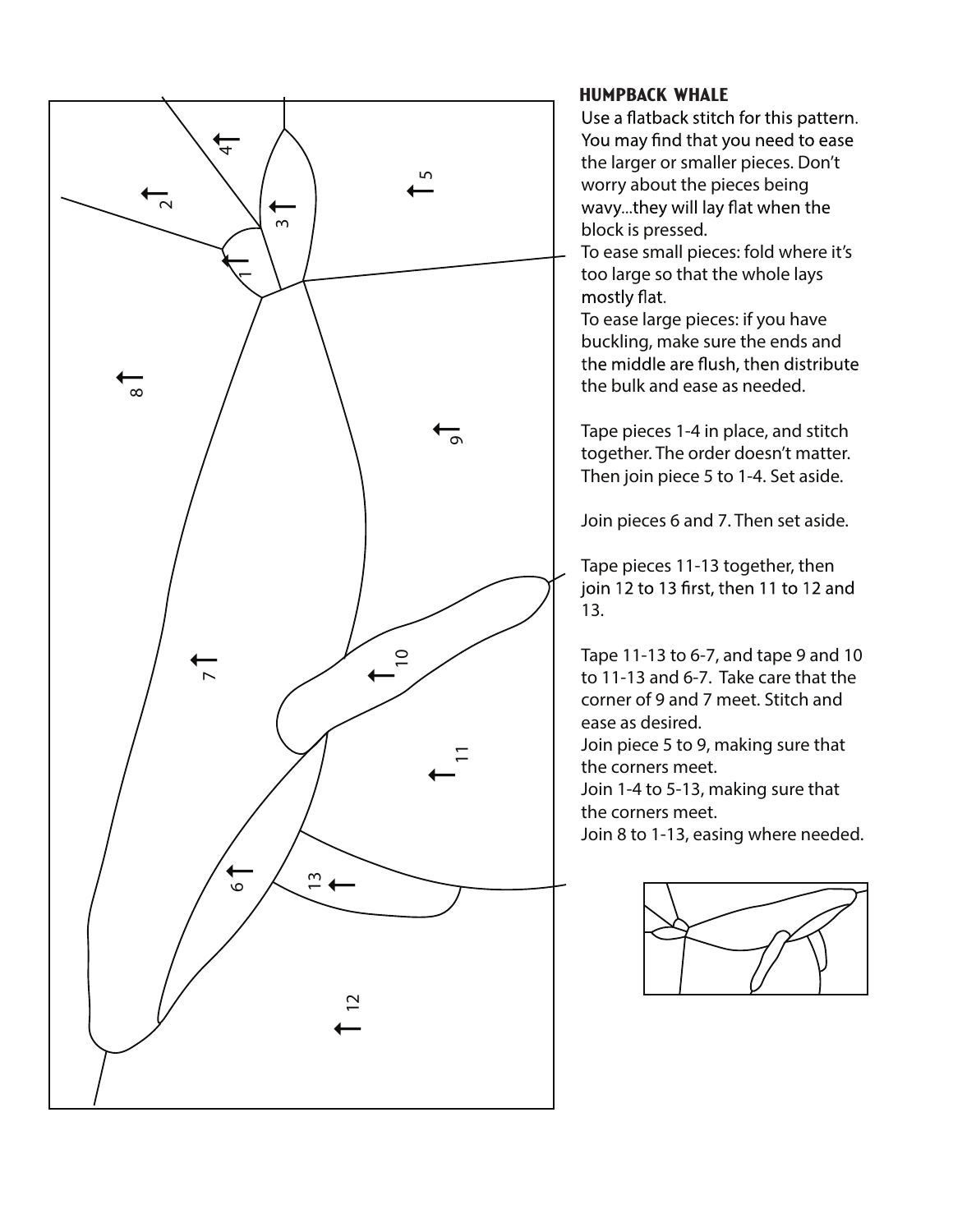![](_page_47_Figure_0.jpeg)

#### **CANYONLANDS**

You will use a flatback stitch for this block. And it may be helpful to use my technique for tiny pieces for piece 4. Join pieces 1 to 2. Set aside.

Join pieces 3 to 4, then join to 1-2.

Join 5 to 1-4.<br>Dry fit pieces 6 and 7 to 1-5, and tape both in place to 1-5, then stitch from the center out, coming back to the center, and piecing the other way.

![](_page_47_Figure_6.jpeg)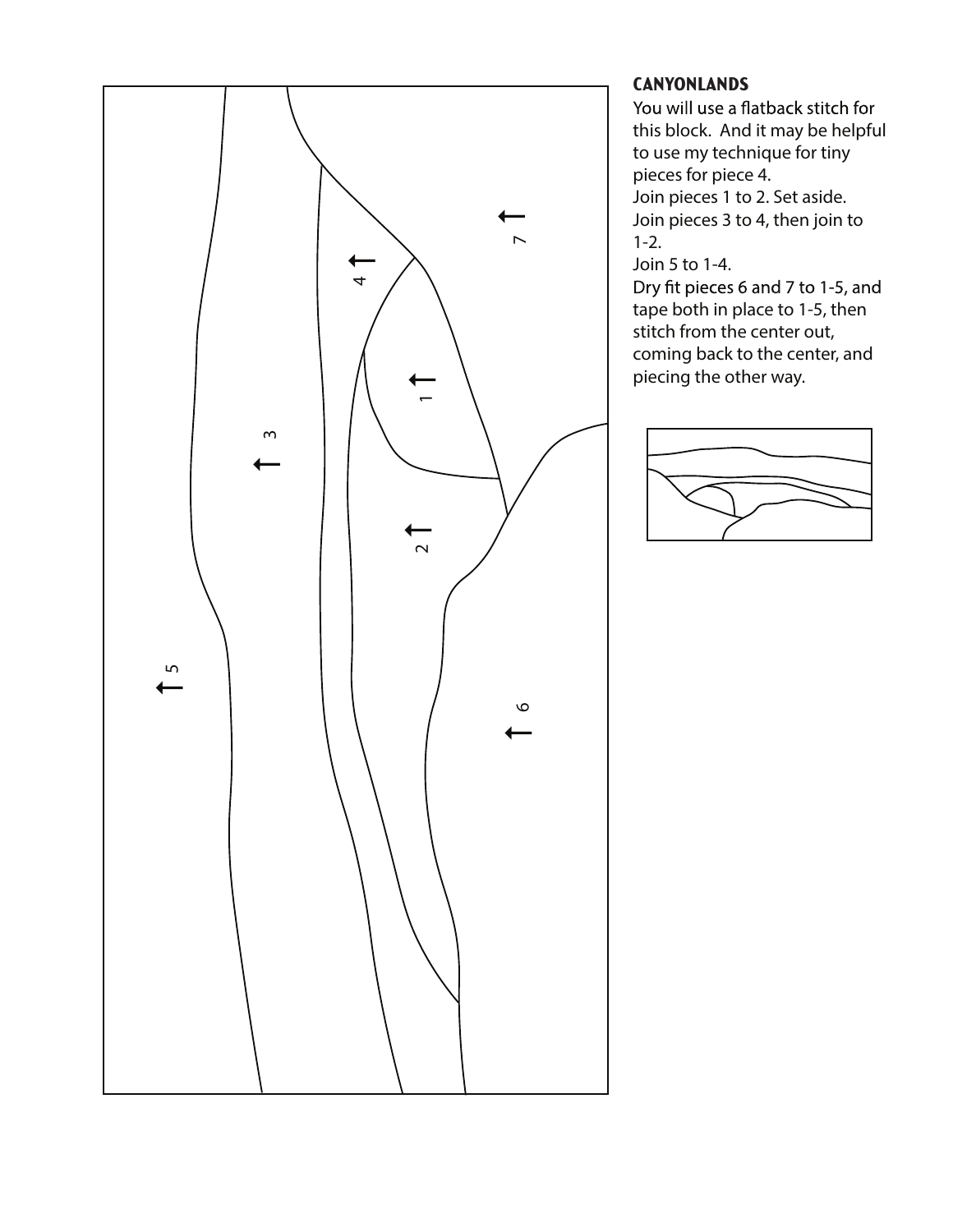![](_page_48_Figure_0.jpeg)

![](_page_48_Figure_1.jpeg)

#### Grand Canyon

Color  $1 = 8$ Color  $2 = 5$ Color  $3 = #$ Color  $4 = *$ Color  $5 = \omega$ 

Join pieces 1 & 2, followed by 3. Set aside. Join pieces 4 & 5, followed by 6. Join piece 7 to 4-6. Join piece 8 to 4-7.

![](_page_48_Figure_5.jpeg)

#### **GLACIER**

This will use a combination of a flat back stitch for curves, and whip stitch. You may use only a flat back stitch if you wish. Take care to match the corners, with this block, and ease as necessary.

Join pieces 1 and 2, then join piece 3. Set aside.

Join 4 to 5, then join 4-5 to 1-3. Join 6 to 1-5. Join 7 to 1-6. Join 8 to 1-7. Join 9 to 1-8. Join 10 to 1-9. Join 11 to 1-10. Set aside.

Join 12 to 13. Join 14 to 12-13.

![](_page_48_Figure_11.jpeg)

Join 12-14 to 1-11.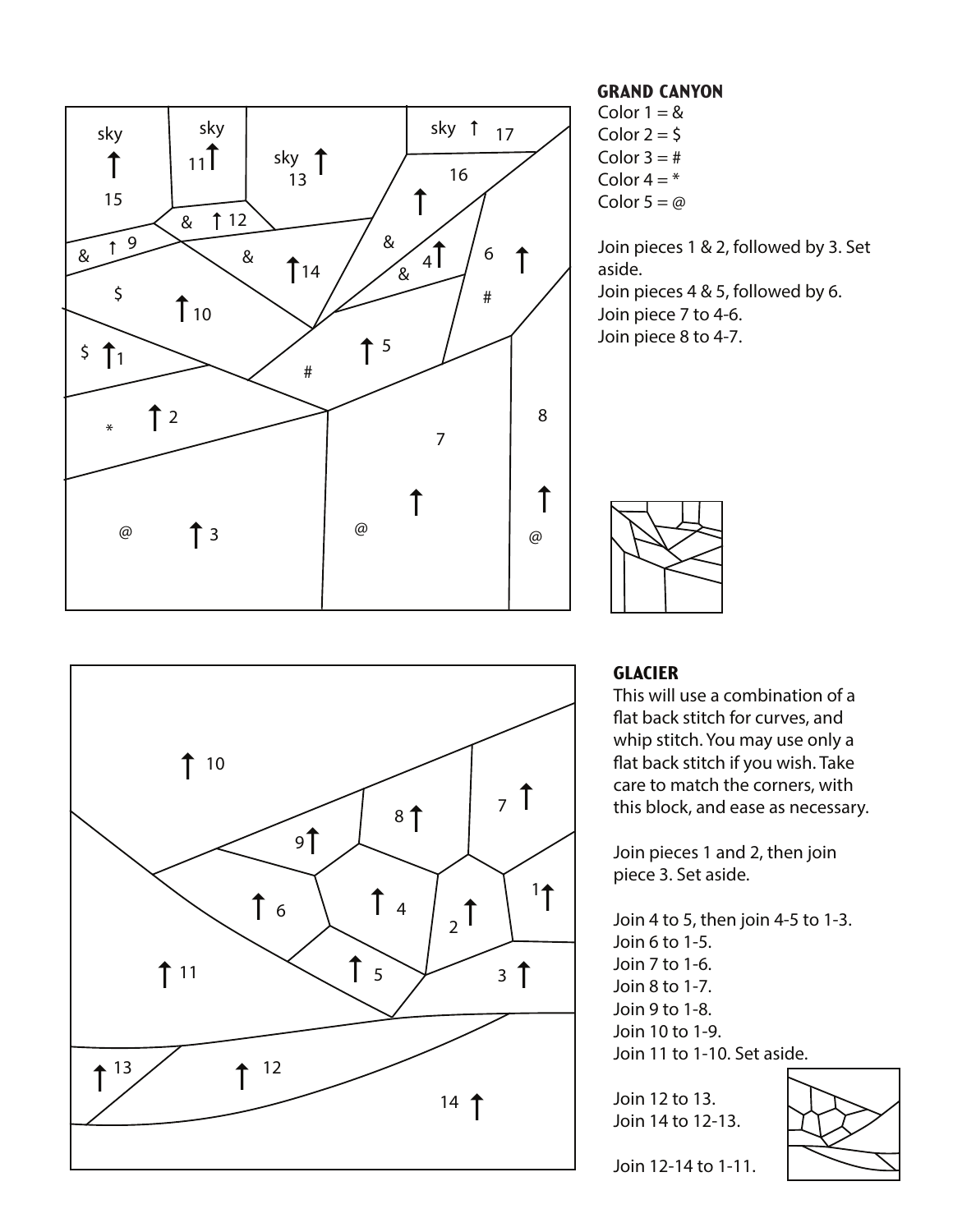![](_page_49_Figure_0.jpeg)

### Ranger Hat

Use a flatback stitch for this pattern. You may find that you need to ease the larger or smaller pieces. Don't worry about the pieces being wavy...they will lay flat when the block is pressed.

To ease small pieces: fold where it's too large so that the whole lays mostly flat.

To ease large pieces: if you have buckling, make sure the ends and the middle are flush, then distribute the bulk and ease as needed.

Join pieces 1 and 2 together. Joing piece 3 to 1-2.

"Dry fit" the remaining blocks in place, and tape pieces 4-5 and pieces 6-7 together. Sew pieces 4-5 and 6-7 together.

Tape 4-5 and 6-7 to 1-3. Join pieces 4-5 and 6-7 to 1-3. Join pieces 4 and 6 last.

Tape piece 8 in place, and join to the bottom of the hat.

Join the small pieces on the side last.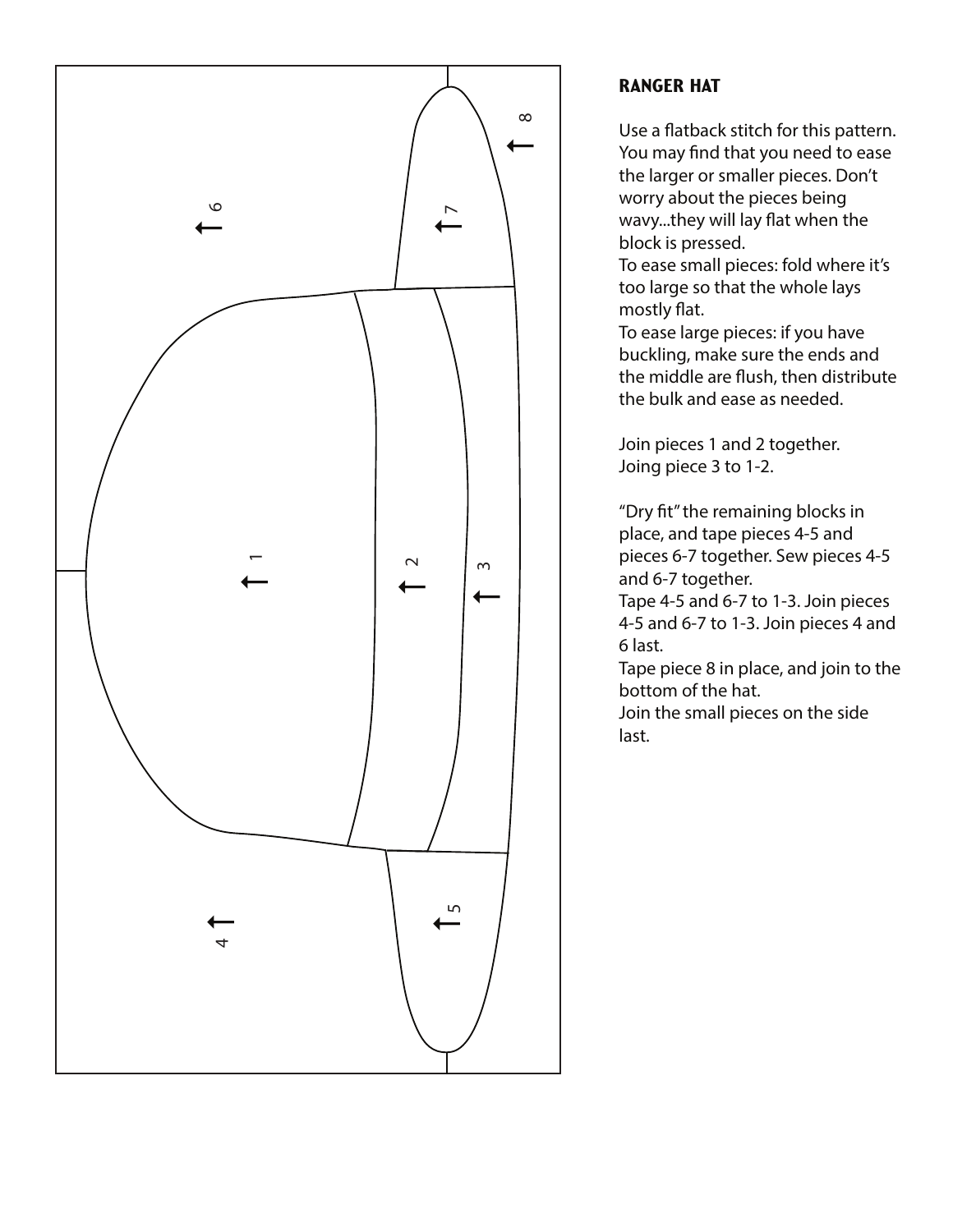![](_page_50_Figure_0.jpeg)

## **CRATER LAKE**

Use a flat back stitch for this block. Join pieces 1 and 2 together, then attach piece 3. Tape pieces 4 and 5 in place, then join. Set aside. Tape pieces 6, 7, and 8 together, and join. Set aside. Join 9 to 1-5. Join 6-8 to 1-5, 9. Tape pieces 10 and 11 in place, and join to 1-9. Set aside. Join pieces 12 and 13. Join 12-13 to 1-11.

![](_page_50_Figure_3.jpeg)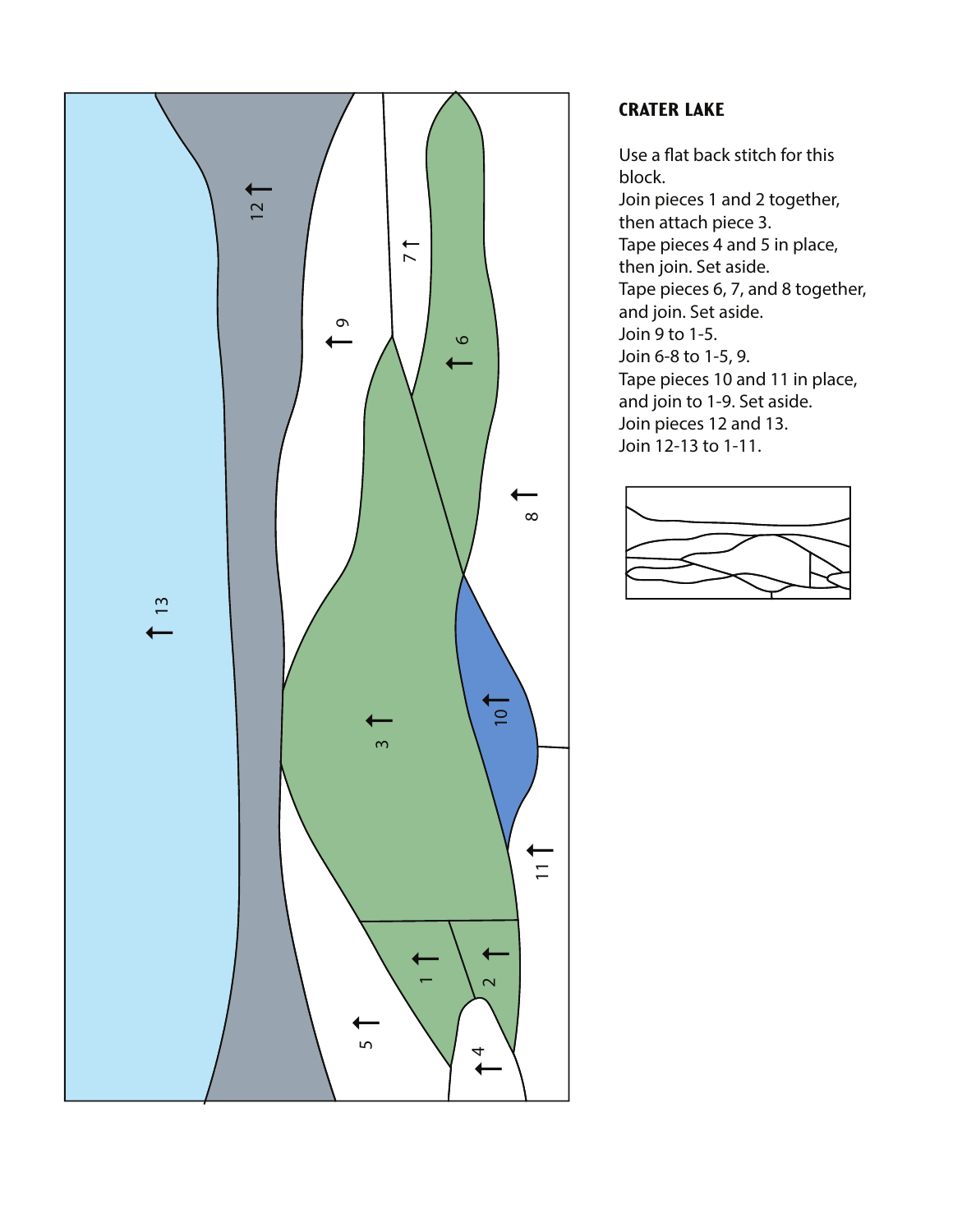![](_page_51_Figure_0.jpeg)

Please refer to my blog post on piecing tiny pieces - especially for the small outside pieces.

Sections 9-16 are worked identically to 17-24.

Join pieces 1-3 using a flat back stitch, then attach piece 4. Set aside. Join pieces 5 & 6, then attach to 1-4. Join piece 7 to 1-6 Join piece 8 to 1-7. Set aside.

Join pieces 9-11 (17-19) using a flat back stitch.

Join piece 12 (20) to 9-11 (17-19). Set aside.

Join pieces 13-15 (21-23), then join to 9-12 (17-20).

Join piece 16 (24) to 9-15 (17-23) .

Join piece 25 to 9-11.

![](_page_51_Picture_10.jpeg)

![](_page_51_Figure_11.jpeg)

# Mount Rainier

This pattern was easiest using a flat back stitch. Join pieces 1-2. Join 3 to 1-2. Join 4 to 1-3. Join 5 to 1-4. Join 6 to 1-5. Set aside. Join pieces 7-8. Fit piece 9 into sections 7-8 and 1-6, tape in place, and stitch. Join 10 to 1-9.

![](_page_51_Figure_14.jpeg)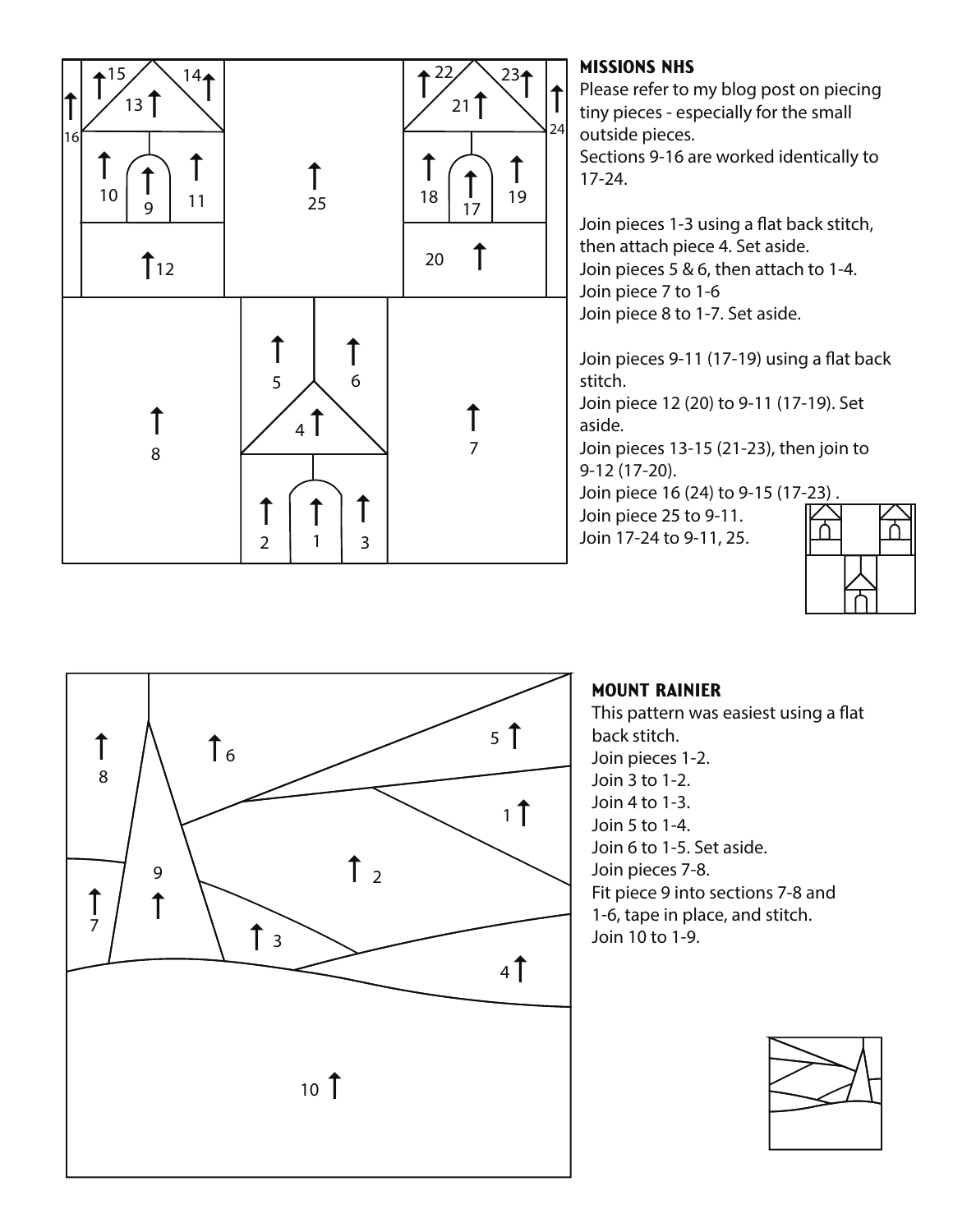![](_page_52_Figure_0.jpeg)

# **GATEWAY ARCH**

This block is worked in quadrants, then sewn together. Use a flat back stitch for this pattern. Also, for the park sign, detailed piecing instructions are not included, as it is a straight forward method.

Join pieces 1, 2 and 3 together. Then join this quadrant to the park sign block. Be sure that the arch matches, as well as the inside corner. Set aside. Join piece 4, 5, and 6. Set aside. Join pieces 7 and 8. Join 9 and 10 to 7-8. Join 11 to 7-10. Join quadrant 4-6 to quadrant 7-11, again making sure the inside corner and the arch

match.

Then join the 2 halves together, making sure that the arch pieces match, the center seams match, and the ground matches.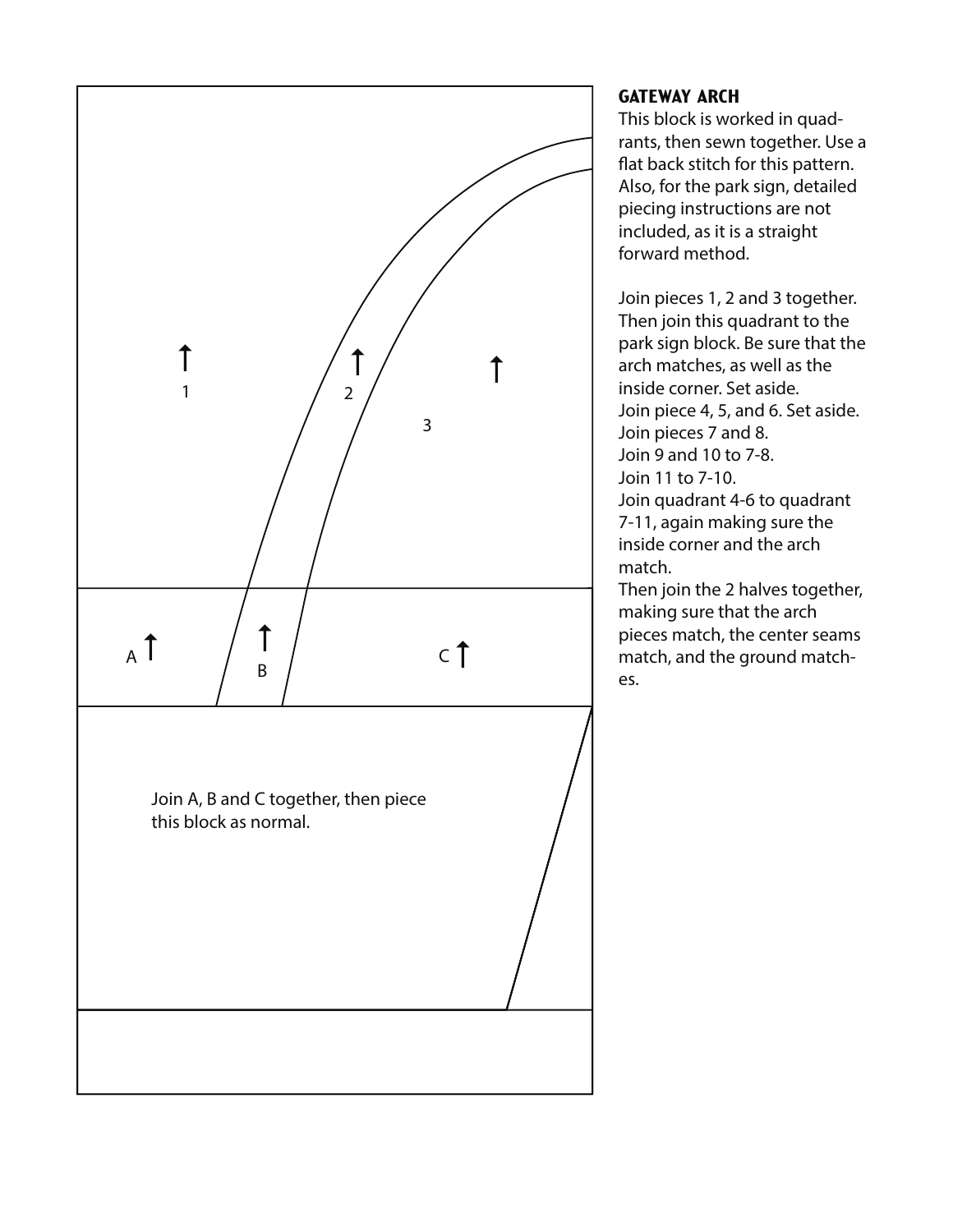![](_page_53_Figure_0.jpeg)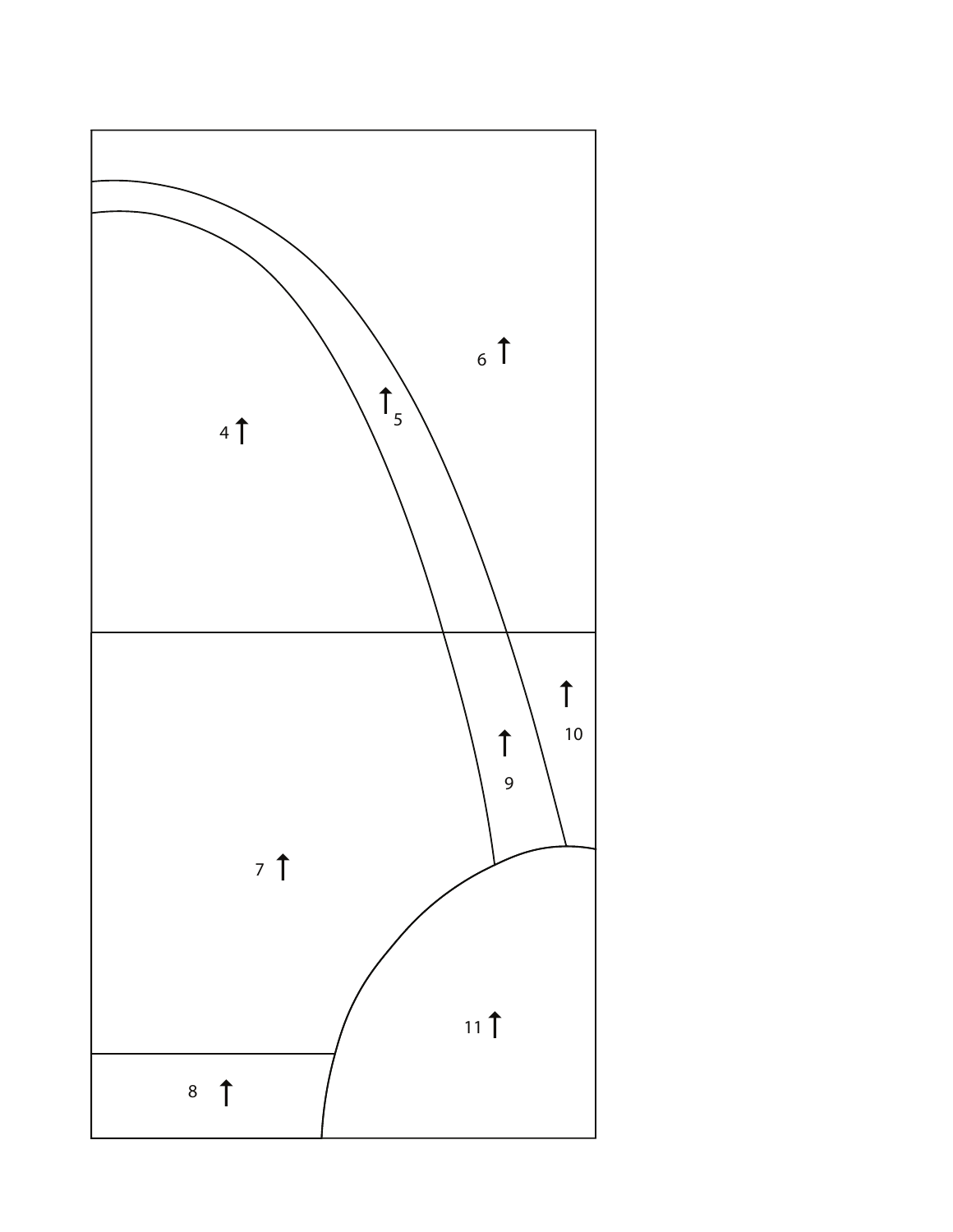![](_page_54_Figure_0.jpeg)

#### Independence Hall

This block, overall, is very easy to piece. There are 2 pieces, however, that will take a bit of consideration: piece 11 and 22. For both of these, use my tiny pieces technique.

Join pieces 1-3 together, then attach piece 4.

Join pieces 5 & 6 to 1-4, in the appropriate places. Set aside.

Join 8-10 as shown.

Using the tiny pieces technique, ease (if necessary) piece 11 into 8-10. Join 12 & 13 to either side of 8-11. It may be easiest to use a flay back stitch. Join 1-4 to 8-13. Set aside.

Join 15 & 16 to either side of 14, then join 14-16 to 8-13. Set aside.

Join sections 17 & 18, and 19 & 20 (to create 2 sections.

Join 21 & 22. I found it easiest to glue only the bottom of 22, and join, then glue the long edges of the triangle.

Lay out 17-18, and 19-20. Tape in 21-22, and tape where 18 & 19 join. Bend the papers where necessary (on 22 most likely), so that it lays flat. Don't ease. Using a flat back stitch, sew in the remaining sections.

![](_page_54_Figure_11.jpeg)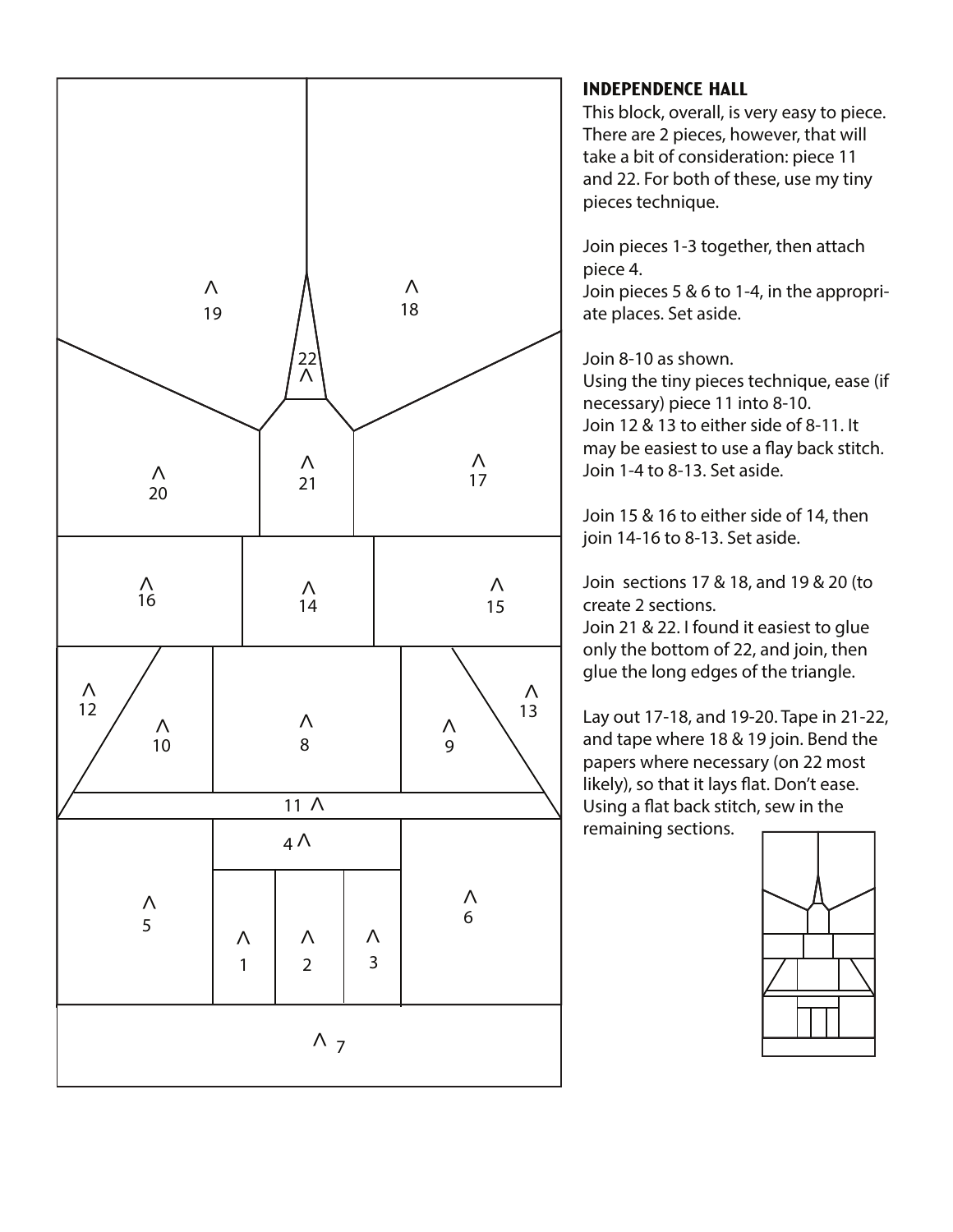![](_page_55_Figure_0.jpeg)

#### Common Loon

Join 1 to 2. Join 3 to 1-2. Set aside. Join 4 to 5, then add 6 to 4-5. Join 4-6 to 1-3. Join 7 to 1-7. Set aside. Join 8 to 9 . Join 10 to 8-9. Set aside. Join 12 to 13. Tape 11, 12-13, 1-7 and 8-10 in place. It will be a bit unweidly. Join 8-10 to 1-7 first, then join 12-13 to 1-10. Join 11 to 1-13. Join 14 to 1-13.

![](_page_55_Figure_3.jpeg)